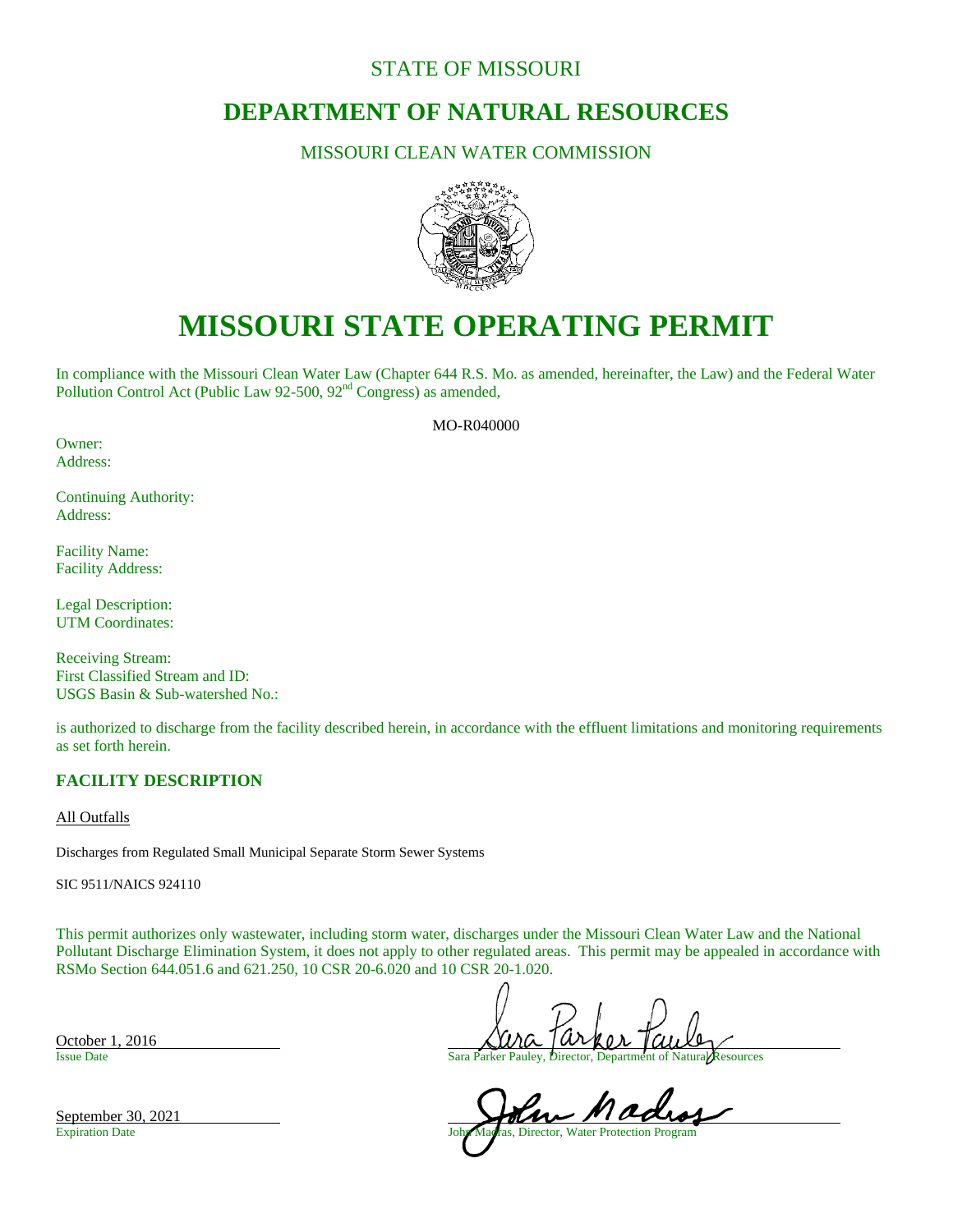# **Table of Contents**

- 1. Coverage Under This Permit
	- 1.1 Permit Area
	- 1.2 Applicability
	- 1.3 Limitations of Coverage
	- 1.4 Discharge Limitations
- 2. Authorization to Discharge and Application Requirements
	- 2.1 Authorization to Discharge
	- 2.2 Authorized Signatory for Applications
	- 2.3 Application Deadlines for Existing MS4s
	- 2.4 Application Deadlines for Recently Designated MS4s
- 3. Special Conditions for Total Maximum Daily Loads
	- 3.1 MS4s Subject to TMDLs
- 4. Stormwater Management Program and Plan
	- 4.1 The SWMP Document Shall Include
	- 4.2 Minimum Control Measures
	- 4.3 Sharing Responsibility
	- 4.4 Reviewing and Updating Stormwater Management Plan
- 5. Monitoring, Recordkeeping and Reporting
	- 5.1 Monitoring
	- 5.2 Recordkeeping
	- 5.3 Reporting
- 6. Standard Permit Conditions
	- 6.1 Duty to Comply
	- 6.2 Duty to Mitigate
	- 6.3 Proper Operation and Maintenance
	- 6.4 Inspection and Entry
	- 6.5 Monitoring Methods
	- 6.6 Need to Halt or Reduce Activity Not an Excuse
	- 6.7 Permit Actions
	- 6.8 Duty to Reapply
	- 6.9 Administrative Continuation of the Permit
	- 6.10 Permit Transfers
	- 6.11 Procedures for Modification or Revocation
	- 6.12 Site-Specific Permit or Alternative General Permit
	- 6.13 Property Rights
	- 6.14 Duty to Provide Information
	- 6.15 Falsification Penalties
	- 6.16 Reopen Clause
	- 6.17 Signatory Requirements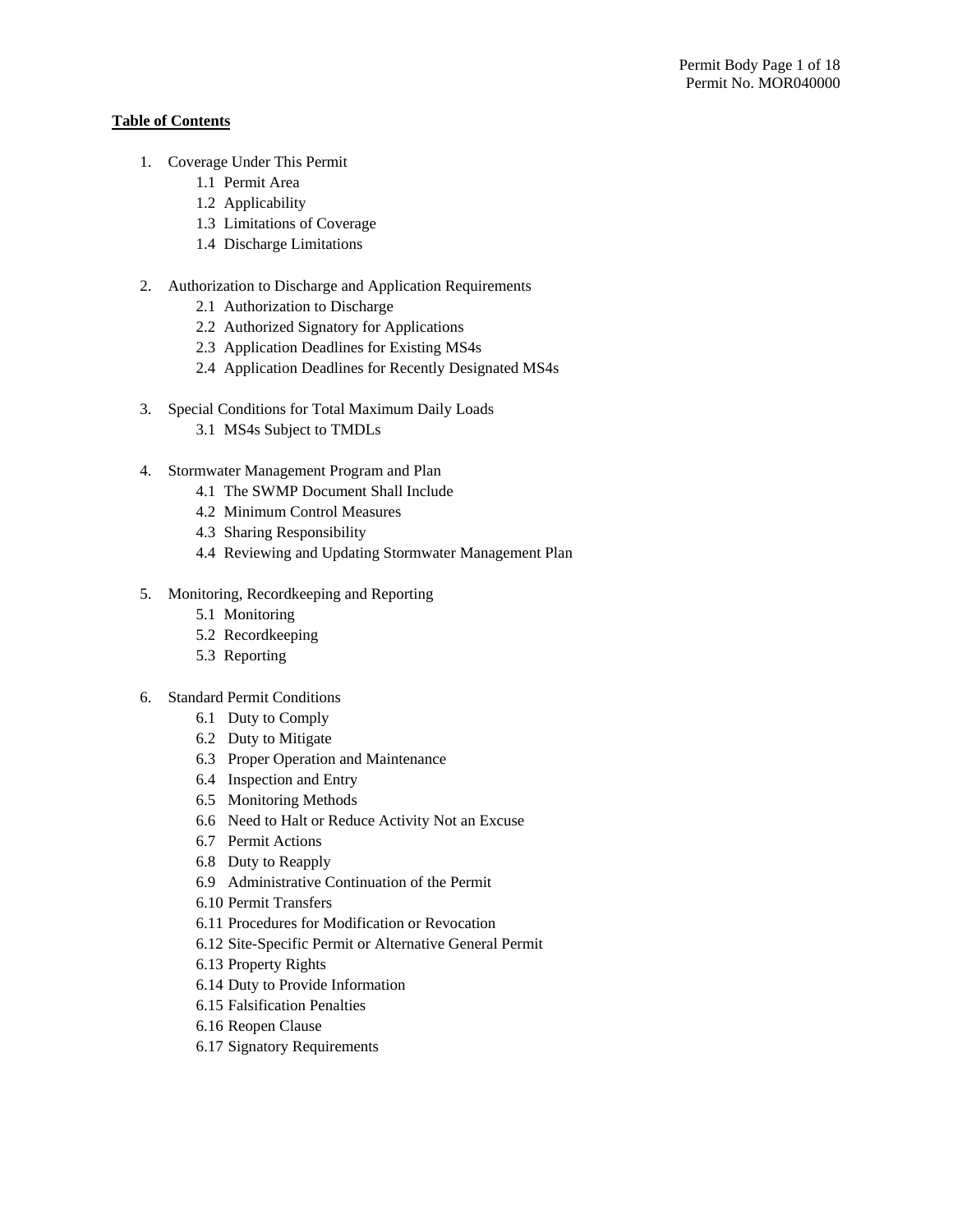# 1. **COVERAGE UNDER THIS PERMIT**

# 1.1 Permit Area:

- 1.1.1 This permit covers all areas served by a Municipal Separate Storm Sewer System (MS4) for which the applicant is identified as the Continuing Authority.
- 1.2 Applicability:
- 1.2.1 This permit authorizes discharges of stormwater from regulated Small MS4s, as defined in 10 CSR 20-6.200. This permit also authorizes the discharge of stormwater commingled with flows contributed by process wastewater, non-process wastewater, or stormwater associated with industrial activity provided such discharges are authorized under separate National Pollutant Discharge Elimination System (NPDES) permits. The permittee, or co-permittee, is authorized to discharge under the terms and conditions of this general permit if the permittee:
- 1.2.1.1 Owns or operates a regulated Small MS4 as defined in 10 CSR 20-6.200; located fully or partially within an urbanized area as determined by the latest Decennial Census by the Bureau of Census or designated for permit authorization by the Missouri Department of Natural Resources (Department); and
- 1.2.1.2 Submits a general permit application in accordance with Section 2 of this permit.
- 1.2.2 The following are types of discharges authorized by this permit:
- 1.2.2.1 *Stormwater discharges*. This permit authorizes stormwater discharges to waters of the state from the regulated Small MS4s identified in Section 1.2.1, except as excluded in Section 1.3.
- 1.2.2.2 *Non-stormwater discharges.* The permittee is authorized to discharge the following nonstormwater sources provided the permitting authority has not determined these sources to be substantial contributors of pollutants to the permittee's MS4 that required a separate permit:
	- Landscape irrigation and lawn watering,
	- Rising groundwater,
	- Uncontaminated groundwater infiltration (infiltration is defined as water other than wastewater that enters a sewer system, including sewer service connections and foundation drains, from the ground through such means as defective pipes, pipe joints, connections, or manholes. Infiltration does not include, and is distinguished from, inflow),
	- Uncontaminated pumped groundwater,
	- Discharges from potable water sources,
	- Foundation or footing drains,
	- Air conditioning condensate,
	- Springs,
	- Uncontaminated water from crawl space pumps,
	- Flows from riparian habitat and wetlands,
	- Street wash water,
	- Discharges or flows from emergency fire-fighting activities,
	- Individual residential car washing, and
	- Dechlorinated residential swimming pool discharges.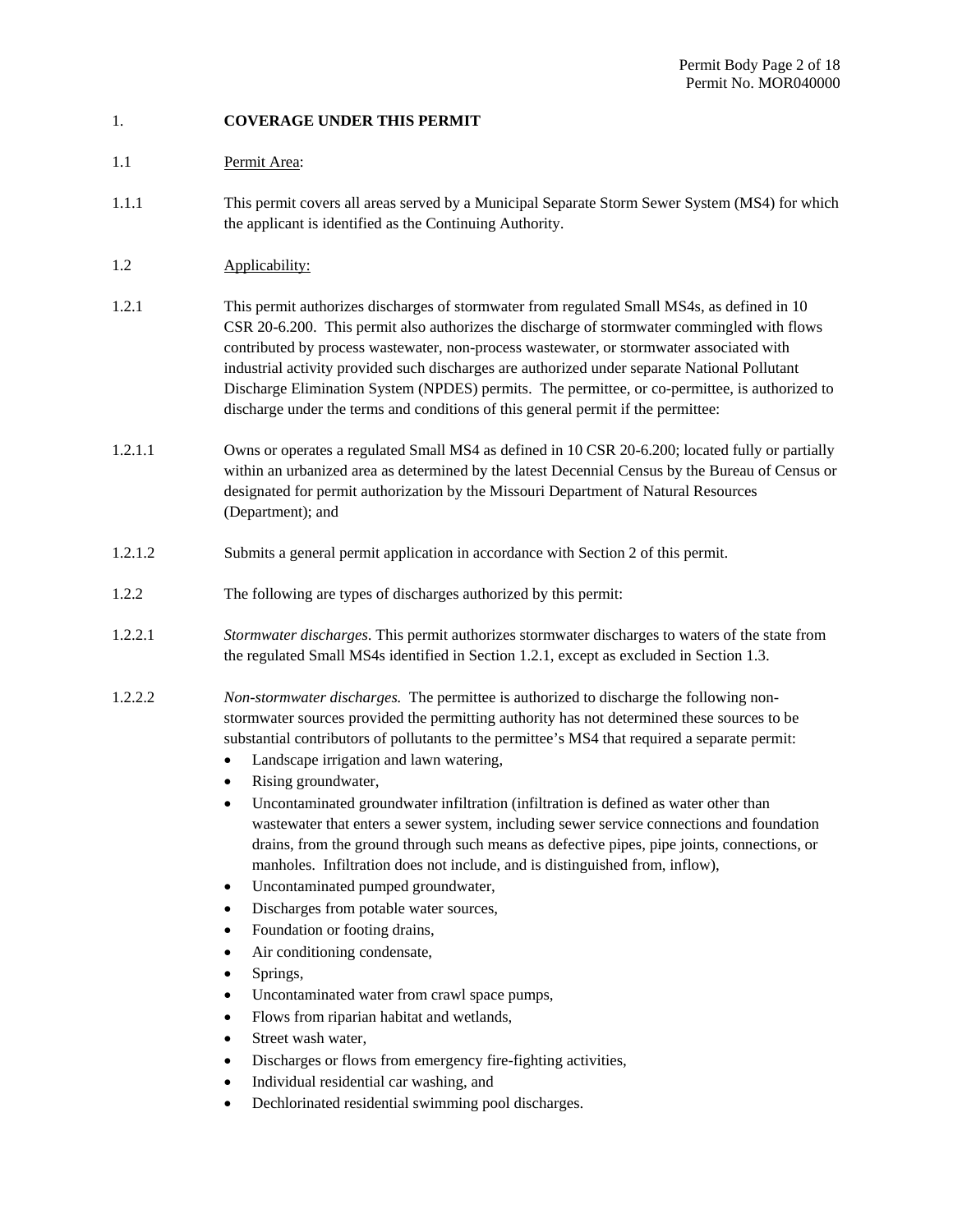#### 1.3 Limitations of Coverage

- 1.3.1 *Non-stormwater Discharges*. The permittee, as defined herein, shall prohibit non-stormwater discharges into the MS4, except to the extent such discharges are regulated with a separate NPDES permit or as authorized by Section 1.2.2.2 above.
- 1.3.2 This operating permit does not affect, remove, or replace any requirement of the Endangered Species Act; the National Historic Preservation Act; the Comprehensive Environmental Response, Compensation and Liability Act; or the Resource Conservation and Recovery Act. Determination of applicability to the above mentioned acts is the responsibility of the permittee.

# 1.4 Discharge Limitations

- 1.4.1 The permittee shall implement Best Management Practices (BMPs) via an iterative process to reduce the discharge of pollutants to the Maximum Extent Practicable (MEP) into the MS4 for the goal of attainment with Missouri's Water Quality Standards. Specific requirements are listed in Parts 4, 5, and 6 of this operating permit.
- 1.4.2 The permittee shall implement and enforce a Stormwater Management Program (SWMP) per the requirements listed in this operating permit in accordance with section  $402(p)(3)(B)(iii)$  of the CWA, corresponding NPDES regulations, 40 CFR 122.34, and in accordance with the Missouri Clean Water Law (MCWL) and it's implementing regulations under 10 CSR 20-6.200(5)(A)(1 – 6).
- 1.4.3 The permittee shall comply with all provisions and requirements contained in this permit and with their SWMP including plans and schedules developed in fulfillment of this permit.
- 1.4.4 If the Department determines a regulated MS4 is causing or contributing to instream excursions of Missouri's Water Quality Standards, then the Department may require corrective action(s) or require an application for a site-specific permit to ensure that BMPs are being implemented via an iterative process to reduce pollutants to the MEP. Additionally, the Department may require the regulated MS4 to submit an application for an alternative general permit.
- 1.4.5 Newly designated regulated MS4s applying for coverage under this general permit and discharging to waterbodies or watersheds subject to an existing EPA approved or established TMDL may be denied coverage under this general permit and required to apply for and obtain a site-specific operating permit for stormwater discharges from their regulated MS4.

# 2. **AUTHORIZATION TO DISCHARGE AND APPLICATION REQUIREMENTS**

2.1 Authorization to discharge stormwater from a regulated small MS4 requires each permittee (existing and recently designated regulated MS4 based on the latest decennial census) to submit a complete application for the MS4 general permit. In addition to the application, permittees shall submit their written SWMP including implementation schedule and items listed under Section 4.1 of this operating permit.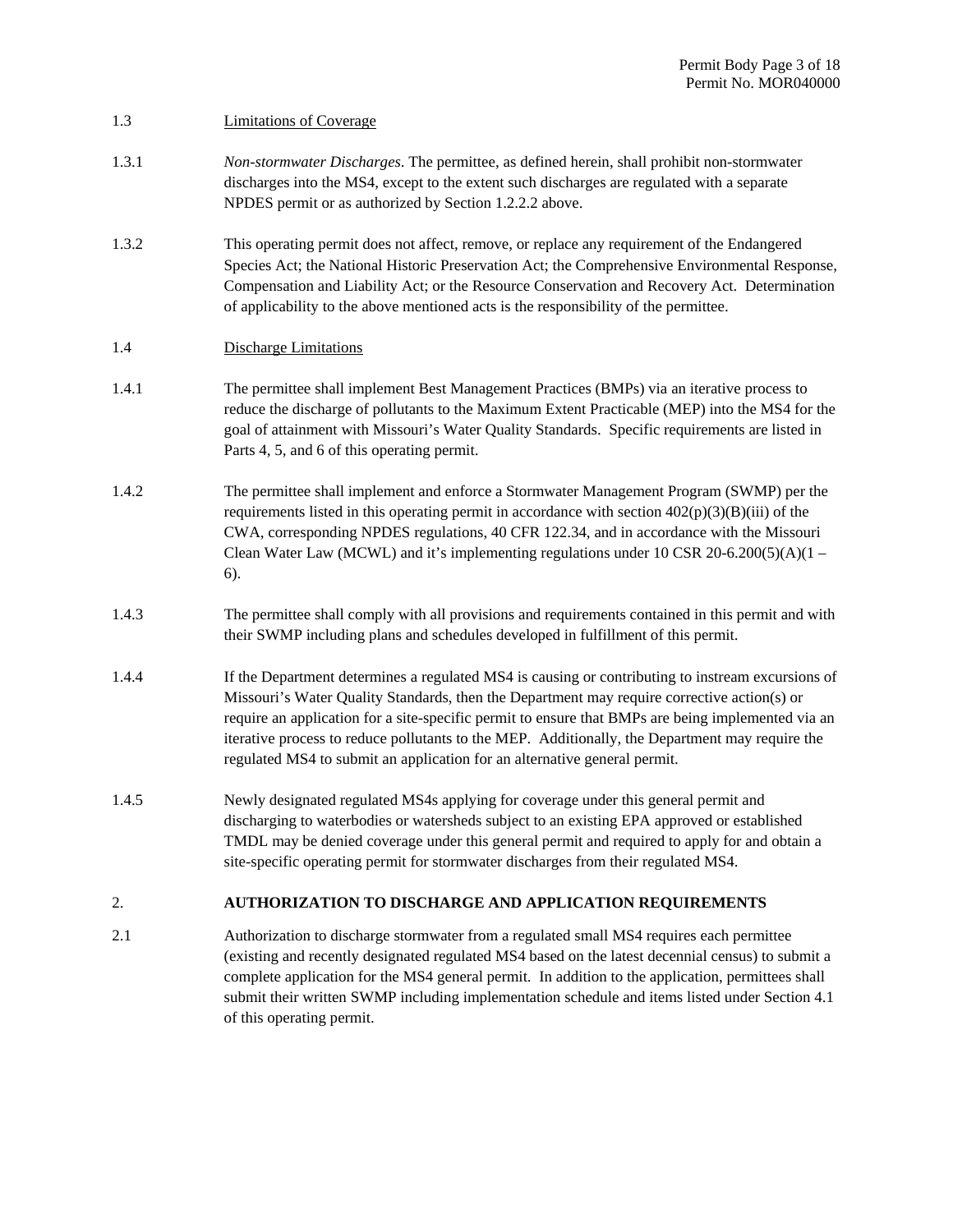- 2.1.1 Each submitted SWMP shall be subjected to a review and rating. If the Department approves the SWMP, it will be presumed to be affordable for the permittee. However, if the Department disapproves the SWMP and requires any additional or different controls or expenses, then the Department will conduct an affordability analysis in support of the disapproval for the permittee. However, permittees may waive the requirement of the Department to conduct an affordability analysis at any time.
- 2.2 The permittee shall submit their application on the latest version of the application form(s). The application shall be signed and dated by an authorized signatory in accordance with section 6.17 of this operating permit.
- 2.3 Existing regulated permittees seeking renewal of their MS4 permit shall submit a renewal application within 30 days prior to the expiration date of this operating permit unless the permittee has been notified by the Department that an earlier application is required.
- 2.4 Recently designated regulated MS4s based on the latest decennial census shall submit their permit application within 180 days following notification by the Department that permit coverage is required.

#### 3. **SPECIAL CONDITIONS FOR TOTAL MAXIMUM DAILY LOADS**

- 3.1 MS4s Subject to Total Maximum Daily Loads (TMDL)
- 3.1.1 Any regulated MS4 identified in an United States Environmental Protection Agency (EPA) approved or established Total Maximum Daily Load (TMDL) with an applicable Wasteload Allocation (WLA) shall implement steps toward the attainment of applicable WLA in accordance with 40 CFR 122.44(k)(2) and (3).
- 3.1.2 The permittee shall develop a TMDL Assumptions and Requirement Attainment Plan (ARAP) to address the TMDL's assumptions and requirements where applicable. The TMDL ARAP shall be incorporated into the SWMP and include, at a minimum, the following:
- 3.1.2.1 A process to identify potential sources of the pollutants(s), BMPs to be implemented to address the sources within their MS4, a prioritization of those actions, and a schedule including beginning and ending milestones by month and year. The schedule for the implementation of the TMDL ARAP shall be completed as soon as practicable, but is not limited to the term of this operating permit (i.e., 5 years) as attainment can take years or even multiple permit terms;
- 3.1.2.2 BMPs developed or designed with a purpose of reducing the pollutant(s) of concern. Each BMP shall contain a description of the BMP, the purpose of the BMP, and the expected result of the BMP.
- 3.1.2.3 Measurable goals shall be established for each BMP or in conjunction with multiple BMPs. Each measurable goal shall contain a statement clearly indicating how it will be established to determine the appropriateness of identified BMPs and progress toward the expected results of the BMP. Measureable goals shall be quantifiable; however, if it is not feasible to utilize a measurable goal that is quantifiable, then the permittee shall provide justification indicating why the measurable goal cannot be quantifiable. If applicable, measurable goals shall also utilize interim and completion milestone dates, and a periodic frequency of measurement to document progress. It is recommended that interim and final milestone dates are established with a format of month and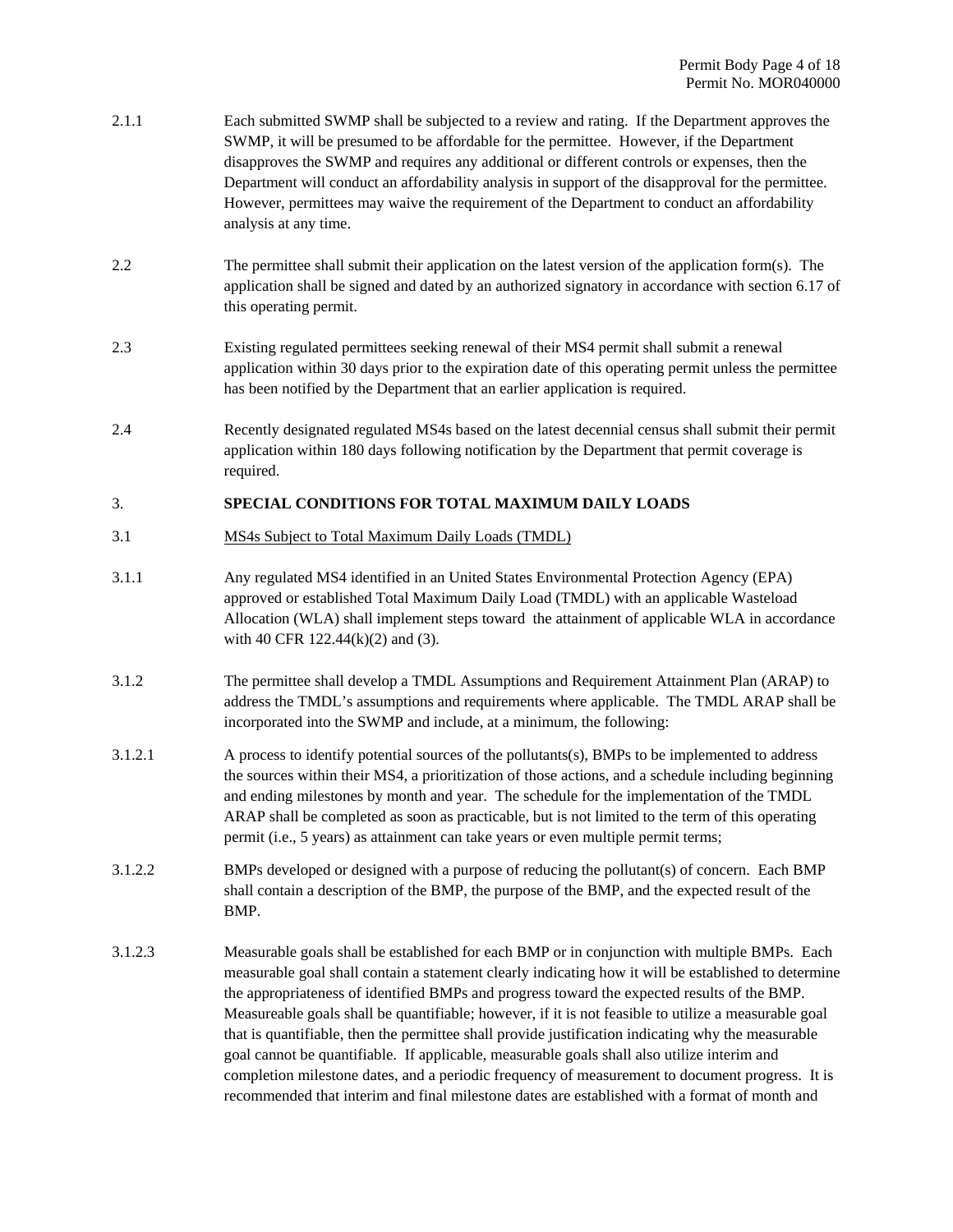year. If the format of month and year cannot be utilized, the permittee shall ensure that schedules have the minimum format of  $1<sup>st</sup>, 2<sup>nd</sup>, 3<sup>rd</sup>, 4<sup>th</sup>$ , and  $5<sup>th</sup>$  year of the operating permit.

- 3.1.2.4 An iterative process to be utilized by the permittee that documents how each BMP is evaluated and subject to replacement or modification. The permittee shall apply reasonable further progress by replacing or modifying ineffective BMPs with effective BMPs.
- 3.1.3 If the permittee is subject to section 3.1.1, then the permittee shall draft and submit their TMDL ARAP to the Department as soon as practicable but no later than 30 months after the date EPA approves or establishes the TMDL or the effective date of their operating permit, whichever is later. The initial TMDL ARAP is to be submitted to the Department's MS4 Coordinator for review and rating at Water Protection Program, P.O. Box 179, Jefferson City, MO 65102. The deadline for the TMDL ARAP may be extended by request of the permittee and written approval by the Department.
- 3.1.3.1 The permittee shall submit annual TMDL ARAP status reports to the Department on January 28<sup>th</sup> of each year until the TMDL ARAP has been submitted. The annual status report shall provide a brief update on the status of completion of the TMDL ARAP to be submitted to the Department. The deadline for the TMDL ARAP may be extended by request of the permittee and with written approval by the Department. The annual status report shall be submitted to the Department's Water Protection Program, MS4 Coordinator at P.O. Box 176, Jefferson City, MO 65102.
- 3.1.3.2 If the Department approves the TMDL ARAP, it will be presumed that the TDML ARAP is affordable by the permittee. However, if the Department disapproves a submitted TMDL ARAP and requires any additional or different controls or expenses, the Department will conduct an affordability analysis in support of the disapproval unless waived by the permittee. In addition to the disapproval, the Department shall provide an itemized list of recommendations, discrepancies, and plan corrective action(s) to the permittee in written correspondence, which will also provide deadlines for any corrective action(s).
- 3.1.3.3 If the TMDL ARAP has been submitted to the Department but has not received approval, then the permittee is not required to implement any actions listed in their TMDL ARAP and shall notify the Department of this in their MS4 SWMP Report.
- 3.1.3.4 If the TMDL ARAP has received Department approval, the permittee shall implement their TMDL ARAP in accordance to schedules established in the TMDL ARAP. Implementation of all TMDL ARAP control measures shall be documented and retained by the permittee with the permittee's SWMP, and made available to the Department or EPA upon request.
- 3.1.4 If the permittee is subject to section 3.1.1 of this operating permit and has an approved TMDL ARAP, then the permittee shall provide a summary that lists the BMPs, the expected results of the BMPs, how the measurable goals are utilized to document effectiveness of the BMPs, and the status of the measurable goal in the MS4 SWMP Report.
- 3.1.5 If the permittee is subject to section 3.1.1 of this operating permit, then the permittee may demonstrate that no additional controls are needed beyond the successful implementation of the six Minimum Control Measures (MCMs), which includes modifications to the BMPs or measurable goals, for the attainment with the TMDL's assumptions and requirements. The demonstration is subject to Department approval. If the permittee is to provide a demonstration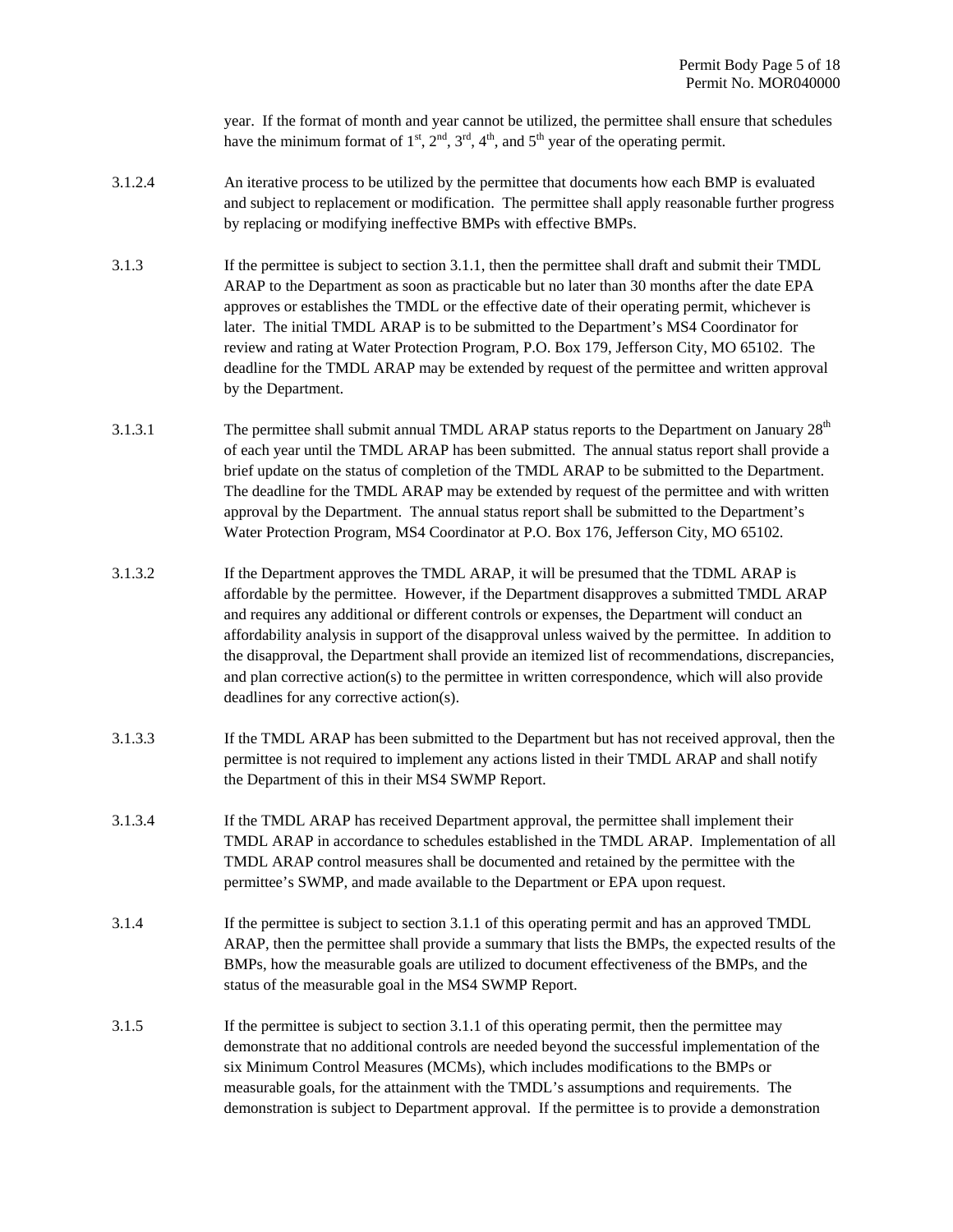that no additional controls are needed, they shall contact the Water Protection Program's MS4 Coordinator to begin the process.

- 3.1.6 If the permittee is subject to section 3.1.1 of this operating permit, then the permittee may submit an Integrated Plan as an approach for the implementation of a TDML's assumptions and requirements. Review and rating of an Integrated Plan is subject to the same requirements of sections 3.1.2 through 3.1.3 of this permit. If the permittee is to utilize an Integrated Plan, they shall contact the Water Protection Program's MS4 Coordinator to begin the process.
- 3.1.7 Permittees subject to existing TMDL Assumptions and Requirements shall submit their plan and status of implementation to the Department with the first MS4 SWMP Report required by this permit. Existing plans shall be subject to the same conditions listed in items 3.1.2.1; 3.1.2.2; 3.1.2.3; 3.1.2.4; 3.1.3.1; 3.1.3.2; 3.1.3.4; 3.1.4; 3.1.5; 3.1.6.
- 3.1.8 If the EPA approved or established TMDL indicates that the permittee does not cause or contribute to the impairment, then the permittee is not required to develop and implement any action contained in Part 3 of this permit. .

# 4. **STORMWATER MANAGEMENT PROGRAM (SWMP)**

- 4.1 The SWMP document shall include:
- 4.1.1 The following information for each of the six (6) minimum control measures described in Section 4.2 of this permit:
- 4.1.1.1 BMPs developed or designed with a purpose of reducing stormwater pollution. Each BMP shall contain a description of the BMP, the purpose of the BMP, and the expected result of the BMP.
- 4.1.1.2 Measurable goals shall be established for each BMP or in conjunction with multiple BMPs. Each measurable goal shall contain a statement clearly indicating how it will be established to determine the appropriateness of identified BMPs and progress toward the expected results of the BMP. Measurable goals shall be quantifiable; however, if it is not feasible to utilize a measurable goal that is quantifiable, then the permittee shall provide justification indicating why the measurable goal cannot be quantifiable. If applicable, measurable goals shall also utilize interim and completion milestone dates, and a periodic frequency of measurement to document progress. It is recommended that interim and final milestone dates are established with a format of month and year. If the format of month and year cannot be utilized, the permittee shall ensure that schedules have the minimum format of  $1<sup>st</sup>$ ,  $2<sup>nd</sup>$ ,  $3<sup>rd</sup>$ ,  $4<sup>th</sup>$ , and  $5<sup>th</sup>$  year of the operating permit.
- 4.1.1.3 The person primarily responsible for the SWMP and the person(s) responsible for each minimum control measure if different from the primary responsible person; and
- 4.1.1.4 An iterative process to be utilized by the permittee that documents how each BMP is evaluated and subject to replacement or modification. The permittee shall apply reasonable further progress by replacing or modifying ineffective BMPs with effective BMPs.
- 4.1.2 Newly designated regulated MS4s shall fully implement each Minimum Control Measures in accordance with their approved SWMP within five (5) years of receipt of its MS4 operating permit.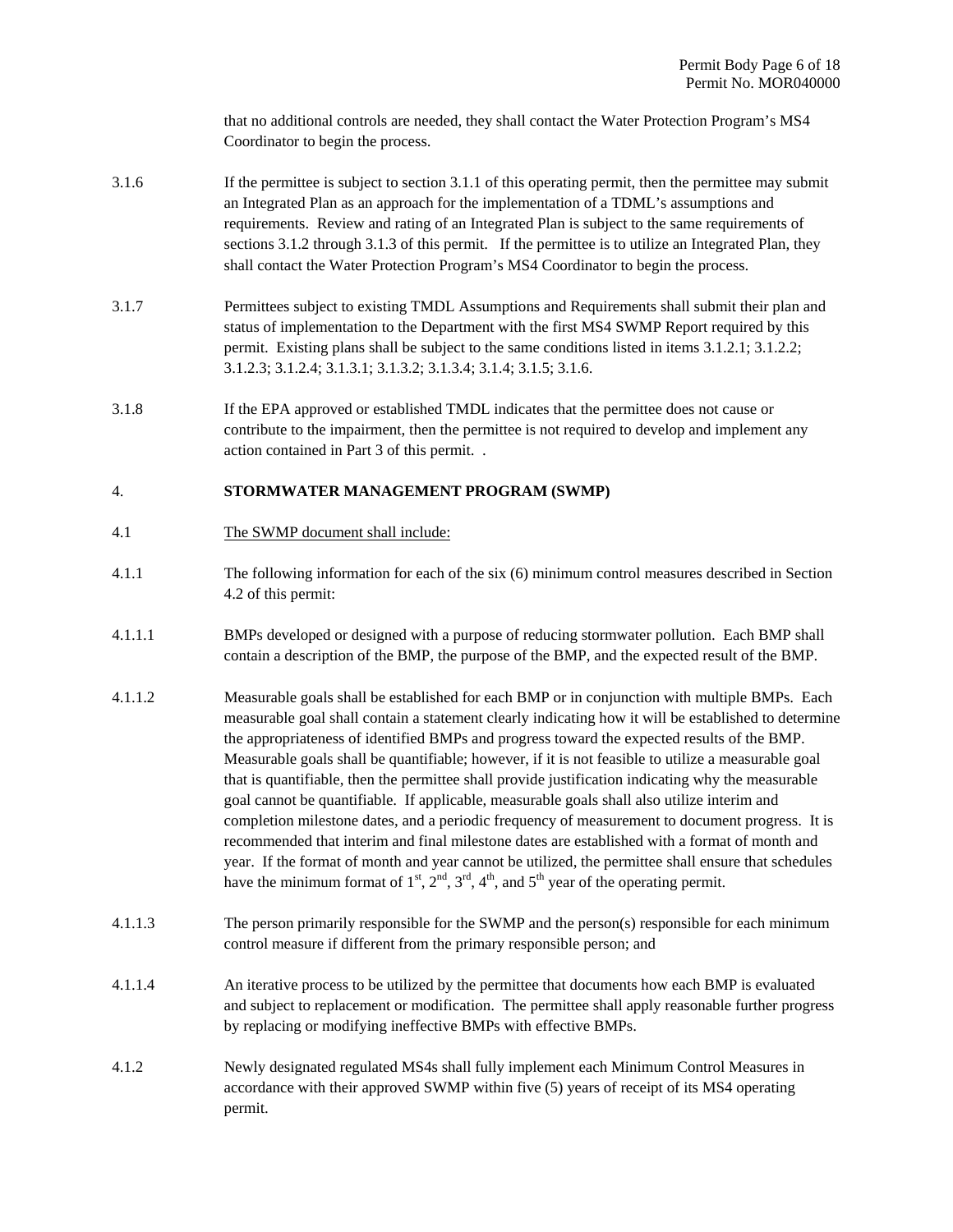| 4.1.3     | Within one (1) year of the effective date of this permit, the permittee shall revise their SWMP, if<br>necessary, and submit the SWMP to the Water Protection Program's MS4 Coordinator for review<br>and rating.                                                                                                                                                                                                         |
|-----------|---------------------------------------------------------------------------------------------------------------------------------------------------------------------------------------------------------------------------------------------------------------------------------------------------------------------------------------------------------------------------------------------------------------------------|
| 4.2       | Minimum Control Measures – The six (6) Minimum Control Measures that shall be included in<br>the permittee's SWMP document are:                                                                                                                                                                                                                                                                                           |
| 4.2.1     | <b>Public Education and Outreach of Stormwater Impacts</b>                                                                                                                                                                                                                                                                                                                                                                |
| 4.2.1.1   | The permittee shall implement a public education program to distribute educational material to the<br>community or conduct equivalent outreach activities about the impact of stormwater discharges on<br>waterbodies and steps the public can take to reduce pollutants in stormwater runoff. As part of the<br>SWMP, the Public Education and Outreach Program shall include the following information at a<br>minimum: |
| 4.2.1.1.1 | A plan on how target audiences are identified for the public education program who are likely to<br>have significant stormwater impacts (including commercial and industrial entities):                                                                                                                                                                                                                                   |
| 4.2.1.1.2 | A plan to inform individuals and households about steps they can take to reduce stormwater<br>pollution;                                                                                                                                                                                                                                                                                                                  |
| 4.2.1.1.3 | A plan to inform individuals and groups on how to become involved in the SWMP (with activities<br>such as local stream and lake restoration activities);                                                                                                                                                                                                                                                                  |
| 4.2.1.1.4 | The outreach strategy, including the mechanisms (e.g., printed brochures, newspapers, media,<br>workshops, etc) to reach target audiences; and                                                                                                                                                                                                                                                                            |
| 4.2.1.1.5 | The pollutant(s) sources that the permittee's education program is designed to address.                                                                                                                                                                                                                                                                                                                                   |
| 4.2.2     | <b>Public Involvement and Participation</b>                                                                                                                                                                                                                                                                                                                                                                               |
| 4.2.2.1   | The permittee shall implement a public involvement/participation program that provides<br>opportunities for public involvement in the development and oversight of the permittee's SWMP,<br>and provides opportunities for public involvement of the permittee's renewal application. The<br>public involvement/participation program shall, at a minimum, include the following:                                         |
| 4.2.2.1.1 | A public notice period to allow the public to review the SWMP and renewal application prior to<br>the submission of the SWMP and renewal application to the Department. It is recommended that<br>the public review period is at least 10 (ten) business days;                                                                                                                                                            |
| 4.2.2.1.2 | A notice of public meeting, if needed, regarding the SWMP and renewal application. It is<br>recommended that the notice should be at least 72 hours prior to the meeting;                                                                                                                                                                                                                                                 |
| 4.2.2.1.3 | A plan to target all potentially affected stakeholder groups, including but not limited to,<br>commercial and industrial businesses, trade associations, environmental groups, homeowner<br>associations and educational organizations;                                                                                                                                                                                   |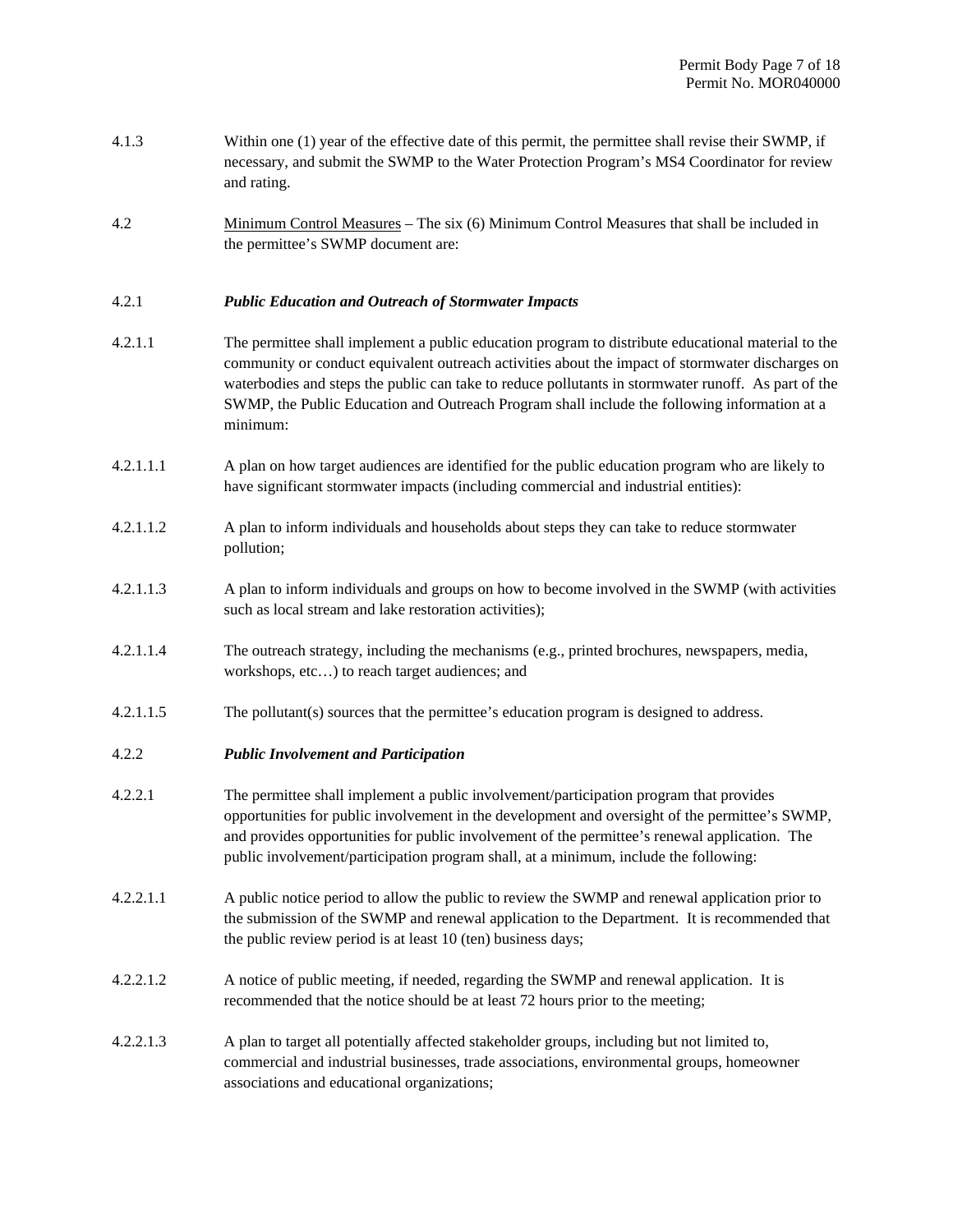- 4.2.2.1.4 If the permittee utilizes a stormwater management panel/committee, then the permittee shall provide opportunities for citizen representatives on the panel/committee;
- 4.2.2.1.5 If appropriate, volunteer monitoring or stream/lake clean-up activities; and
- 4.2.2.1.6 Provide opportunities and work with citizen volunteers willing to educate others about the permittee's SWMP.

#### 4.2.4.2.3 *Illicit Discharge Detection and Elimination*

- 4.2.3.1 The permittee shall develop, implement, and enforce a program to detect and eliminate illicit discharges, as defined in 10 CSR 20-6.200 and 40 CFR 122.34(b)(3), into the permittee's regulated Small MS4. As part of the SWMP document, the permittee's illicit discharge detection and elimination program shall include the development and implementation of, at a minimum:
- 4.2.3.1.1 A storm sewer map showing the location of all constructed outfalls and the names and locations of all receiving waters of the state that receive discharges from those outfalls. The permittee shall describe the sources of information used for the map(s), and how the permittee plans to verify the outfall locations with field surveys. If already completed, the permittee shall describe how the map was developed and how the map will be regularly updated. The permittee shall make the map information available to the Department upon request;
- 4.2.3.1.2 To the extent allowable under state or local law an effective prohibition, through ordinance or other regulatory mechanism, of non-stormwater discharges into the permittee's storm sewer system and implementation of appropriate enforcement procedures and actions. The permittee shall identify the mechanism (ordinance or other regulatory mechanism) the permittee will use to effectively prohibit illicit discharges into the Small MS4. If the permittee needs to develop this mechanism, describe the permittee's plan and implementation schedule. If the permittee's ordinance or regulatory mechanism is already developed, include a copy of the relevant sections with the permittee's SWMP;
- 4.2.3.1.3 A plan and implementation schedule to detect and address non-stormwater discharges, including discharges from illegal dumping and spills, to the permittee's system;
- 4.2.3.1.4 A dry weather field screening plan for non-stormwater flows and field tests of selected chemical parameters as indicators of discharge sources. The plan shall also address on-site sewage disposal systems that flow into the permittee's storm drainage system;
- 4.2.3.1.5 Procedures for locating priority areas which include areas with higher likelihood of illicit connections (e.g., areas with older sanitary sewer lines) or ambient sampling to locate impacted reaches;
- 4.2.3.1.6 Procedures for tracing the source of an illicit discharge, including the specific techniques the permittee will use to detect the location of the source;
- 4.2.3.1.7 Procedure for eliminating the illicit discharge;
- 4.2.3.1.8 A plan to ensure through appropriate enforcement procedures, including fines, and actions that the permittee's illicit discharge ordinance (or other regulatory mechanism) is implemented;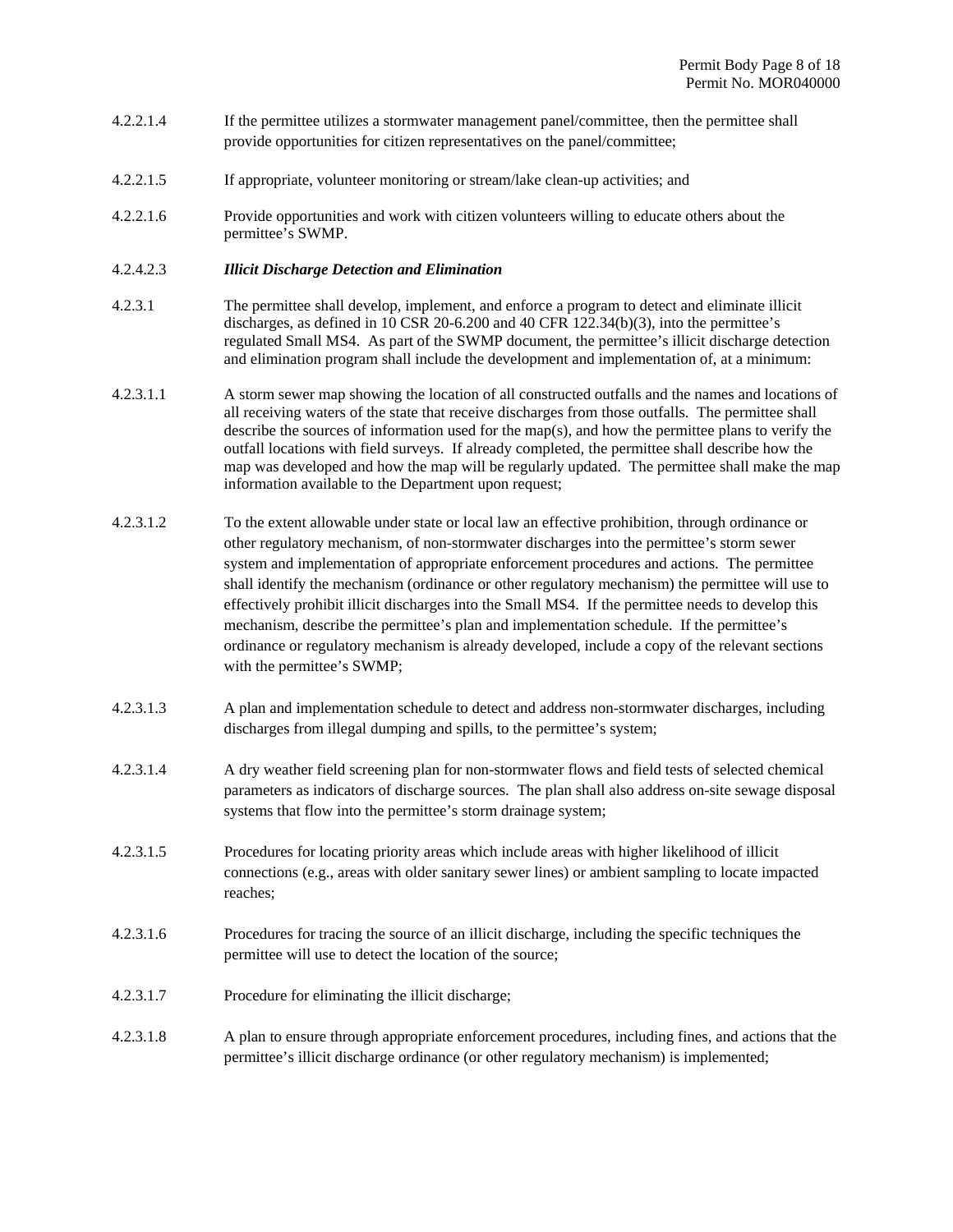- 4.2.3.1.9 A plan to inform public employees, businesses and the general public of hazards associated with illegal discharges and improper disposal of waste. The permittee shall describe how this plan will coordinate with all other minimum control measures, monitoring, and TMDL implementation (if applicable);
- 4.2.3.1.10 A plan to address non-stormwater discharges or flows (i.e., illicit discharges) the permittee identifies as significant contributors of pollutants to the regulated Small MS4 including authorized non-stormwater discharges contained in Section 1.2.2.2 of this permit.

#### 4.2.4 *Construction Site Stormwater Runoff Control*

- 4.2.4.1 The permittee shall develop, implement and enforce a program to reduce pollutants in any stormwater runoff to their regulated Small MS4 from construction activities that result in land disturbance of greater than or equal to one acre. Reduction of stormwater discharges from construction activity disturbing less than one acre shall be included in the program if that construction activity is part of a larger common plan of development or sale that would disturb one acre or more. As part of the SWMP, the permittee's construction site stormwater runoff control program shall include the development and implementation of, at a minimum:
- 4.2.4.1.1 An ordinance or other regulatory mechanism to require operators to implement erosion and sediment control BMPs at construction sites; to include sanctions designed to ensure compliance, to the extent allowable under state or local law; and
- 4.2.4.1.1.1 If the permittee needs to develop this mechanism, the permittee shall describe the plan and scheduled implementation. If the permittee's ordinance or regulatory mechanism is already developed, the permittee shall include a copy of the relevant sections with the permittee's SWMP.
- 4.2.4.1.2 Requirements for construction site operators to control construction-site waste that may cause adverse impacts to water quality, such as discarded building materials, concrete truck washout, chemicals, litter and sanitary waste;
- 4.2.4.1.3 Procedures for the permittee to consider and review all pre-construction site plans for potential water quality impacts;
- 4.2.4.1.4 Procedures for the permittee receive and consider information submitted by the public, including coordination with the permittee's public education and involvement programs;
- 4.2.4.1.5 Procedures for the permittee to inspect sites and enforce control measures, including prioritization of site inspection; and
- 4.2.4.1.5.1 The permittee shall inspect (or require inspection of) any structure that functions to prevent pollution of stormwater or to remove pollutants from stormwater and ensure that all BMPs are implemented and effective; and a monitoring plan with implementation schedules shall be referenced in the SWMP document.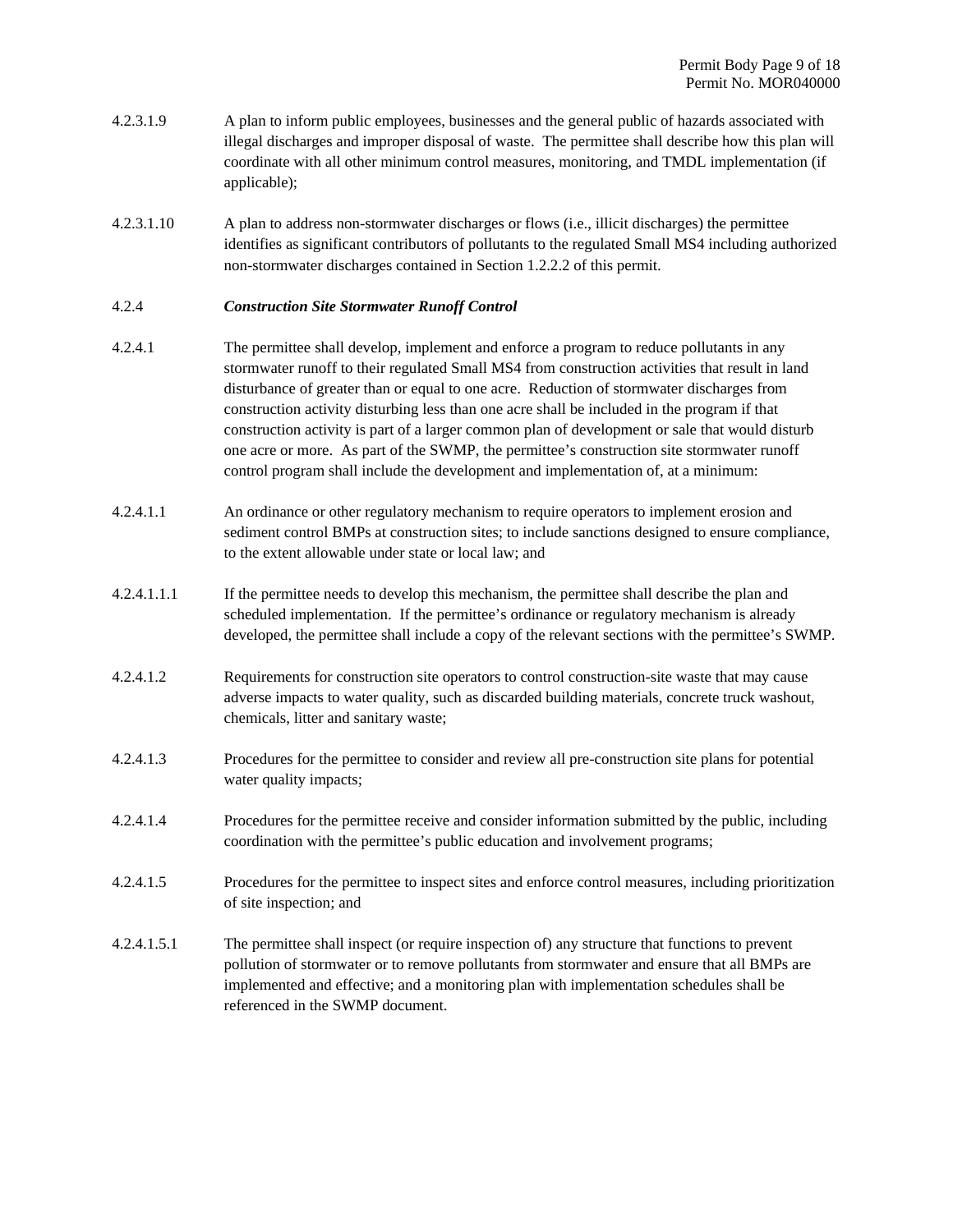4.2.4.1.6 A plan designed to ensure compliance with the permittee's erosion and sediment control regulatory mechanism, including the sanctions and enforcement mechanisms the permittee will use to ensure compliance and procedures for when certain sanctions will be used. Possible sanctions include non-monetary penalties (such as stop work orders), fines, bonding requirements, and/or permit denials for non-compliance.

#### 4.2.5 *Post-Construction Stormwater Management in New Development and Redevelopment*

- 4.2.5.1 The permittee shall develop, implement and enforce a program to address the quality of long-term stormwater runoff from new development and redevelopment projects that disturb equal to and greater than one acre, including projects less than one acre that are part of a larger common plan of development or sale, that discharge into the permittee's regulated Small MS4. The permittee's program shall ensure that controls are in place that have been designed and implemented to prevent or minimize water quality impacts. As part of the SWMP document, the post-construction runoff control program shall include the following information, at a minimum:
- 4.2.5.1.1 An ordinance or other regulatory mechanism to address post-construction runoff from new development and redevelopment projects to the extent allowable under state or local law. If the permittee needs to develop a mechanism, the permittee shall describe the plan and a schedule for implementation. If the permittee's ordinance or regulatory mechanism is already developed, the permittee shall include a copy of the relevant sections with the SWMP document;
- 4.2.5.1.2 A plan to ensure adequate long-term operation and maintenance of selected BMPs, including, as appropriate, types of agreements between the permittee and other parties such as postdevelopment landowners or regional authorities;
- 4.2.5.1.3 Strategies to minimize water quality impacts, which include a combination of structural and/or non-structural BMPs appropriate for the permittee's community, including but not limited to the assessment of site characteristics at the beginning of the construction site design phase to ensure adequate planning for stormwater program compliance. The goal of this approach is to arrive at designs that protect sensitive areas, minimize the creation of stormwater pollution, and utilize BMPs that effectively remove stormwater pollution. This can be achieved by reasonably mimicking pre-construction runoff conditions on all affected new development projects, or the permittee may achieve this goal through a method more appropriate for its community;
- 4.2.5.1.4 An inspection plan with implementation schedules for post-construction BMPs; and
- 4.2.5.1.5 The permittee shall inspect or require the inspection of post-construction stormwater BMPs to ensure that all BMPs are implemented and effective.
- 4.2.6 *Pollution Prevention/Good Housekeeping for Municipal Operations*
- 4.2.6.1 The permittee shall develop and implement an operation and maintenance program that includes a training component and has the ultimate goal of preventing or reducing pollutant runoff from municipal operations. As part of the SWMP, the pollution prevention/good housekeeping program shall include the following information, at a minimum: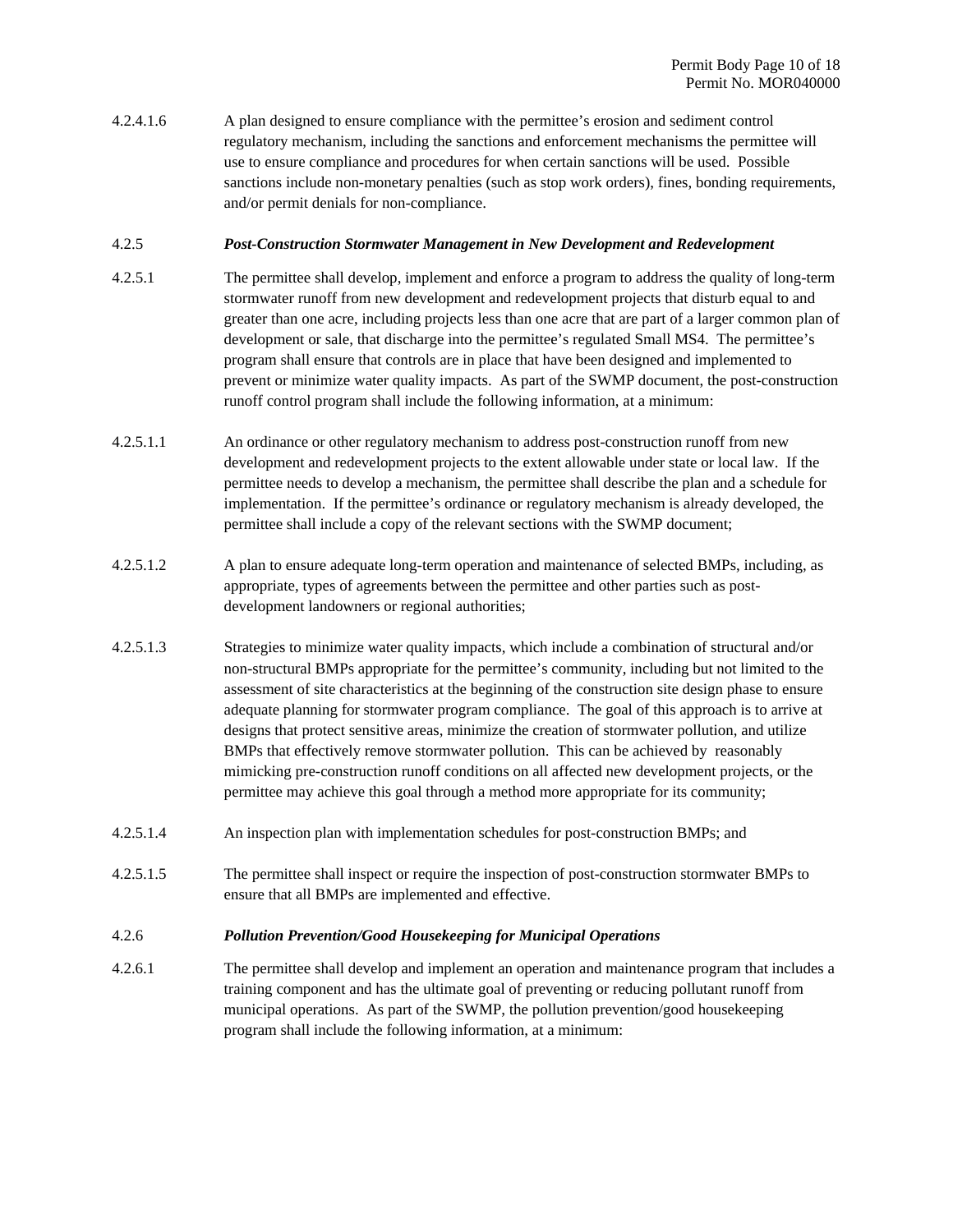- 4.2.6.1.1 A government employee training program to prevent and reduce stormwater pollution from activities such as park and open space maintenance, fleet and building maintenance, new construction and land disturbances, and stormwater system maintenance. The permittee shall describe any existing, available material the permittee plans to use such as those available from EPA, the state, or other organizations. The permittee shall describe how this plan will coordinate with all other minimum control measures, monitoring and TMDL implementations where applicable;
- 4.2.6.1.2 A list of all municipal operations that are impacted by this operation and maintenance program. The permittee shall also include a list of industrial facilities that the permittee owns or operates that are subject to NDPES permits for discharges of stormwater associated with industrial activity that ultimately discharge to the permittee's MS4. The permittee shall include the permit number or a copy of the No Exposure Exemption Certification (if applicable) for each facility. NPDES permitted facilities not owned or operated by the permittee are not required to be part of the list;
- 4.2.6.1.3 Maintenance BMPs, maintenance schedules, and long-term inspection procedures for controls to reduce floatable and other pollutants to the permittee's regulated Small MS4;
- 4.2.6.1.4 Controls for reducing or eliminating the discharge of pollutants from street, roads, highways, municipal parking lots, maintenance and storage yards, waste transfer station, fleet or maintenance shops with outdoor storage areas, and salt/sand storage locations and snow disposal areas the permittee operates;
- 4.2.6.1.5 Procedures for the proper disposal of waste removed from the permittee's Small MS4 and areas of jurisdiction, including dredged material, accumulated sediments, floatables and other debris;
- 4.2.6.1.6 Procedures to assess impacts of water quality for new flood management projects, if applicable. Flood management projects are those projects developed or designed to reduce flooding.
- 4.2.6.2 All paints, solvents, petroleum products and petroleum waste products (except fuels) under the control of the permittee shall be stored so that these materials are not exposed to stormwater. Sufficient practices of spill prevention, control, and/or management shall be provided to prevent any spill of these pollutants from entering waters of the state. Any containment system used to implement this requirement shall be constructed of materials compatible with the substances contained and shall also prevent the contamination of groundwater.

# 4.2.7 BMP Substitutions

- 4.2.7.1 BMPs and methods prescribed in Sections 4.2.1.1.1 through 4.2.1.1.5 (Public Education and Outreach) , Sections 4.2.2.1.1 through 4.2.2.1.6 (Public Involvement and Participation), Sections 4.2.3.1.3 through 4.2.3.1.10 (Illicit Discharge Detection and Elimination), and Sections 4.2.6.1.4 through 4.2.6.1.6 (Pollution Prevention/Good Housekeeping for Municipal Operations) may be substituted with alternative BMPs under the following conditions:
- 4.2.7.1.1 The substitutions are reasonably as protective as those they replace;
- 4.2.7.1.2 Substitutions and methods are identified in the SWMP, along with rational for substitutions; and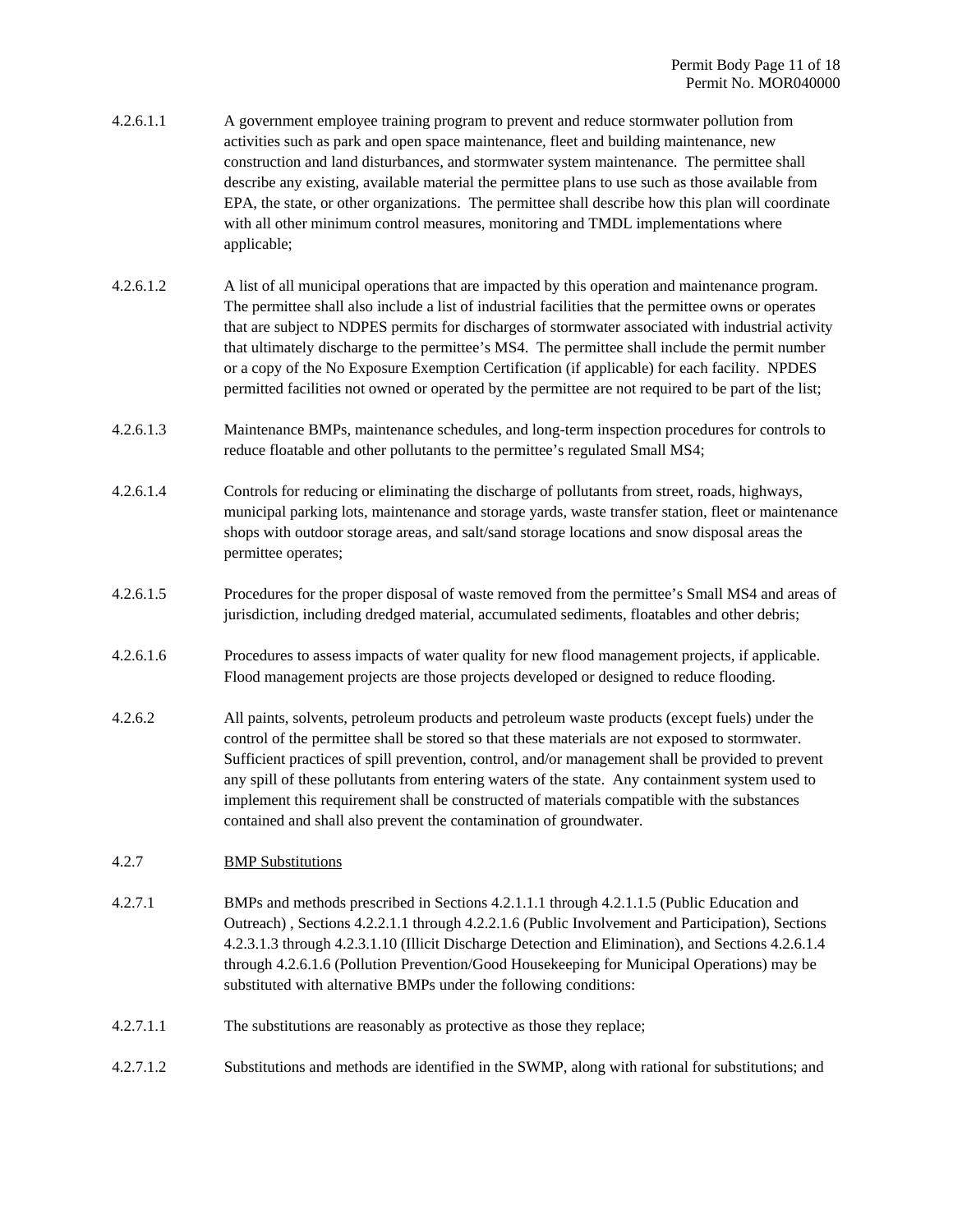- 4.2.7.1.3 Progress on compliance with applicable minimum control measure(s) via substitution(s) is reported in the MS4 SWMP Report.
- 4.3 Sharing Responsibility
- 4.3.1 Implementation of one or more of the minimum measures may be shared with another governmental entity or the governmental entity can assume responsibility for the measure via the co-permittee option if:
- 4.3.1.1 The co-permittee has a MS4 located within or partially within an Urbanized Area as determined by the most recent Bureau of Census, which can include, but is not limited, to: municipalities, county, military bases, large hospitals, prison complexes, universities, sewer districts, and highway departments;
- 4.3.1.2 The co-permittee, in fact, implements the control measure;
- 4.3.1.3 The particular control measure, or component of that measure, is at least as stringent as the corresponding permit requirements; and
- 4.3.1.3 The co-permittee agrees to implement the control measure on the permittee's behalf:
- 4.3.1.3.1 Written acceptance of this obligation is required;
- 4.3.1.3.2 This obligation shall be maintained as part of the documented description of the permittee's SWMP;
- 4.3.1.3.3 If the co-permittee agrees to report on the control measure, the permittee shall supply the copermittee with the reporting requirements contained in Section 5.3 of this permit.
- 4.3.1.3.4 If the co-permittee fails to implement the control measures on the permittee's behalf, then the copermittee shall remain liable for any discharges due to that failure to implement. Additionally, the Department may require corrective actions(s), require an application for a site-specific permit, or require the co-permittee to apply and obtain their own Small Phase II MS4 general permit.
- 4.4 Reviewing and Updating the SWMP
- 4.4.1 The permittee shall conduct an annual review of their SMWP in conjunction with preparation of the MS4 SWMP Report required under Section 5.3;
- 4.4.2 The permittee may change the SWMP during the life of the permit in accordance with the following procedures:
- 4.4.2.1 Changes adding components, controls, or requirements to the SWMP may be made at any time upon written notification to the Department; or through the MS4 SWMP Report if changes are minor or through a timely resubmittal of the SWMP if major changes are needed;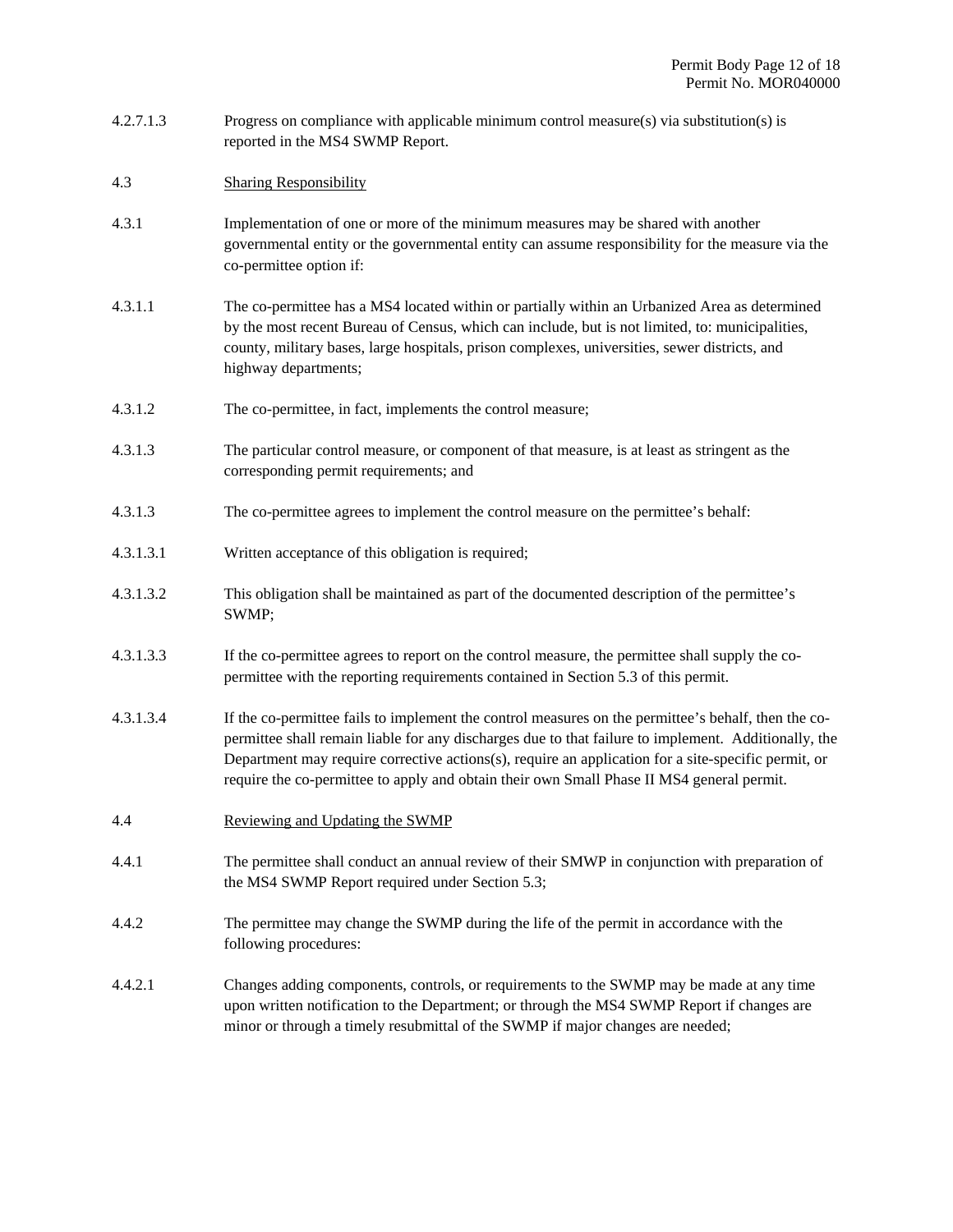- 4.4.2.2 Changes replacing an ineffective or infeasible BMP specifically identified in the SWMP with an alternate BMP may be made at any time and reported to the Department through the MS4 SWMP Report or a timely resubmittal of the SWMP if major changes are needed. The permittee's modifications shall include a documentation of the following:
- 4.4.2.2.1 An analysis of why the BMP is ineffective or infeasible (including cost prohibitive);
- 4.4.2.2.2 Expectations on the effectiveness of the replacement BMP; and
- 4.4.2.2.3 An analysis of why the replacement BMP is expected to achieve the goals of the BMP to be replaced.
- 4.4.2.3 The permittee shall give advanced notice to the Department of any planned changes in the permitted facility or activity which may result in noncompliance with permit requirements.
- 4.4.3 Changes to the SWMP requested by the Department must be made in writing, set forth a time schedule for the permittee to develop the changes, and offer the permittee opportunities to propose alternative program changes to meet the objective of the requested modification. All changes required by the Department will be made in accordance with 10 CSR 20-6.200. The Department may require changes to the SWMP as needed to:
- 4.4.3.1 Address impacts on receiving water quality caused or affected by discharges from the MS4.
- 4.4.3.2 Include more stringent requirements necessary to comply with new federal or state statutory or regulatory requirements; or
- 4.4.3.3 Include such other conditions deemed necessary by the Department to comply with the goals and requirements of the MCWL.
- 4.4.4 In the event of a transfer of ownership, change in Continuing Authority, or change in responsibility for SWMP implementation; the permittee shall implement the SWMP on all new areas added to the permittee's portion of the MS4 (or for which the permittee becomes responsible for implementations of stormwater quality controls) as expeditiously as practicable, but not later than one (1) year from the addition of the new areas. Implementation may be accomplished in a phased manner to allow additional time for controls that cannot be implemented immediately:
- 4.4.4.1 Within 90 days of a transfer of ownership, change of continuing authority, or change in responsibility for SWMP implementation, the permittee shall submit a revised plan, if necessary, for implementing the revised SWMP on all affected areas. The plan shall include revised schedules for implementation. Information on all new annexed areas and any resulting updates required to the SWMP shall be included in the MS4 SWMP Report.
- 4.4.5 Addition of components, controls or requirements by the permittee(s) and replacement of an ineffective or infeasible BMP implementing a required component of the SWMP with an alternate BMP expected to achieve the goal of the original BMP shall be considered minor changes to the SWMP and not a modification to this permit.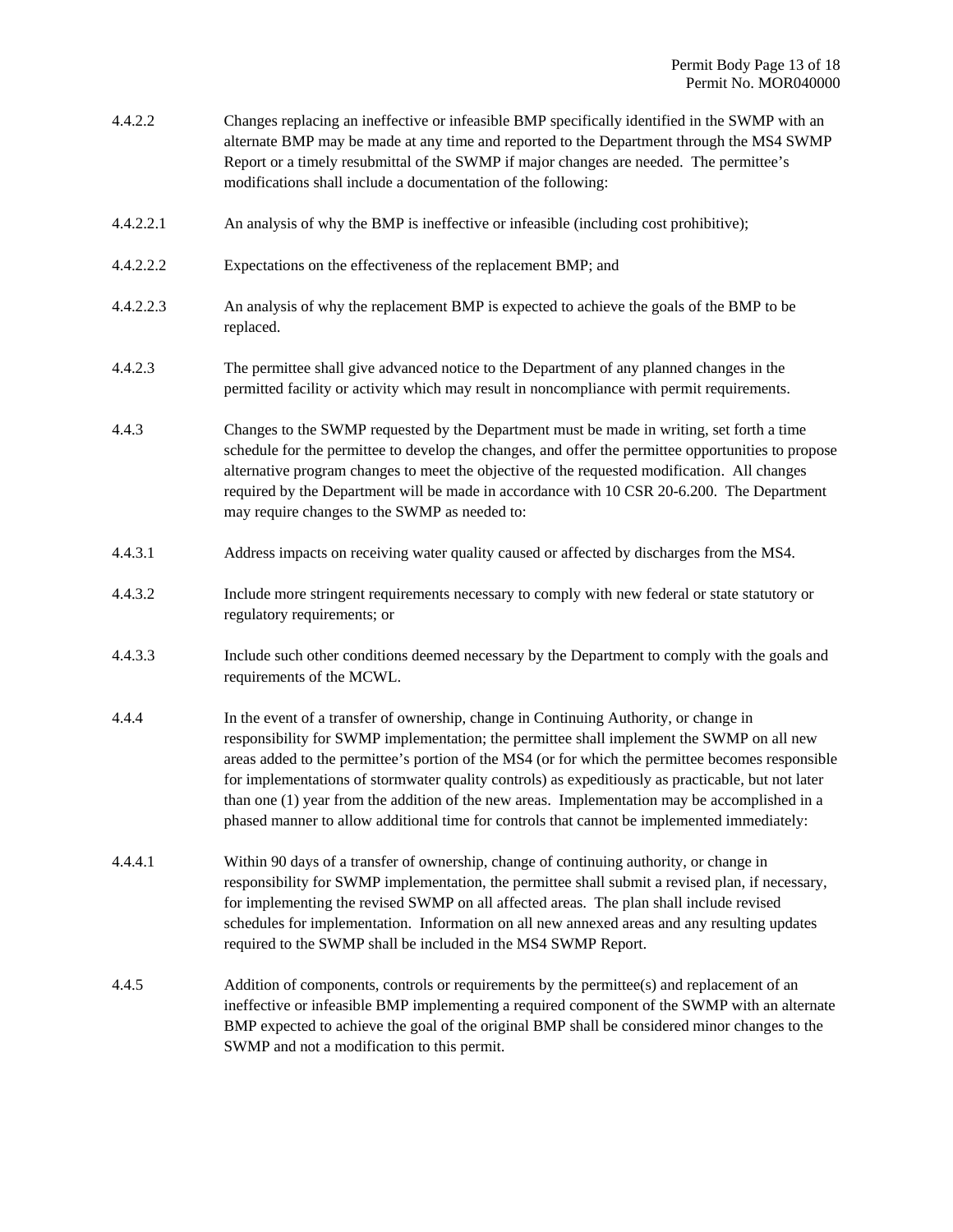# 5. **MONITORING, RECORDKEEPING, AND REPORTING**

# 5.1 Monitoring

| 5.1.1 | The permittee shall retain records of any monitoring information used to complete the application  |
|-------|----------------------------------------------------------------------------------------------------|
|       | for this operating permit, implementation of any part of this operating permit, and implementation |
|       | for any part of the permittee's SWMP for a period of at least three (3) years from the date of the |
|       | sample, measurement, or analysis. This period may be extended by official request by the           |
|       | Department at any time. Monitoring data shall include, if applicable, the below information:       |
|       |                                                                                                    |

- 5.1.1.1 All calibrations and maintenance records;
- 5.1.1.2 All original strip chart recordings for continuous monitoring instrumentation;
- 5.1.1.3 The date, location, and time of sampling or measurement;
- 5.1.1.4 The individual(s) who performed the sampling or measurements;
- 5.1.1.5 The date(s) analyses were performed;
- 5.1.1.6 The individual(s) who performed the analyses;
- 5.1.1.7 The analytical techniques or methods used; and
- 5.1.1.8 The results of such analyses.
- 5.1.2 Any monitoring conducted for the purpose of implementation of any part of this permit shall be conducted in accordance to test procedures approved under 40 CFR Part 136 unless another method is required under 40 CFR subchapters N or O.
- 5.2 Recordkeeping
- 5.2.1 The permittee shall retain records of all activities requiring recordkeeping by the SWMP, a copy of the NPDES permit, a copy of all ordinances, policies, and formal procedures for all six (6) MCMs and records of all data used to complete the application for this permit, for a period of at least three (3) years from the date of the report or application. This period may be extended by official request of the Department at any time.
- 5.2.2 The permittee shall retain the most recent version of their SWMP at a reasonable location accessible to the Department.
- 5.2.3 The permittee shall submit the items required under Part 5 MONITORING, RECORDKEEPING, REPORTING of this permit, including a copy of the permit, SWMP, or application upon written request by the public.
- 5.2.3 The permittee shall submit the items contained in Sections 5.2.1 and 5.2.2 of this permit upon request to the Department. The permittee shall retain a written description of the SWMP required by this permit (including a copy of the permit) at a location accessible to the Department.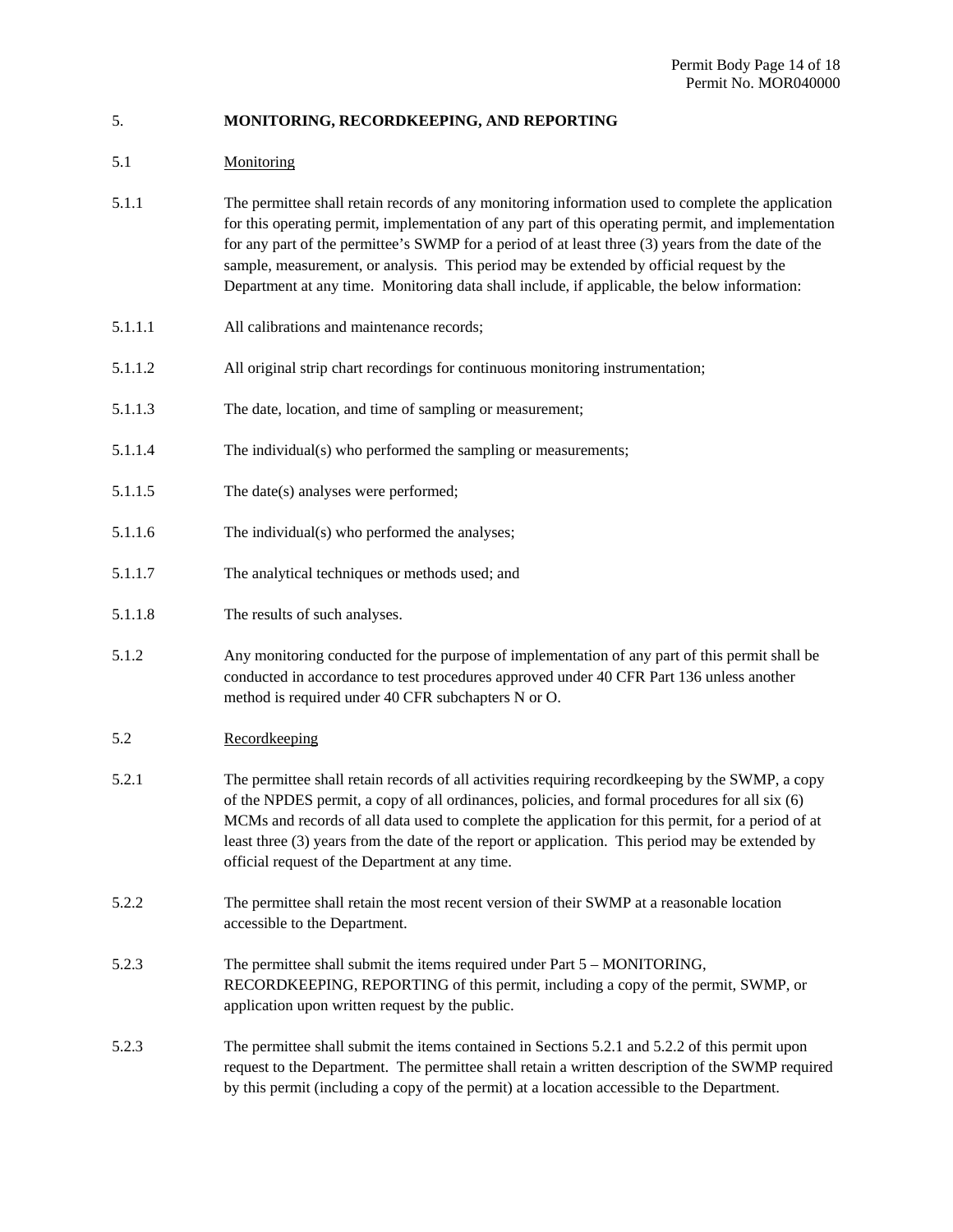| 5.2.4 | The permittee shall submit the items contained in Section 5.2.1 and 5.2.2 of this permit,       |
|-------|-------------------------------------------------------------------------------------------------|
|       | information and/or application, and description of the SWMP upon written request by the public. |

#### 5.3 MS4 SWMP Report

- 5.3.1 The permittee shall submit MS4 SWMP Reports containing, at a minimum:
- 5.3.1.1 Information regarding progress toward achieving the statutory goal of reducing the discharge of pollutants to the MEP;
- 5.3.1.2 The status of the MS4's compliance with permit conditions;
- 5.3.1.3 Assessment(s) of the appropriateness of identified BMPs and corresponding measureable goals for each Minimum Control Measure;
- 5.3.1.4 A summary of results of information collected and analyzed during the reporting period, including monitoring data or quantifiable values per the MS4's measurable goals;
- 5.3.1.5 A summary of the TMDL ARAP, if applicable, containing the implementation status of BMPs and measurable goals specific to the TMDL Assumptions and Requirement Attainment Plan or progress toward implementing the schedule for implementation of the TMDL Assumptions and Requirement Attainment Plan. The summary shall also include any changes to BMPs and corresponding measurable goals;
- 5.3.1.5.6 If the permittee is utilizing a Department approved integrated planning process, then the permittee shall provide a summary of the status of the integrated plan incorporated with the TMDL ARAP;
- 5.3.1.7 A summary of the stormwater activities the permittee plans to undertake during the next reporting cycle (including an implementation schedule);
- 5.3.1.8 Any proposed changes to the permittee's SWMP, including changes to any identified BMPs or measureable goals that apply to the SWMP; and
- 5.3.1.9 Notice that the permittee is relying on another government entity to satisfy some of the permittee's permit obligations. If applicable, the permittee shall supply the name of the entity, the name of the entity's primary contact person, and other relevant contact information.
- 5.3.2 The MS4 SWMP Report shall contain the above information for previously unreported calendar year(s). The MS4 SWMP Report shall be submitted based on the schedule below:

| <b>Report Frequency</b>                                                                                                                | <b>Report Due Dates</b>                | <b>Applicability</b>               |  |
|----------------------------------------------------------------------------------------------------------------------------------------|----------------------------------------|------------------------------------|--|
| Annual                                                                                                                                 | February $28th$ each year <sup>*</sup> | Newly designated MS4s, MS4s        |  |
|                                                                                                                                        |                                        | subject to TMDLs                   |  |
| Biennial                                                                                                                               | February $28^{th}$ odd years only**    | Existing MS4s not subject to TMDLs |  |
| $*$ Annual reports will continue to be due event year on Echniquy 20 <sup>th</sup> efter expiration of this permit until the permit is |                                        |                                    |  |

- Annual reports will continue to be due every year on February  $28<sup>m</sup>$  after expiration of this permit until the permit is renewed.

\*\* - Biennial reports will continue to be due every odd number year on February 28<sup>th</sup> after expiration of this permit until the permit is renewed.

5.3.3 Annual MS4 SWMP Reports shall contain all required information from January 1st to December 31<sup>st</sup> each year. Biennial MS4 SWMP Reports shall contain all required information from January  $1<sup>st</sup>$  of the beginning year to December 31 $<sup>st</sup>$  of the immediate following year.</sup>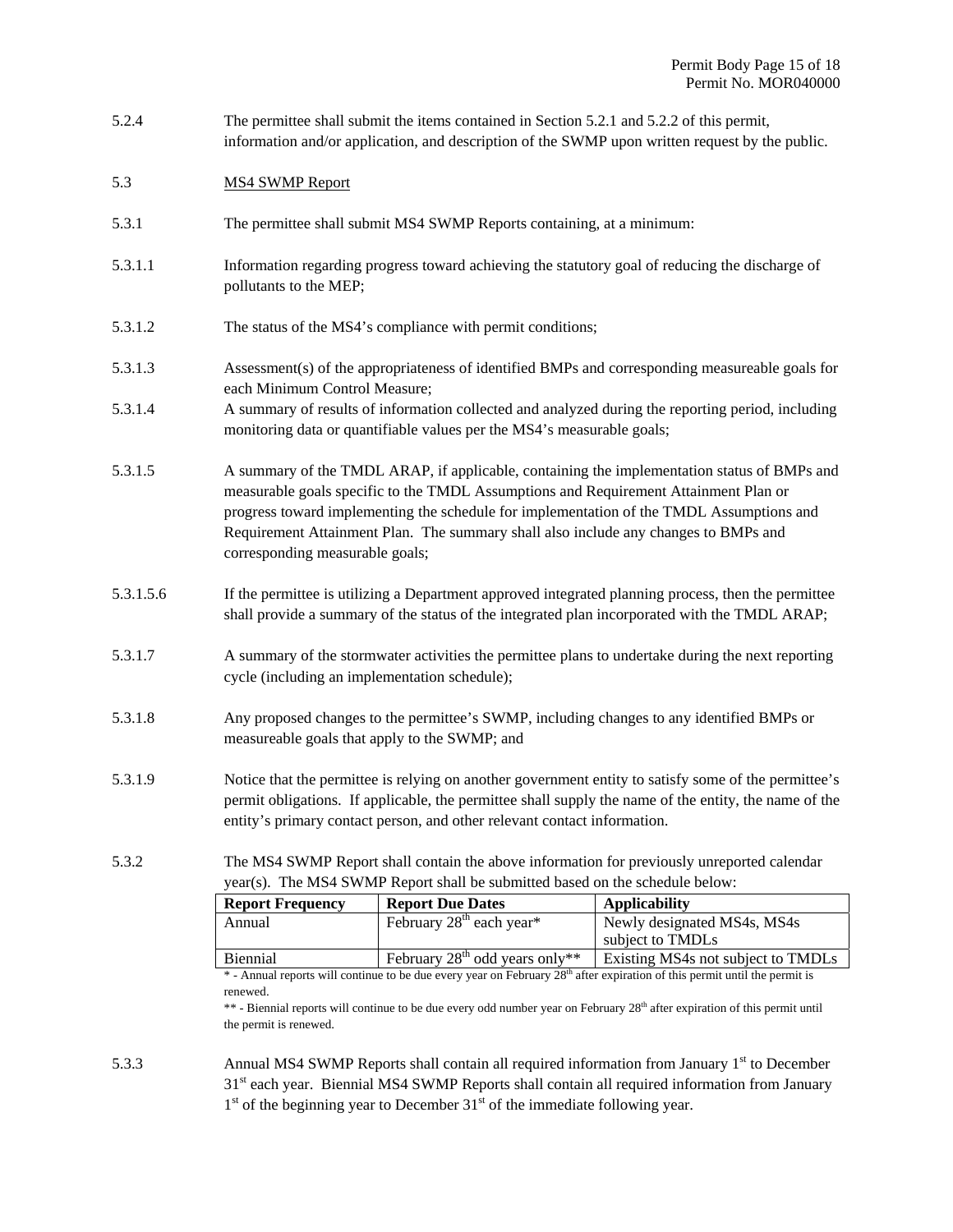- 5.3.4 Permittees shall submit the MS4 SWMP Reports on the Department approved, *MS4 STORMWATER MANAGEMENT PLAN (SWMP) REPORT* (Form MO 780-1846).
- 5.3.5 If approved by the Department, permittees may submit the MS4 SWMP Report using an alternative report format.

# 6. **STANDARD PERMIT CONDITIONS**

- 6.1 Duty to Comply. The permittee shall comply with all conditions of this permit. Any permit noncompliance constitutes a violation of the Missouri CWL and the Federal CWA and is grounds for enforcement action, permit termination, revocation and reissuance, modification, or for denial of a permit renewal.
- 6.2 Duty to Mitigate. The permittee shall take all reasonable steps to minimize or prevent any discharge or sludge use or disposal in violation of this permit that has a reasonable likelihood of adversely affecting human health or the environment;
- 6.3 Proper Operation and Maintenance. The permittee shall at all times properly operate and maintain all facilities and systems of treatment and control (and related appurtenances) which are installed or used by the permittee to achieve compliance with the conditions of this permit. Proper operation and maintenance also includes adequate laboratory controls and appropriate quality assurance procedures. This provision requires the operation of backup or auxiliary facilities or similar systems installed by a permittee only when necessary to achieve compliance with the conditions of the permit;
- 6.4 Inspection and Entry. The permittee shall allow the department or an authorized representative (including an authorized contractor acting as a representative to EPA, or the department) upon the presentation of credentials and other documents as may be required by law to:
- 6.4.1 Enter the permittee's premises where a regulated facility or activity is located or conducted or where records must be kept under the conditions of this permit;
- 6.4.2 Have access to and copy, at reasonable times, any records that must be kept under the conditions of this permit;
- 6.4.3 Inspect any facilities, equipment (including monitoring and control equipment), practices, or operations regulated or required under this permit; and
- 6.4.4 Sample or monitor at reasonable times, for the purposes of assuring permit compliance or as otherwise authorized by the Act, any substance or parameters at any location.
- 6.5 Monitoring Methods. See Part 5.1 of this operating permit.
- 6.6 Need to Halt or Reduce Activity Not an Excuse. It shall not be a defense for a permittee in an enforcement action that it would have been necessary to halt or reduce the permitted activity in order to maintain compliance with the conditions of this permit.
- 6.7 Permit Actions. This permit may be modified, revoked, reissued, or terminated for cause. The filing of a request by the permittee for a permit modification, revocation and reissuance, or termination, or a notification of planned changes or anticipated noncompliance does not stay any permit condition;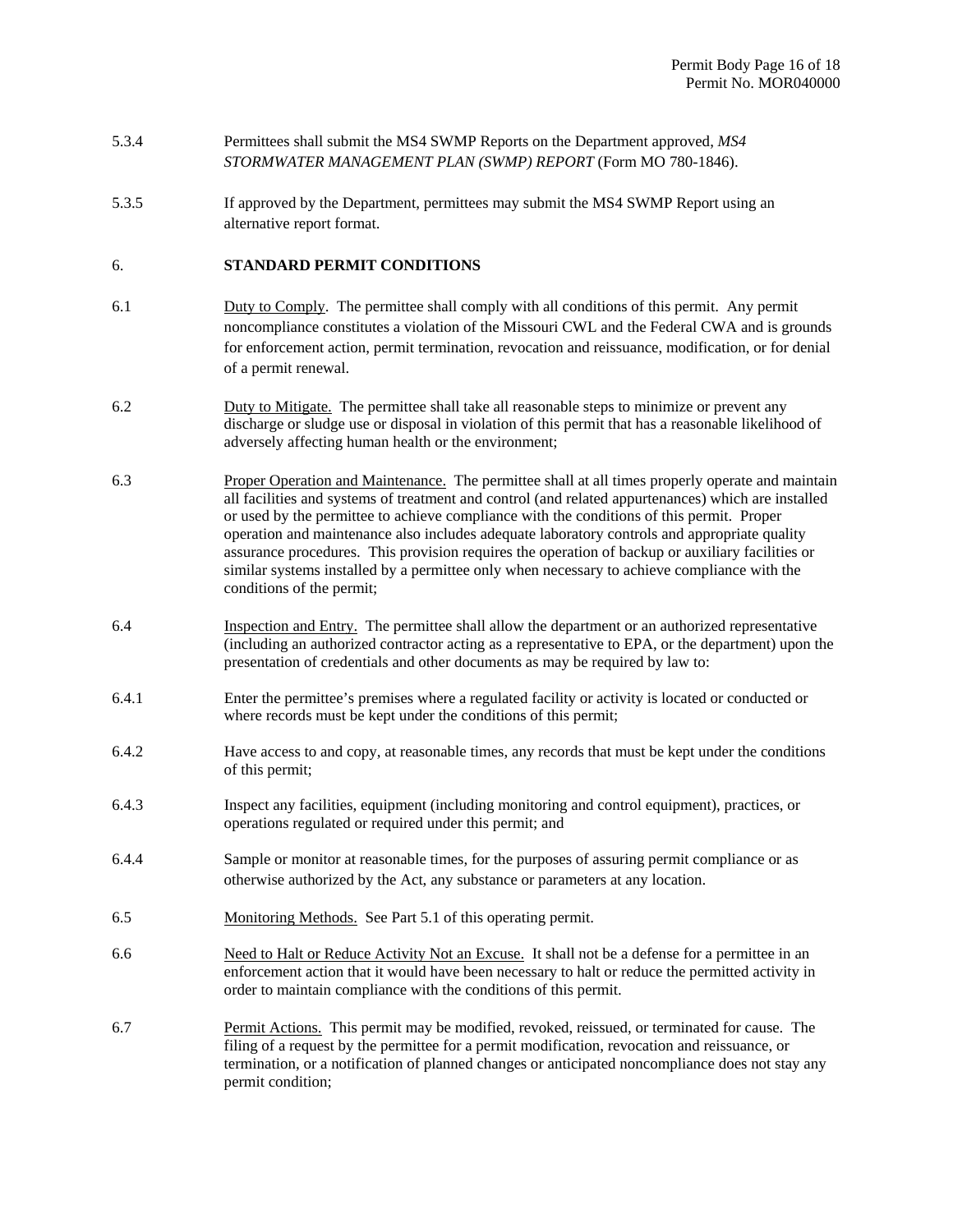| 6.8 | Duty to Reapply. If the permittee wishes to continue an activity regulated by this permit after the |
|-----|-----------------------------------------------------------------------------------------------------|
|     | permit expiration date, the permittee must apply for and obtain a new permit. The renewal           |
|     | application shall be submitted at least 30 days prior to expiration of this permit unless the       |
|     | department allows a later deadline not to exceed the expiration date of the permit. Continuation of |
|     | expiring permits are in accordance with 10 CSR 20-6.010(10)(E) and subsequent amendments;           |
|     |                                                                                                     |

- 6.9 Administrative Continuation of the Permit. If this permit is not reissued or replaced prior to the expiration date, it will be administratively continued in accordance with 10 CSR 20-6.010(10)(E) and remain in force and effect. Any permittee who was granted permit coverage prior to the expiration date, and who has applied for renewal at least 30 days prior to the expiration date, will automatically remain covered by the continued permit until the earlier of:
- 6.9.1. Reissuance or replacement of this permit, at which time the permittee shall comply with the application conditions of the new permit to maintain authorization to discharge;
- 6.9.2. Notice of termination;
- 6.9.3 Issuance of a site-specific permit or alternative general permit for MS4 discharges; or
- 6.9.4. A permit decision by the Director not to reissue this general permit, at which time the permittee shall seek coverage under an alternative general permit or a site-specific permit.
- 6.10 Permit Transfers. Subject to 10 CSR 20-6.010(11), an operating permit may be transferred upon submission to the department. The department may require modification or revocation and reissuance of the permit to change the name of the permittee and incorporate such other requirements as may be necessary under the Missouri CWL or the Federal CWA. (See 40 CFR 122.61; in some cases, modification or revocation and reissuance is mandatory.)
- 6.11 Procedures for Modification or Revocation.
- 6.11.1 If at any time the department determines that the quality of waters of the state may be better protected by reopening this permit, or revoking this permit and requiring the owner/operator of the permitted site to apply for a site-specific (individual) permit or alternative general permit, the department may revoke a general permit and require any person to obtain such an operating permit as authorized by 10 CSR 20-6.010(13), 10 CSR 20-6.200(1)(B) or 10 CSR 20-6.200(6);
- 6.11.2 If this permit is reopened, modified or revoked pursuant to this section, the permittee retains all rights under Chapters 536 and 644 Revised Statutes of Missouri upon the department's reissuance of the permit as well as all other forms of administrative, judicial and equitable relief available under law;
- 6.11.3 The department may require the permittee to apply for and obtain a site-specific or alternative general permit if:
- 6.11.3.1 The permittee is not in compliance with the conditions of this general permit; or
- 6.11.3.2 The discharge no longer qualifies for this general permit due to changed site conditions and regulations; and
- 6.11.4 The permittee will be notified in writing of the need to apply for a site-specific permit or an alternative general permit. When a site-specific permit or alternative general permit is issued to the authorized permittee, the applicability of this general permit to the permittee will be terminated upon the effective date of the site-specific or alternative general permit, whichever the case may be.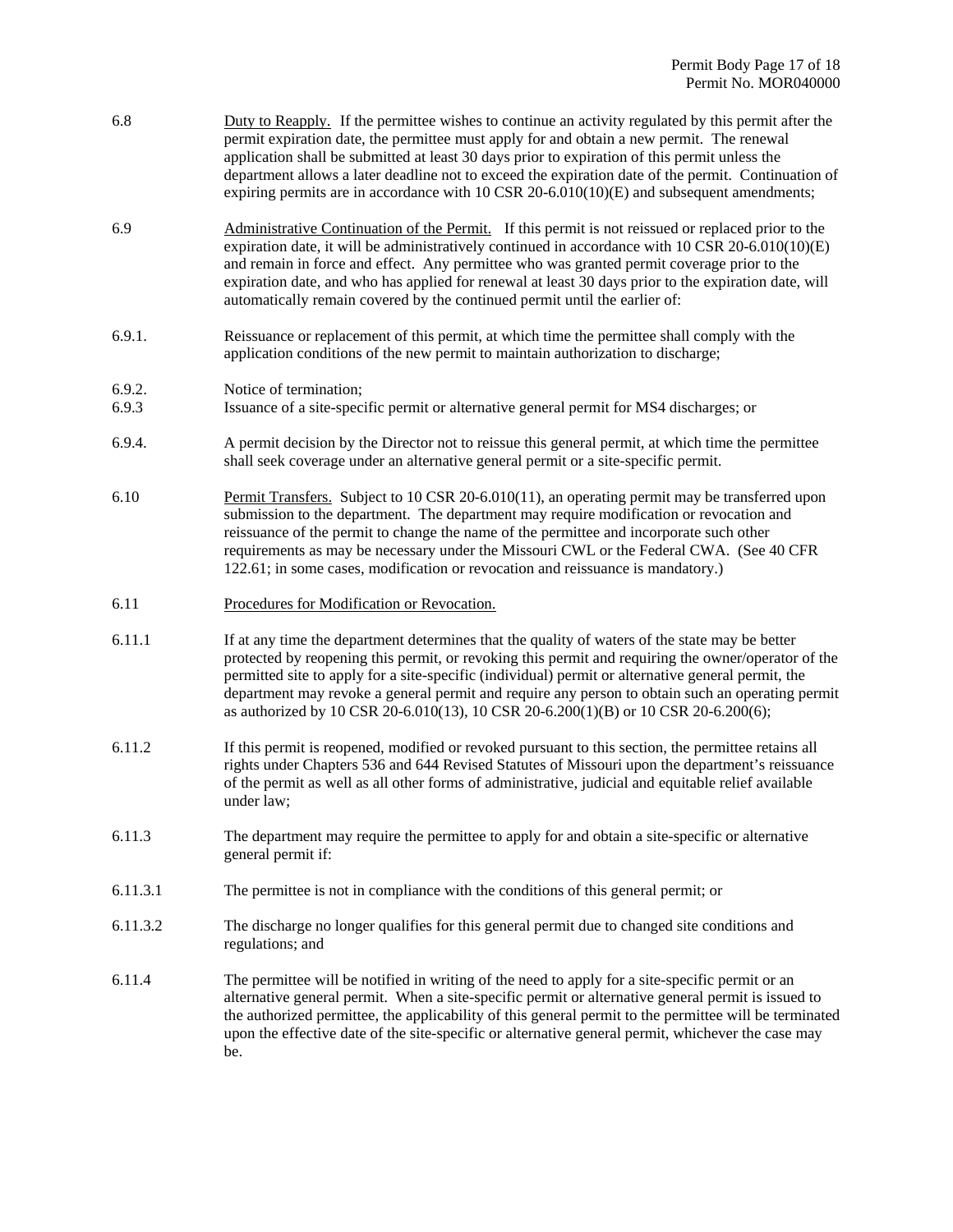- 6.12 Site-Specific Permit or Alternative General Permit. The permittee may apply for a site-specific permit or alternative general permit in lieu of coverage under this general permit. In such cases, the permittee shall submit an application for the alternate permit in accordance with the requirements of 10 CSR 20-6.200 with reasons supporting the request. The request may be granted by issuance of any site-specific permit or an alternative general permit.
- 6.13 Property Rights. This permit does not convey any property rights of any sort, or any exclusive privilege;
- 6.14 Duty to Provide Information. The permittee shall furnish to the department, within a reasonable time, any information which the department may request to determine whether cause exists for modifying, revoking, and reissuing, or terminating this permit or to determine compliance with this permit. The permittee shall also furnish to the department upon request copies of records required to be kept by this permit;
- 6.15 Falsification Penalties. Any person who knowingly makes any false statement, representation or certification in any application, record, report, plan, or other document filed or required to be maintained pursuant to sections 644.006 to 644.141 or who falsifies, tampers with, or knowingly renders inaccurate any monitoring device or method required to be maintained pursuant to sections 644.006 to 644.141 shall, upon conviction, be punished by a fine of not more than ten thousand dollars, or by imprisonment for not more than six months, or by both. Second and successive convictions for violations under this paragraph by any person shall be punished by a fine of not more than \$50,000 per day of violation, or by imprisonment for not more than two years, or both;
- 6.16 Reopener Clause. Nothing in this permit shall prevent the department from re-opening, modifying, or revoking this permit as authorized by law.
- 6.17 Signatory Requirements.
- 6.17.1 All permit applications shall be signed and certified in accordance with 40 CFR 122.22 and 10 CSR 20-6.010(2)(B) by either a principal executive officer or by an individual having overall responsibility for environmental matters for the permittee; and
- 6.17.2 All reports required by this permit, and other information requested by the department shall be signed by a person described in paragraph 6.17.1 of this permit, or by a duly authorized representative of that person. A person is a duly authorized representative only if:
- 6.17.2.1 The authorization is made in writing by a person designated in Section 6.17.1 of this permit;
- 6.17.2.2 The authorization specifies an individual or a position having responsibility for the overall operation of the regulated facility or activity such as the position of plant manager, operator, superintendent, or position of equivalent responsibility or an individual or position having overall responsibility for environmental matters for the permittee. (A duly authorized representative may thus be either a named individual or any individual occupying a named position);
- 6.17.2.3 The written authorization is submitted to the Director; and
- 6.17.2.4 If an authorization under 6.10 is no longer accurate because a different individual or position has responsibility for the overall operation of the facility, a new [written] authorization satisfying the requirements of this paragraph must be submitted to the Director prior to or together with any reports, information, or applications signed by an authorized representative.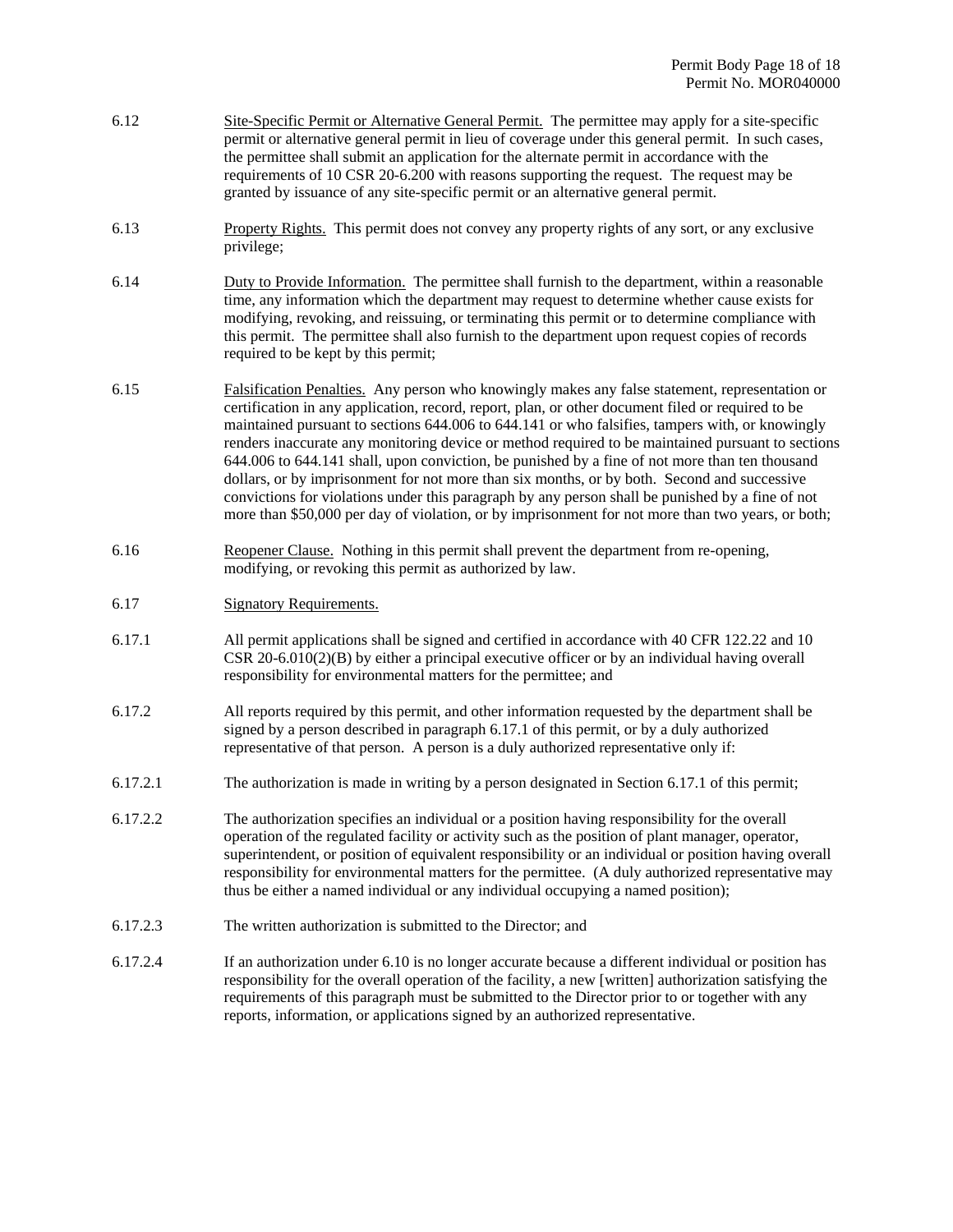# **Missouri Department of Natural Resources FACT SHEET FOR THE PURPOSE OF RENEWAL OF**

# **PHASE II SMALL MUNICIPAL SEPARATE STORM SEWER SYSTEM (MS4) MO-R040000 MASTER GENERAL PERMIT**

The Federal Water Pollution Control Act ("Clean Water Act or CWA" Section 402 Public Law 92-500 as amended) established the National Pollution Discharge Elimination System (NPDES) permit program. This program regulates the discharge of pollutants from point sources into the waters of the United States, and the release of stormwater from certain point sources. All such discharges are unlawful without a permit (Section 301 of the CWA). After a permit is obtained, a discharge not in compliance with all permit terms and conditions is unlawful. Permits in Missouri are issued by the Director of the Missouri Department of Natural Resources (department) under an approved program, operating in accordance with federal and state laws (Federal CWA and Missouri Clean Water Law or CWL Section 644 as amended). NPDES operating permits are issued for a period of five (5) years unless otherwise specified.

The purpose of a fact sheet is to give the reader pertinent information regarding the applicable regulations, rationale for the development of the NPDES Missouri State Operating Permit (operating permit), and the public participation process for operating permit listed below.

A fact sheet is not an enforceable part of an operating permit.

This fact sheet is for a 2015 renewal of Master General Permit MOR040000 for regulated Small Municipal Separate Storm Sewer Systems (MS4s) and has been significantly modified to better provide justification to the terms and conditions of the MS4 general permit MOR040000 due to comment received during the October 31, 2014 to December 31, 2014, public notice period.

# **Part I - Facility Information**

The following MS4 facility information should appear on the certification page of the General Permit Covered Facility operating permit. If the below information listed on the certification page is not correct, please contact the appropriate Regional Office on how to correct the information. This may include an operating permit modification application along with application fee.

- NPDES Permit Number
- Facility Name/Address
- Owner's Name/Address
- Department's Regional office(s) the MS4 is located
- Missouri County or Counties the MS4 is located
- MS4 SIC code and NAICS code
- Facility Description

# **Part II – Permitted Features**

A NPDES Permitted Feature is a term borrowed from the Department's Clean Water Information System (MoCWIS), which is typically a three digit code used to describe if the point source location is an outfall, monitoring location, well, internal monitoring location, stormwater outfall, etc.

Applications for MS4 operating permit (renewal or new) require the MS4 to provide information regarding the location of outfalls from the regulated MS4. In accordance with 10 CSR 20-6.200(1)(C)18, an outfall is defined as, "A point source as defined by 10 CSR 20-2.010 at the point where a municipal separate storm sewer discharges and does not include open conveyances connecting two (2) municipal separate storm sewers, pipes, tunnels or other conveyances which connect segments of waters of the state and are used to convey water of the state."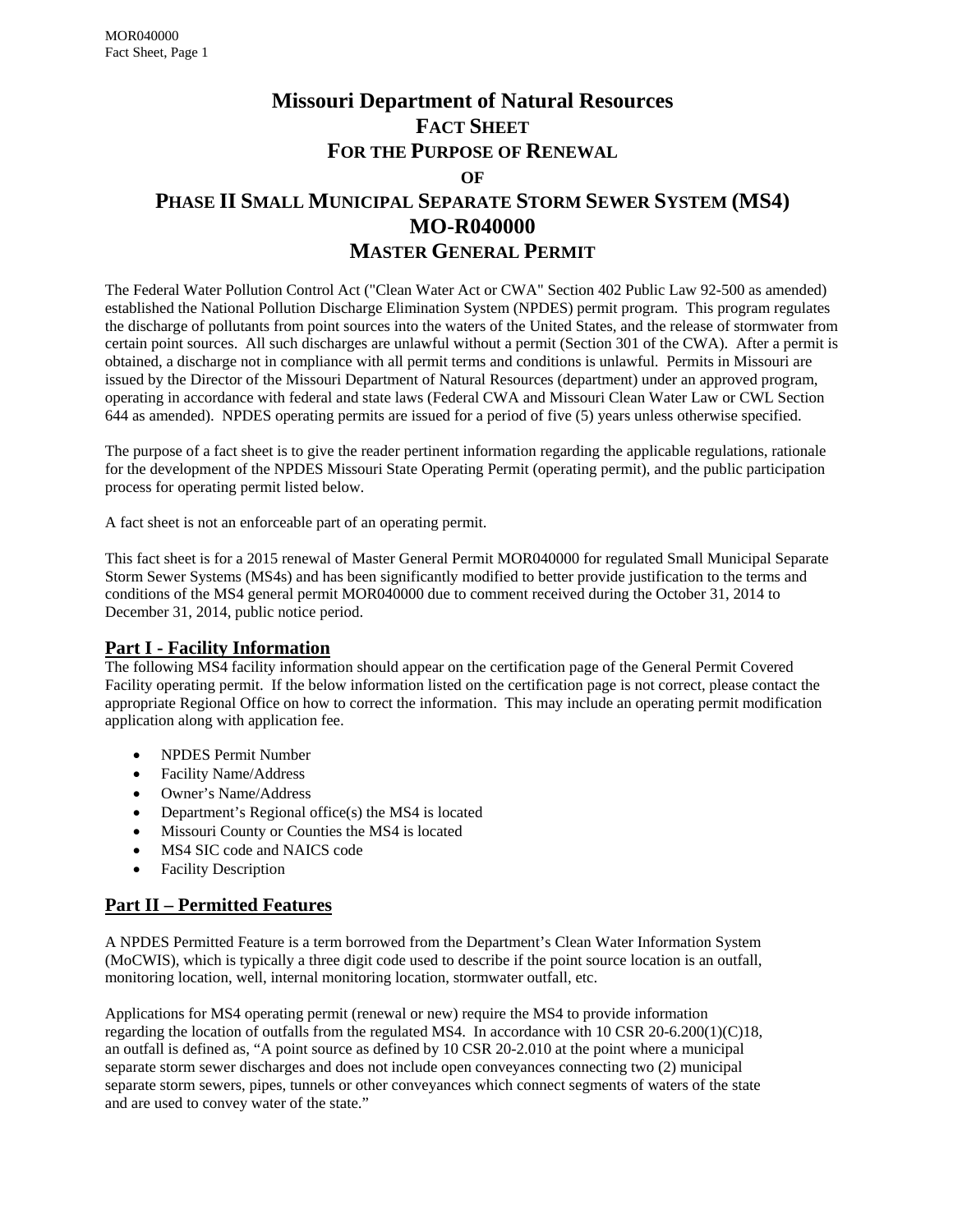A point source is, as defined in 10 CSR 20-2.010(54), "Any discernible, confined and discrete conveyance including but not limited to, any pipe, ditch, channel, tunnel conduit, well, discrete fissure, container, rolling stock, concentrated animal feeding operation, separate storm sewer or vessel or other floating craft from which pollutants are, or may be, discharged."

Applications for renewal or to receive (i.e., new permit) of the MS4 general permit require the permittee to provide the legal description, outfall number and receiving stream. In addition, the application for both co-permittees and individual MS4 permittees require a United States Geological Survey map showing the locations of the municipality/area in relation to the local road system and to indicate on the map the municipal/area boundary, receiving stream(s), all known stormwater outlets and the map section, township, and range. From this information, Department permit writers will establish a full description of these permitted features on the permit's certification page with the following:

Permitted Feature ID (e.g., Outfall #001) Legal Description: ¼, ¼, Section, Township, Range, Direction UTM Coordinates: X=000000.0, Y=0000000.0 (Easting, Northing respectively) Receiving Stream: Name & Classification First Classified Stream and ID: Name, Class, Waterbody ID – currently provided by the department USGS Basin & Sub-watershed No.: (# – #) [12 digit USGS Hydrologic Unit Code (HUC)]

This permit allows regulated MS4s to discharge stormwater to the following waters, depending on location of the regulated MS4: Missouri or Mississippi River, lakes or reservoirs, losing streams, metropolitan nodischarge waters, special streams, subsurface waters and other waters of the state.

# **Part III - Rationale and Derivation of Limitations & Permit Conditions**

#### **ADDITIONAL FEDERAL ACTS**

In accordance with 40 CFR 122.49(b) and (c) the operating permit cites the Endangered Species Act (ESA) and the National Historic Preservation Act (NHPA) and places the permittee on notice that the operating permit does not affect, remove or replace the requirements or compliance determination for NPDES operating permits. It is the responsibility of the permittee to determine if activities conducted within their MS4 or stormwater discharging from their MS4 are in compliance with the ESA and NHPA.

Assistance in determining applicability to ESA conditions and requirements can be found in the U.S. Fish and Wildlife Service (FWS) Endangered Species webpage, which is located at: http://www.fws.gov/endangered/. Additionally, the FWS Information for Planning and Conservation (IPaC) web-based project planning tool that streamlines the environmental review process is highly recommended and is located at: http://ecos.fws.gove/ipac/.

Assistance in determining applicability to NHPA conditions and requirements can be found in the Department's State Historic Preservation Office Section 106 Review, which is located at: http://dnr.mo.gov/shpo/sectionrev.htm. Additionally, the Advisory Council on Historic Preservation Citizen Guide to Section 106 Review, which explains the process, is located at: http://www.achp.gov/citizensguide.html.

In addition to the ESA and NHPA, this operating permit does not affect, replace or remove the requirements and compliance determinations with respect to substances not otherwise covered under a NPDES permit and regulated by federal law under the Resource Conservation and Recovery Act or the Comprehensive Environmental Response, Compensation, and Liability Act.

#### **ANTI-BACKSLIDING:**

Anti-backsliding is a provision in federal regulations CWA §303(d)(4); CWA §402(o); 40 CFR 122.44(l) that requires a reissued permit to be as stringent as the previous permit with some exceptions. The permit complies with Anti-backsliding regulations.

This operating permit conforms with anti-backsliding in accordance with CWA  $\frac{8402(o)(2)(B)(ii)}{2(b)(B)(ii)}$ , which states, "The Administrator determines that technical mistakes or mistaken interpretations of law were made in issuing the permit under subsection (a)(1)(B) of this section." However, while this is a true statement, the department believes this operating permit does not backslide as it is more protective than the previous Master General Permit for Phase II Small MS4 (previous general permit). Regardless, the discussion in support of CWA  $\S402(0)(2)(B)(ii)$  is given below.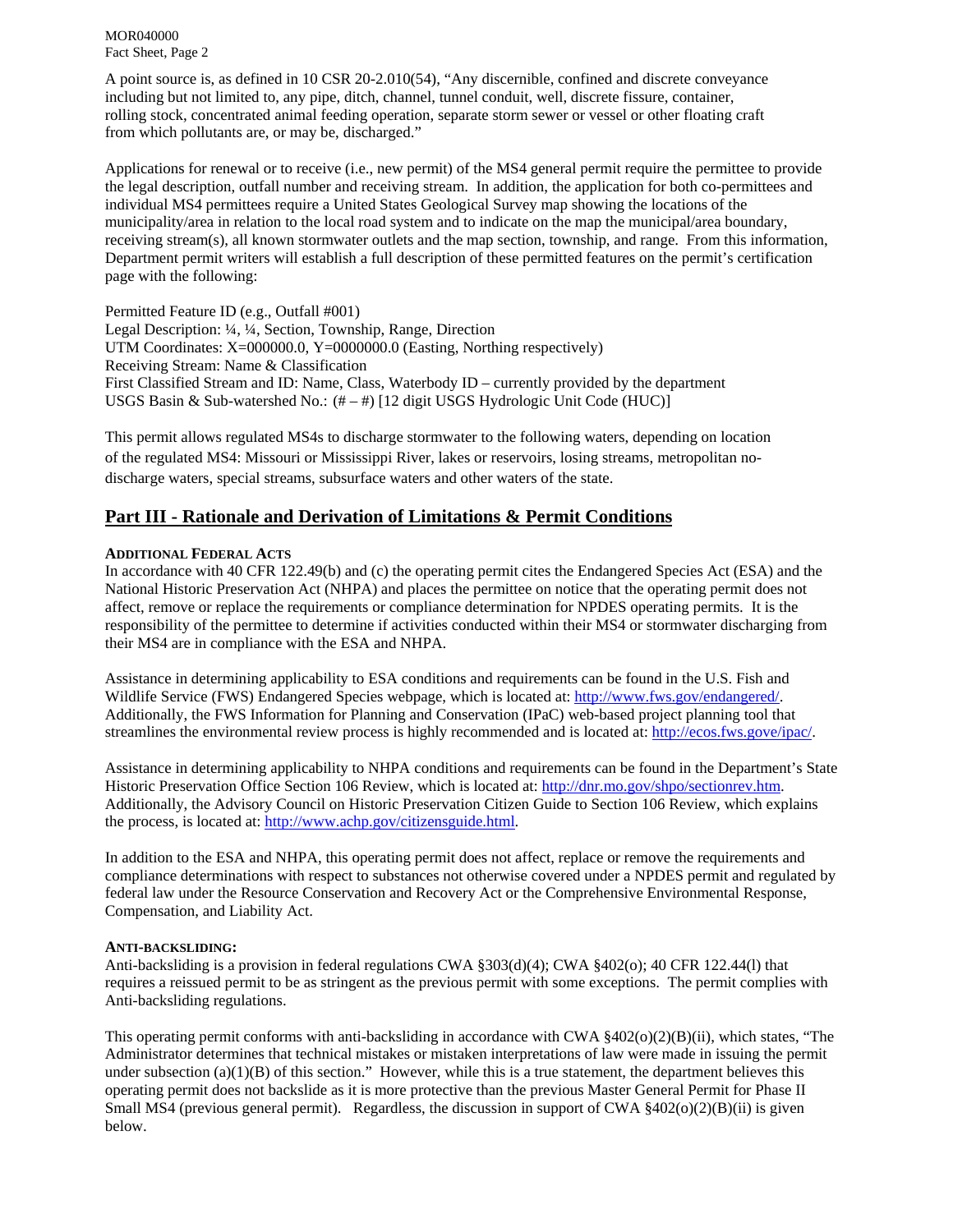The previous general permit contained several terms and conditions regarding water quality standards, which were incorrectly established, unenforceable and not in keeping with applicable federal and state statutes and regulations. Specifically, section 1.3.6 established that the permit did not authorize "discharges that cause or contribute to a violation of instream water quality standards." Section 3.1.2 established, "The permittees SWMP document required under section 4 shall include a description of how the permittee's program will control the discharge of measurable pollutants of concern and ensure the permittee's discharge will not cause or contribute to instream exceedances of water quality standards." Section 3.1.3.7 established, "The permittee shall continue meeting the requirements of 3.1.3.4 through 3.1.3.7 for this permit duration until the department determines WLAs are being met or that water quality standards are being met." Additionally, section 4.1.4 requires the permittee to, "implement a program designed to protect water quality in potentially affected waters and ensure that the permitted activities do not cause a violation of the Water Quality Standards." Finally, under section 4.1.4.1, the permit establishes, "Discharge to waters of the state shall not cause a violation of water quality standards rule under 10 CSR 20-7.031, including both specific and general criteria."

Federal regulation 40 CFR 122.34(a) states, "Your NPDES MS4 permit will require at a minimum that you develop, implement, and enforce a stormwater management program to reduce the discharge of pollutants from your MS4 to the maximum extent practicable (MEP), to protect water quality, and to satisfy the appropriate water quality requirements of the Clean Water Act…" It is believed (i.e., not documented in the fact sheet) the previous operating permit was issued under the concept that "to protect water quality, and to satisfy the appropriate water quality requirements of the Clean Water Act" was to require strict and immediate compliance with both numeric and narrative Missouri's Water Quality Standards (WQS).

As noted in the *1999 National Pollution Discharge Elimination System Regulations for Revisions of Water Pollution Control Program Addressing Storm Water Discharges* (64 FR No. 235), "For this reason, today's rule specifies that the 'compliance target' for the design and implementation of municipal storm water control program is 'to reduce the pollutants to the maximum extent practicable (MEP), to protect water quality, and to satisfy the appropriate water quality requirements of the CWA'. The first component, reduction to the MEP, would be realized through the implementation of the six minimum measures. The second component, to protect water quality, reflects the overall design objective for municipal programs based on CWA section 402(p)(6). The third component, to implement other applicable water quality requirements of the CWA, recognizes the Agency's specific determination under CWA section  $402(p)(3)(B)(iii)$  of the need to achieve reasonable further progress toward attainment of water quality standards according to the iterative BMP process, as well as the determination that State or EPA officials who establish TMDLs could allocate waste loads to MS4s, as they would to other point sources."

As noted above in 64 FR No. 235, 40 CFR 122.34(a), specifies the "compliance target" (i.e., the goal, what to aim for, etc.…) is MEP, protection of water quality, and to satisfy the appropriate water quality requirements of the CWS. Additionally, it establishes that the phrase "to protect water quality" reflects the overall design objective for the municipal program, which is in contrast to the previous general permit as it established water quality shall not be violated rather than what to set goals to achieve (i.e., as a design objective). This is subsequently supported with the third portion of 40 CFR 122.34(a), "to satisfy the appropriate water quality requirements of the CWA" as 64 FR No. 235 clearly establishes that this is achieved via reasonable further progress toward attainment of water quality standards according to the iterative process (i.e., the process of establishing BMPs, evaluating the BMPs, and refocusing on BMPs). The phrase, "via reasonable further progress toward attainment of water quality standards" establishes (1) that water quality is the goal, but more importantly (2) there is a process that allows the permittee to reach attainment with water quality, which is "reasonable further progress." When the previous general operating permit established that violation of water quality were not permitted and that the permittee could not exceed numeric and narrative water quality standards, it removed the ability of the permittee to utilize the iterative process and reasonable further progress.

Additionally, the previous general permit's requirement to not violate WQS without the establishment of numeric limitations is not in keeping with 40 CFR 122.44(d). Specifically, the previous general permit did not allow the specific MS4s to be subject to reasonable potential in accordance with 122.44(d)(ii). Rather, the previous operating permit skips the requirement under 40 CFR 122.44(d)(1)(ii) by assuming the permitting authority has determined the discharges already cause or have reasonable potential to cause or contribute to in-stream excursions above the allowable ambient concentrations of Missouri's WQS. Additionally, the permit fails to establish required numeric effluent limitations per 40 CFR  $122.44(d)(1)(iii)$  and  $(iv)$  when it required compliance with numeric water quality standards.

The previous general permit was also in contrast with Missouri's CWL §644.051.4, which states, "…The director, in order to effectuate the purposes of sections 644.006 to 644.141, shall deny a permit if the source will violate any such acts, regulations, limitations or standards or will appreciably affect the water quality standards or the water quality standards are being substantially exceeded, unless the permit is issued with such conditions as to make the source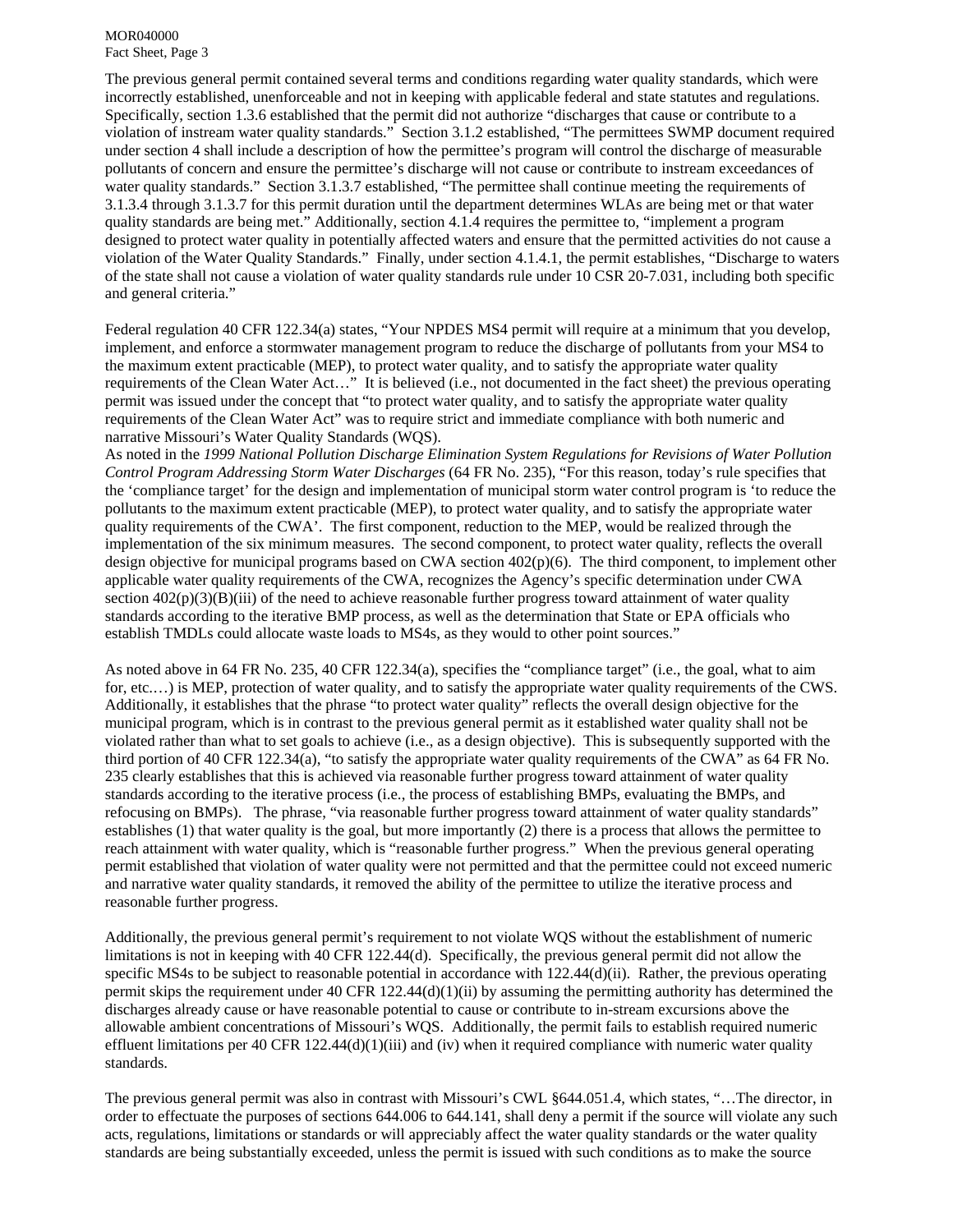comply with such requirements within an acceptable time schedule." The previous operating permit was not in keeping with this statute as it failed to be issued with conditions to make the source comply with such requirements (i.e., numeric effluent limits) and within an acceptable time schedule.

Additionally, 64 FR No. 235 establishes, "Because the six measures representing a significant level of control if properly implement, EPA anticipates that a permit for regulated small MS4 operator implementing the six minimum control measures will be sufficiently stringent to protect water quality, including water quality standards, so that additional, more stringent and/or more prescriptive water quality based effluent limitations will be unnecessary." While this places responsibility on the permittee to successfully implement the six MCMs in accordance with 40 CFR 122.34(a), it also places a responsibility onto the NPDES authority to ensure that the MS4 permit establishes clear conditions in the permit to ensure that the MS4 is implementing the six minimum control measures successfully. Thus, a portion of the increased protection comes from simplifying terms and conditions so as to provide clear mechanism for implementing 40 CFR 122.34(a) and (b).

One set of revisions to the operating permit requires the permittee to clearly document the purpose or rather expected result of the BMP. This is the first step in the process of reducing pollutants to the MEP as it places more emphasis on BMP selection and provides more clarity to the permittee when determining measurable goals, which is the second step in reducing pollutants to the MEP. The evaluation of BMPs is just as important as the actual mechanism to reduce pollutants. Without knowing the effectiveness of BMPs, permittees cannot achieve MEP. Likewise, without knowing the effectiveness of BMPs, permittees have a greater potential to mismanage funding for BMPs. Meaning, BMPs that are not effectively evaluated may be draining the permittee's stormwater funds on an ineffective BMP, which places a significant hurdle in the attainment of MEP.

As noted above, this operating permit requires the permittee to develop/design BMPs and conduct evaluations of these BMPs. In addition, this operating permit requires the permittee to develop and implement an iterative process (please see the Iterative Process portion of this fact sheet). Without the iterative process in place, which is a process to replace ineffective BMPs, permittees cannot use reasonable further progress. Reasonable further progress is the process that, by design, replaces ineffective BMPs with effective BMPs, which in time become more protective of water quality; thus, ensuring the requirement under 40 CFR 122.34(a) are continued beyond protection of water quality and satisfaction of the Clean Water Act due to the continued reduction of pollutants to the MEP.

While the above permit requirements, by themselves, are more protective than the previous general permit, this operating permit establishes additional steps on the department that were not previously required. This operating permit requires the department to review and rate (i.e., approve or disapprove) the SWMP, which is the real mechanism of MEP. This is due to the fact that this operating permit establishes the minimum framework but places responsibility onto the permittee to develop and implement BMPs in accordance with 40 CFR 122.34(a) and ultimately section  $402(p)(3)(B)(iii)$  of the CWA (i.e., MEP) to the best of their ability, which includes cost. By conducting the review and rating of the SWMP, the department is ensuring that the permittee is meeting the requirements of 40 CFR 122.34(a); however, SWMP will not be reviewed prior to this operating permit being issued due to changes in this permit will give cause for SWMPs to be revised and resubmitted for review and rating.

#### **ANTI-DEGRADATION:**

Anti-degradation consists of policies designed to ensure protection of water quality for a particular waterbody where the water quality exceeds levels necessary to protect fish and wildlife propagation and recreation on and in the water. This also includes special protection of waters designated as outstanding natural resource waters. Anti-degradation plans are adopted by each state to minimize adverse effects on water.

As per 10 CSR 20-7.031(2)(D), the three (3) levels of protection provided by the anti-degradation policy in subsections (A), (B) and (C) of this section shall be implemented according to procedures developed by the department. On April 20, 2007, the Missouri Clean Water Commission approved "Missouri Anti-degradation Rule and Implementation Procedure" (Anti-degradation Rule), which is applicable to new or upgraded/expanded facilities.

The department has determined that the best avenue forward for implementing the Anti-degradation requirements into the MS4 general permit is by requiring the appropriate development and maintenance of a SWMP. Section 4.1 of the permit directs the permittee to identify reasonable and effective BMPs in the SWMP, document the decision process for each minimum control measure, include a rationale statement for each BMP and measurable goal defined, provide an implementation schedule and develop a plan to evaluate program compliance, appropriateness of identified BMPs and progress towards achieving identified measurable goals. This selection and documentation of appropriate control measures will then serve as the analysis of alternatives and fulfill the requirements of the Antidegradation Rule and Implementation Procedure 10 CSR 20-7.031(3) and 10 CSR 20-7.015(9)(A)5.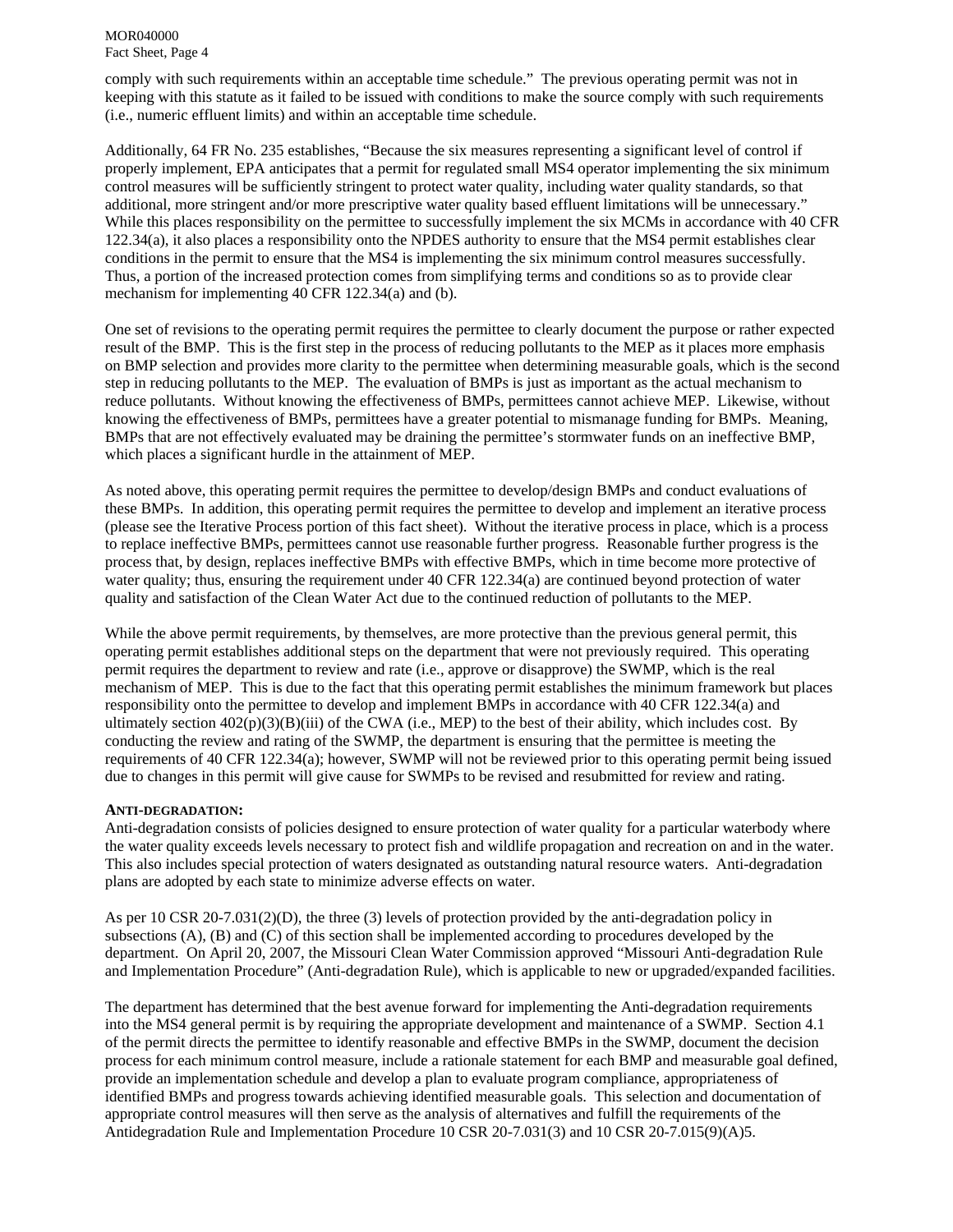Any facility seeking coverage under this permit, which undergoes expansion or discharges a new pollutant of concern, must update their SWMP and select new BMPs that are reasonable and cost effective. Facilities seeking coverage under this permit are required to develop a SWMP that includes this analysis and documentation of appropriate BMPs. Renewal of coverage for a facility requires a review of the SWMP to assure that the selected BMPs continue to be appropriate.

Adequate implementation of BMPs and terms and conditions described in this permit satisfies anti-degradation requirements. Compliance with the requirements established in this permit for the protection of General Criteria, along with the evaluation and implementation of BMPs as documented in the SWMP, meets the requirements of Missouri's Antidegradation Review [10 CSR 20-7.031(3) and Table A and 10 CSR 20-7.015(9)(A)5.]

#### **APPLICATION REQUIREMENTS:**

Small MS4s (as defined under 10 CSR 20-6.200) are to apply and obtain a small MS4 General Permit or site-specific permit in accordance with 40 CFR 122.33 and 10 CSR 20-6.200(5).

#### **COMPLIANCE AND ENFORCEMENT:**

Enforcement is the action taken by the Water Protection Program (WPP) to bring an entity into compliance with the Missouri CWL, its implementing regulations, and/or any terms and conditions of an operating permit. The primary purpose of the enforcement activity in the WPP is to resolve violations and return the entity to compliance.

Dischargers of stormwater from regulated Small MS4s, as defined in the Missouri Stormwater Regulations10 CSR 20-6.200 who do not obtain coverage under this or other Missouri general permits, or under a site-specific NPDES permit, will be in violation of the Missouri CWL and its implementing regulations and subject to civil penalties of up to \$10,000 per violation per day. For entities covered under a NPDES permit, failure to comply with any NPDES permit requirement also constitutes a violation of the Missouri CWL and its implementing regulations.

#### **INTEGRATED PLANNING**

As noted in the June 5, 2012 EPA memorandum, "*Integrated Municipal Stormwater and Wastewater Planning Approach Framework*" EPA has increasingly embraced integrated planning approaches to municipal wastewater and stormwater management. EPA further committed to work with states and communities to implement and utilize these approaches in its October 27, 2011 memorandum "*Achieving Water Quality Through Municipal Stormwater and Wastewater Plans*."

Integrated planning assist MS4 communities on their critical paths to achieving the human health and water quality objectives of the Clean Water Act by identifying efficiencies in implementing requirements that arise from distinct wastewater and stormwater programs, including how best to prioritize capital investments. Integrated planning can also facilitate the use of sustainable and comprehensive solutions, including green infrastructure, that protect human health, improve water quality, manage stormwater as a resource, and support other economic benefits and quality of life attributes that enhance the vitality of communities.

For more information regarding Integrated Planning please review both of the memorandums cited under this portion of the factsheet or contact the MS4 Coordinator.

#### **ITERATIVE PROCESS**

The iterative process is documented process consisting of action items and analysis that is to be conducted by the permittee to ensure that BMPs are effective and that the permittee is meeting the MEP standard. The process starts with the evaluation of a BMP with its designated measurable goal, which is the reason quantifiable measurable goals greatly assist in the iterative process vs. tracking measurable goals. If the BMP is found effective, then the permittee with regards to the BMP continues as normal until the next round of evaluation. If the BMP is found to be ineffective, then the permittee is required to conduct analysis to determine if the ineffective BMP is truly ineffective or if the measurable goal set was ill-chosen or unattainable due to no fault of the permittee.

If the measurable goal was ill-chosen or unattainable, then the permittee would need to conduct analysis to determine a more appropriate measurable goal, preferably quantifiable. If the measurable goal wasn't illchosen or unattainable, then the permittee is to conduct analysis, research, or review to determine a replacement BMP that is to be effective at reaching the existing measurable goal or new measurable goal that is more "protective" than the previous measurable goal. However, if the replacement BMP requires a new measurable goal, preferably quantifiable, then it is advantageous for the permittee to develop an appropriate measurable goal for the BMP. The replacement of the ineffective BMP with an effective BMP provides the permittee with compliance with reasonable further progress.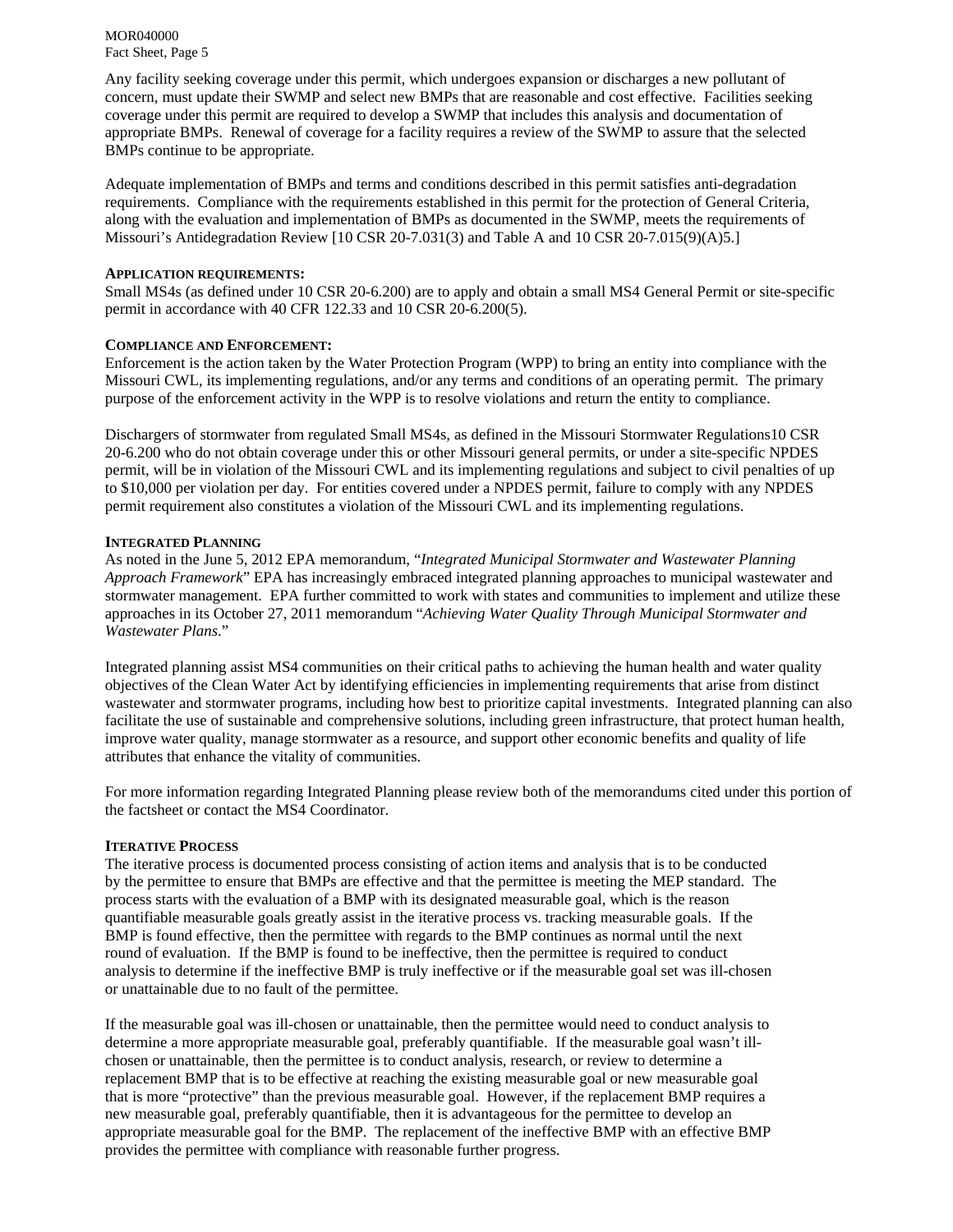This process should occur as an annual evaluation; however, it would be naïve to believe that all BMPs can be evaluated annually. Thus, BMPs are to be evaluated every 5 years (i.e., the life of the permit) as a minimum and as required by this operating permit.

# **MAXIMUM EXTENT PRACTICABLE (MEP):**

Prior to 1987, municipal stormwater was subject to the same controls as other point sources like industrial and domestic discharges, which was section 301(b) of the CWA. However, in 1987, "Congress retained the existing, stricter controls for industrial stormwater discharges but prescribed new controls for municipal stormwater discharges," *NRDC v. EPA, 966 f.2D 1292, 9th Cir. 1992 (NRDC v. EPA)*. This "new control" was established in section  $402(p)(3)(B)(iii)$  of the CWA, which states, "*Permits for discharges from municipal storm sewers – shall require controls to reduce the discharge of pollutants to the maximum extent practicable, including management practices, control techniques and system, designs and engineering methods, and such other provisions as the Administrator or State determines appropriate for the controls of such pollutants*."

The argument for "new controls" contained in the case of NRDC v. EPA was subsequently supported in the case of *Defenders of Wildlife v. Browner*, in which it was concluded that section 402(p)(3)(B) of the CWA "replaces" the requirements of 301( b) of the CWA with the MEP standard for MS4 discharges, and that it creates a "lesser standard" than section 301(b) of the CWA establishes on other types of discharges. Thus, MEP is a technology-based standard established by Congress in Section 402(p)(3)(B)(iii) of the CWA. As established in the *1999 National Pollution Discharge Elimination System Regulations for Revisions of Water Pollution Control Program Addressing Storm Water Discharges* (64 FR No. 235), MEP is, "…*the statutory standard that establishes the level of pollutant reduction that operators of regulated MS4s must achieve,*" (i.e., not water quality standards).

In addition to indicating that MEP is the statutory requirement, the EPA also clearly stated that MEP is applicable to the six (6) minimum controls measures in 64 FR No. 235, which states, "*The first component, reduction to the MEP, would be realized through implementation of the six minimum measures*." The description of MEP continues in 64 FR No. 235, with "*EPA envisions application of the MEP standard as an iterative process. MEP should continually adapt to current conditions and BMP effectiveness and should strive to attain water quality standards*." The iterative process, mentioned is also defined in 644 FR. No 235 with the following, "…*implement an iterative process of using BMPs, assessment, and refocused BMPs, leading toward the attainment of water quality standards*."

Therefore, compliance is determined by the successful implementation of the six MCMs in accordance with the conditions established in the operating permit, BMPs designed to reduce pollutants to the MEP and the utilization of the iterative process.

# **MEASURABLE GOALS**

Measureable goals are described in the Phase II rule as BMPs designed objectives or goals that quantify the progress of program implementation and performance of your BMPs. They are objective markers or milestones that the MS4 permittee or the permitting authority will use to track the progress and effectiveness of BMPs in reducing pollutants to the MEP. At a minimum, your measurable goal should contain descriptions of actions that will be taken to implement each BMP, what you anticipate to be achieved by each goal, and the frequency and dates for such actions to be taken. BMPs and Measurable Goals are the mechanisms that are used to establish a clear and specific baseline against which future progress at reducing pollutants to the MEP can be measured.

There are a number of different ways MS4 permittees can establish measureable goals. It is recommended that the below categories when developing goals:

- **Tracking implementation over time** Where a BMP is continually implemented over the permit term, a measurable goal can be developed to track how often, or where, this BMP is implemented.
- **Measuring progress in implementing the BMP** Some BMPS are developed over time, and a measurable goal can be used to track this progress until the BMP implementation is completed.
- **Tracking total numbers of BMPs implemented** Measureable goals can be used to track BMP implementation numerically (e.g., the number of wet detention basins in place or the number of people changing their behavior due to the receipt of educational materials.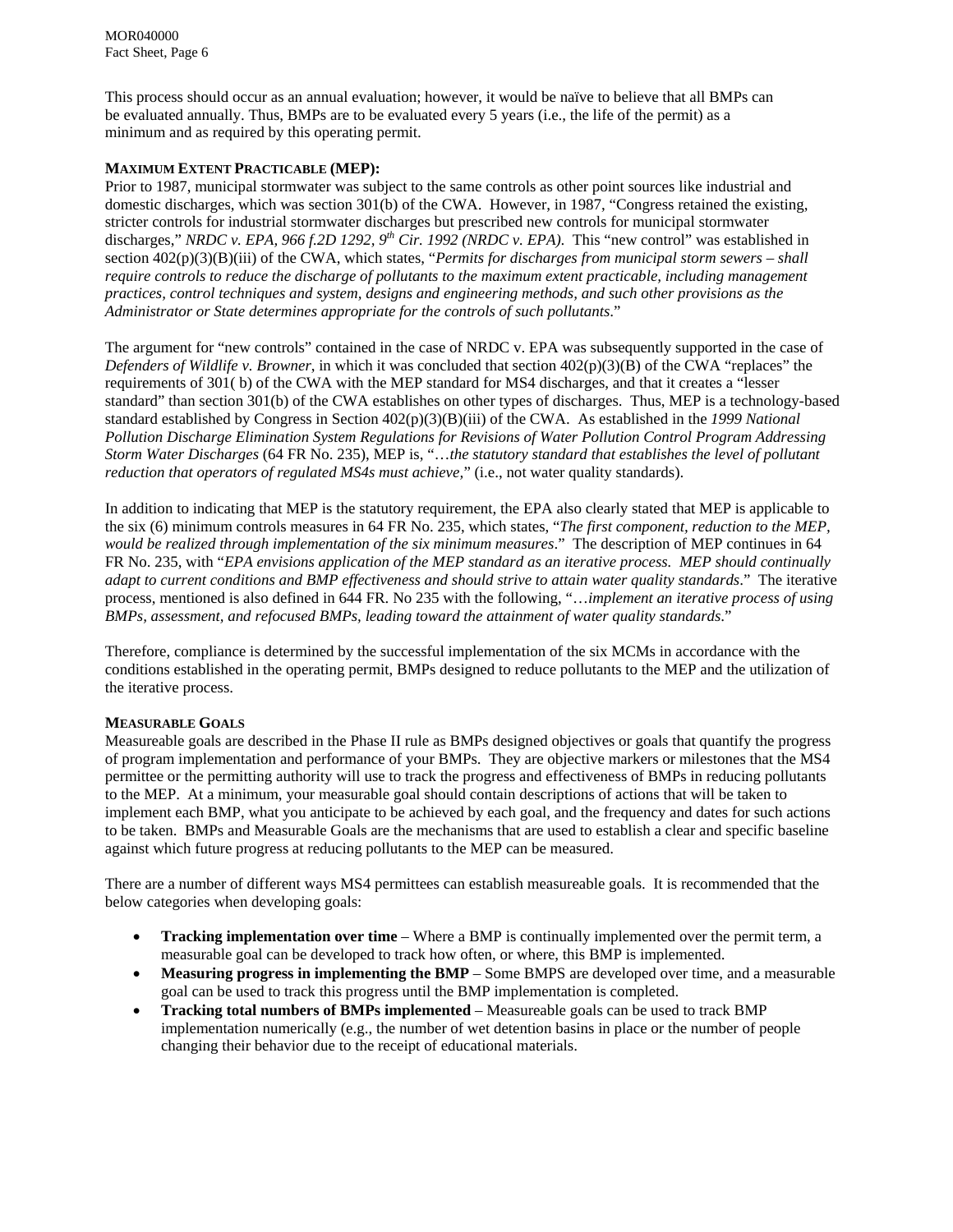- **Tracking program/BMP effectiveness** Measurable goals can be developed to evaluate BMP effectiveness, for example, by evaluating a structural BMP's effectiveness at reducing pollutant loading, or evaluating a public education campaign's effectiveness at reaching and informing the target audience to determine whether it reduces pollutants to the MEP. A measurable goal can also be a BMP design objective or performance standard.
- **Tracking environmental improvement** The ultimate goal of the NPDES stormwater program is environmental improvement, which can be a measurable goal. Achievement of environmental improvement can be assessed and documented by ascertaining whether state water quality standards are being met for the receiving waterbody or by tracking trends or improvements in water quality (chemical, physical, and biological) and other indicators, such as the hydrologic or habitat condition of the waterbody or watershed.

Additionally, it is recommended that measurable goals include, where appropriate, the following items:

- The activity, or BMP, to be completed;
- A schedule or date of completion; and
- A quantifiable target to measure progress toward achieving the activity or BMP.

Measurable goals that include these items (not necessarily all three) are easy quantifiable, which leads to being easily tracked, and ultimately leading to a clear demonstration of reducing pollutants to the MEP. However, just because the MS4 permittee has a measureable goal does not equate that it is effective as a measurable goal. In order to help in the selection of measurable goals that will work for the MS4 permittee, it is recommended that the below criteria are used in selecting measurable goals:

- **Consider the objective for each minimum measure** The BMP that permittees chose should work toward one or more common objectives related to stormwater quality improvement and reducing pollutants to the MEP. Objectives should be based on what is known about existing pollutant sources and problems in the watershed and what is required by the minimum measure. The objective can be something the MS4 permittee can quantify or it can be a goal or purpose statement.
- **Review the programs that are already in place for each minimum measure** Use a self-audit/selfanalysis. Coordination with other agencies, non-profit groups, citizen groups, etc.… to identify existing initiatives that can be used as part of the stormwater management program.
- **Corresponding BMP** Select BMPs that can be utilized for more than one minimum control measure each other and work toward meeting each minimum measure. These BMPs should address the minimum measures objective identified above and meet the regulatory requirement in the minimum measure. Likewise, when a BMP can be utilized for more than one minimum control, the measurable goal can also be used on more than one minimum measure.
- **Milestones for implementation** Measurable goals should include a timeframe and a quantity to measure, if possible. To assist in this, MS4s should consider the following questions:
	- o When will BMP be implemented?
	- o What and when can institutional, funding, and legal issues, if any, need to be resolved before implementation can occur?
	- o How will progress of implementation be tracked? (Spreadsheets or databases are very useful in tracking progress.
	- o How can the BMP be measured to demonstrate pollutants are being reduced to the MEP? Changes in behavior, number of BMPs implemented, or documented improvements in water quality are results that can demonstrate this.
- **Evaluation and Effectiveness of each BMP** MS4s will need to ascertain what effects individual and collective BMPs have on water quality and associated indicators. Instream monitoring, such as physical, chemical, and biological monitoring is ideal because it allows the MS4 to determine if the BMP is improving water quality resulting from management efforts. Intermediate goals can provide documentation of progress toward the measurable goal. Ultimately, the evaluation method that is used by the MS4 permittee for each BMP should lead to a determination of the environmental benefits of each minimum measure and overall effectiveness of the SWMP in reducing pollutants to the MEP.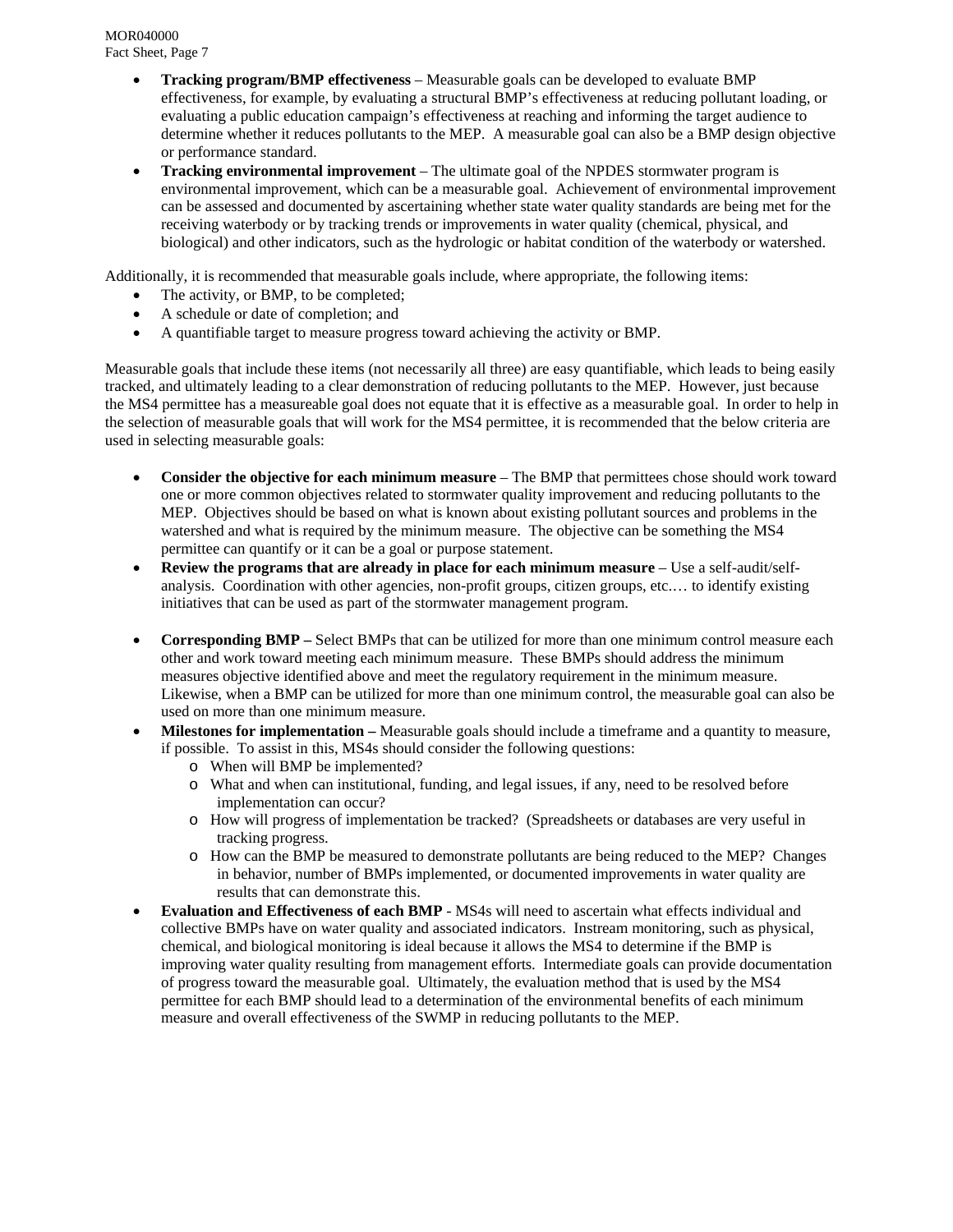# **MINIMUM CONTROL MEASURES (MCMS)**

The Phase II rule defines a small MS4 stormwater management program as being comprised of six (6) Minimum Control Measures (MCMs) that, when administered in concert, are expected to result in the reduction of the discharge of pollutants into receiving water bodies. Operators of regulated small MS4s are required to design their programs to do the following: reduce the discharge of pollutants to the MEP, protect water quality, and satisfy the appropriate water quality requirements of the Clean Water Act per 40 CFR 122.34(a).

Proper implementation of the measures will improve water quality as indicated in 64 FR. No. 235, which states, "*Absent to the contrary, EPA presumes that a small MS4 program that implements the six minimum measures in*  today's rule does not require more stringent limitations to meet water quality standards. Proper implementation of *the measures will significantly improve water quality*." The department considers narrative effluent limitations requiring the implementation of BMPs to be the most appropriate in accordance with 40 CFR 122.44(k)(2) and (3).

The national menu of BMPs for each specific MCM can be found at: https://www.epa.gov/npdes/national-menu-best-management-practices-bmps-stormwater#edu

#### *Public Education and Outreach*

Terms and conditions related to this MCM are in accordance with 40 CFR 122.34(b)(1). Below guidance is per 40 CFR  $122.34(b)(1)(ii)$  and are not requirements, but is highly encouraged.

- Storm water educational materials provided by your State, Tribe, EPA, environmental, public interest or trade organizations, or other MS4s may be used.
- The public education program should inform individuals and households about the steps they can take to reduce storm water pollution, such as ensuring proper septic system maintenance, ensuring the proper use and disposal of landscape and garden chemicals including fertilizers and pesticides, protecting and restoring riparian vegetation, and properly disposing of used motor oil or household hazardous wastes.
- It is recommended that the program inform individuals and groups how to become involved in local stream and beach restoration activities as well as activities that are coordinated by youth service and conservation corps or other citizen groups.
- It is recommended that the public education program be tailored, using a mix of locally appropriate strategies, to target specific audiences and communities. Examples of strategies include:
	- o Distributing brochures or fact sheets (like those already created by the state or EPA),
	- o Recreational guides,
	- o Alternative information sources (web sites, bumper stickers, refrigerator magnets, and posters/place mats),
	- o Sponsoring speaking engagements before community groups,
	- o Library of educational material,
	- o Volunteer citizens/tasks force
	- o Storm drain stenciling (e.g., "Do Not Dump Drains to River"),
	- o Stormwater hotlines for the reporting of polluters
	- o Economic incentives,
	- o Tributary signage
	- o Providing public service announcements,
	- o Implementing educational programs targeted at school age children, and
	- o Conducting community-based projects such as storm drain stenciling, and watershed and beach cleanups.
- In addition, EPA recommends that some of the materials or outreach programs be directed toward targeted groups of commercial, industrial, and institutional entities likely to have significant storm water impacts. For example, providing information to restaurants on the impact of grease clogging storm drains and to garages on the impact of oil discharges.
- It is also recommended that the outreach program is tailored to address the viewpoints and concerns of all communities, particularly minority and disadvantaged communities, as well as any special concerns relating to children.

Public education and outreach is needed due to the fact that an informed and knowledgeable community is crucial to the success of a stormwater management program since it helps ensure greater support which allows the public to gain a greater understanding of the reasons why it is necessary and important. Public support is particularly beneficial when operators of small MS4s attempt to institute new funding initiatives for the program or seek volunteers to help implement the program.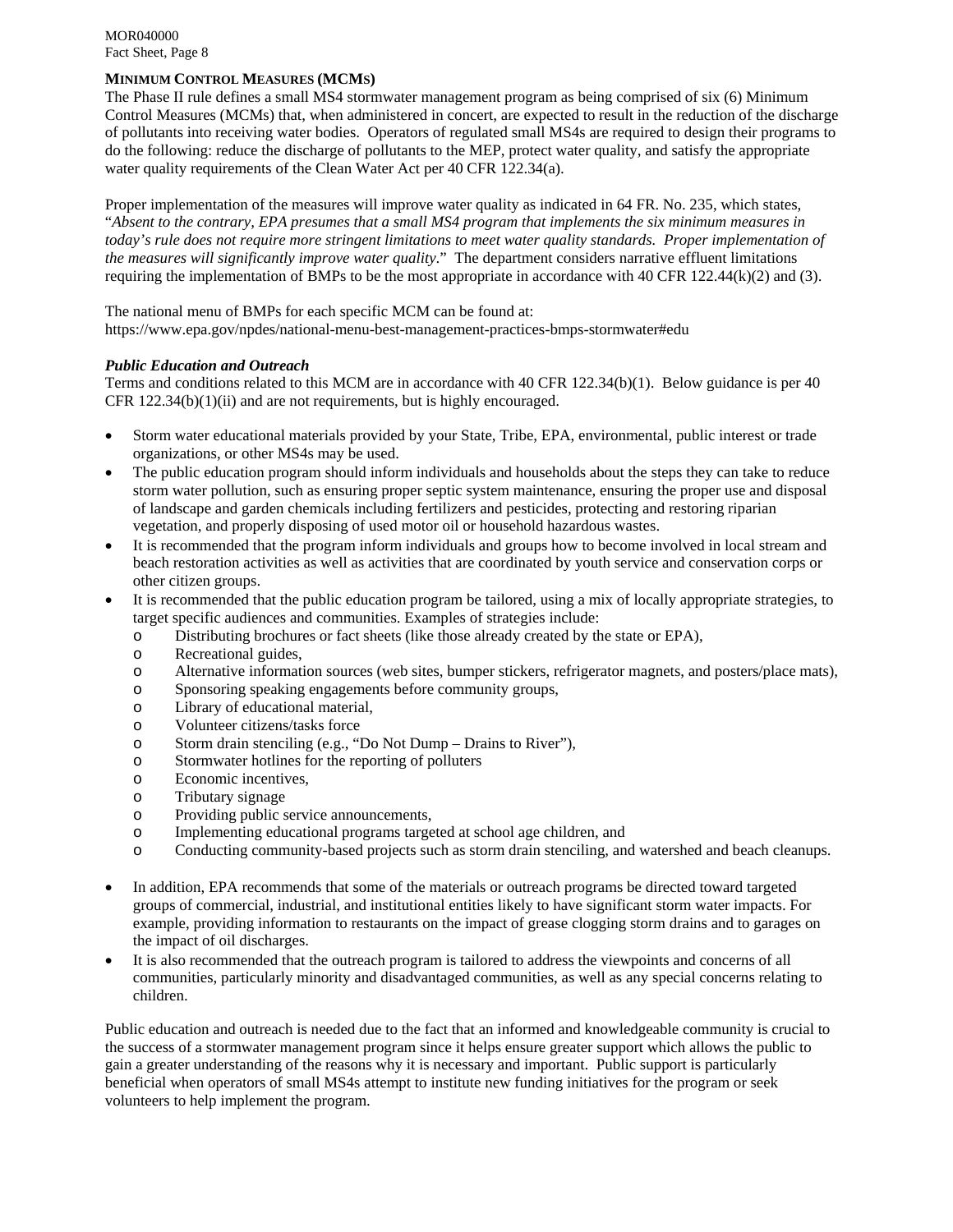In addition, Measurable Goals are required in this operating permit, which are intended to gauge permit compliance and program effectiveness. Successful and obtainable measureable goals reflect the needs and characteristics of the operator and the area served by its small MS4, and are chosen using an integrated approach that fully addresses the requirements and intent of the program. Examples of measureable goals are as follows:

- BMP Stormwater Public Education for radio or television.
- Measurable Goal Increase the number of dog owners who pick up after their pets.
- Achievement/Progress Determination: Conduct a survey at the beginning, during, and at the end of the permit term to gauge any change.

# *Public Participation/Involvement*

This MCM is required in accordance with 40 CFR 122.34(b)(2). Below guidance is per 40 CFR 122.34(b)(2)(ii) and is not a requirement, but is highly encouraged.

- It is recommended that the public be included in developing, implementing, and reviewing your storm water management program and that the public participation process should make efforts to reach out and engage all economic and ethnic groups.
- Opportunities for members of the public to participate in program development and implementation include:
	- o Serving as citizen representatives on a local storm water management panel,
	- o Attending public hearings,
	- o Working as citizen volunteers to educate other individuals about the program,
	- o Assisting in program coordination with other pre-existing programs, or
	- o Participating in volunteer monitoring efforts. (Citizens should obtain approval where necessary for lawful access to monitoring sites.)

Public can provide valuable input and assistance to regulated small MS4s; therefore, it is encouraged that the public be given opportunities to play an active role in both the development and implementation of the program. An active and involved community is crucial to the success of a stormwater management program because it allows for broader public support, which means citizens who participate in the development and decision making process are partially responsible for the program may be less likely to raise legal challenges and more likely to take an active role. An active public can also result in shorter implementation times due to fewer obstacles in the form of public and legal challenges and increase sources in the form of citizen volunteers.

Example BMPs for this program can include, but are not limited to the below:

- Public meetings/citizen panels: allow citizens to discuss various viewpoints and provide input concerning appropriate stormwater management policies and BMPs.
- Volunteer water quality monitoring: gives citizens first-hand knowledge of the quality of local water bodies and provides a cost-effective means to collecting water quality data.
- Volunteer educators/speakers: can conduct workshops encourage public participation, and staff special events.
- Storm-drain stenciling: important and simple activity that can be conducted by citizens (especially students).
- Community clean-ups: can be conducted along local waterways, beaches, and around storm drains.
- Citizen watch groups: can aid local enforcement authorities in the identification of polluters.
- "Adopt a Storm Drain" program: encourages individuals or groups to keep storm drains free of debris and to monitor what is entering local waterways through the storm drains.

Measurable goals for this program can include, but are not limited to the below:

- BMP Volunteer water quality monitoring.
- Measurable Goal Increase the number of citizen/groups conducting water quality monitoring.
- Achievement/Progress Determination: Determine number of citizens/groups conducting water quality monitoring at the beginning, during, and at the end of the permit term. Determine if there has been an increase along with any relevant data to be used.

# *Illicit Discharge Detection and Elimination (IDDE)*

This MCM is required in accordance with 40 CFR 122.34(b)(3). Below guidance is per 40 CFR 122.34(b)(3)(iv) and is not a requirement, but is highly encouraged.

- It is recommended that the plan to detect and address illicit discharges include the following four components:
	- o Procedures for locating priority areas likely to have illicit discharges;
	- o Procedures for tracing the source of an illicit discharge;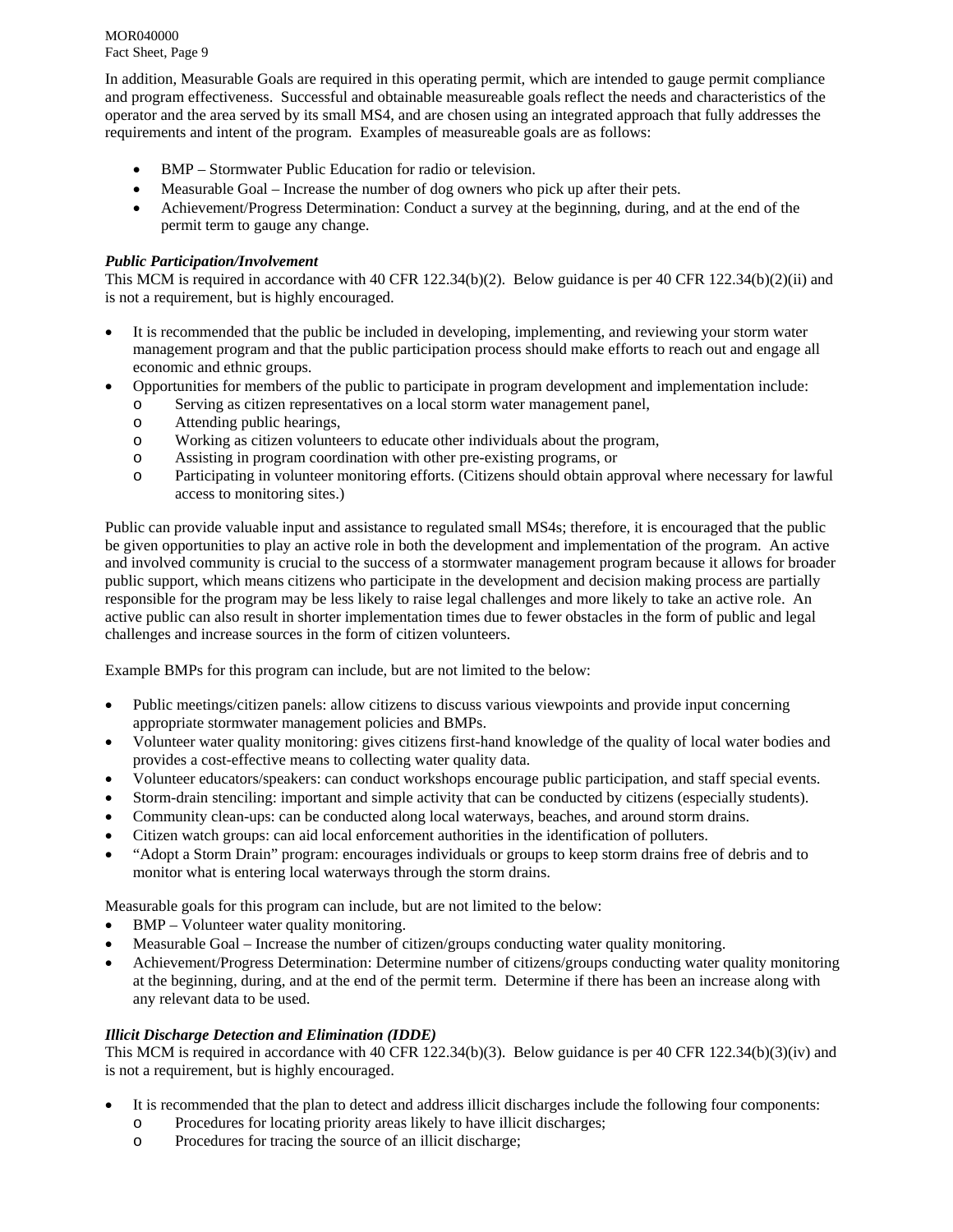# MOR040000

Fact Sheet, Page 10

- o Procedures for removing the source of the discharge; and
- o Procedures for program evaluation and assessment.
- It is recommended that the plan contain:
	- o Visually screening outfalls during dry weather and
	- o Conducting field tests of selected pollutants as part of the procedures for locating priority areas.
- Illicit discharge education actions may include storm drain stenciling,
- A program to promote, publicize, and facilitate public reporting of illicit connections or discharges, and
- Distribution of outreach materials.

Discharges from MS4s often include waste and wastewater from non-stormwater sources. A study conducted in 1987 in Sacramento, California, found that almost one-half of the water discharged from a local MS4 was not directly attributable to precipitation runoff. A significant portion of these dry weather flows were from illicit and/or inappropriate discharges and connections to the MS4.

Illicit discharges enter the system through either direct connections (e.g., wastewater piping either mistakenly or deliberately connected to the storm drain) or indirect connections (e.g., infiltration into the MS4 from cracked sanitary systems, spills collected by drain outlets, or paint or used oil dumped directly into a drain). The result is untreated discharges that contribute high level pollutants, including heavy metals, toxics, oil and grease, solvents, nutrients, viruses, and bacteria to receiving waterbodies. Pollutant levels from these illicit discharges have been shown in EPA studies to be high enough to significantly degrade receiving water quality and threaten aquatic, wildlife, and human life.

The Illicit Discharge Detection and Elimination (IDDE) plan is dependent upon several factors, including the permittee's available resources, size of staff, and degree and character of illicit discharges. As guidance only, the four steps of a recommended plan are outlined below:

**Locate Problem Areas** – It is recommended that the priority areas be identified for detailed screening of the system based on the likelihood of illicit connections (e.g., areas with older sanitary sewer lines) Methods that can locate problem areas include:

- Visual Screening.
- Water sampling from manholes and outfalls during dry weather,
- The use of infrared and thermal photography,
- Cross-training field staff to detect illicit discharges, and
- Public complaints.

**Find the Source** – Once a problem area or discharge is found, additional efforts usually are necessary to determine the source of the problem. Methods that can find the source of the illicit discharge include:

- Dye-testing buildings in problem areas,
- Dye- or smoke-testing buildings at the time of sale,
- Tracing the discharge upstream in the storm sewer,
- Employing a certification program that shows that buildings have been checked from illicit connections,
- Implementing an inspection program of existing septic systems, and
- Using video to inspect the storm sewer.

**Remove/Correct Illicit Connections** – Once the source is identified, the offending discharger should be notified and directed to correct the problem. Education efforts in resolving the problem should occur before taking legal action; however, the MS4 needs to have the ability to enforce the IDDE plan.

**Document Actions Taken** – As a final step, all actions taken under the IDDE plan should be documented. This illustrates that progress is being made to eliminate illicit connections and discharges. Documented action should be included in reports as required by your operating permit and may include:

- Number of outfalls screened,
- Any complaints received and corrected,
- Number of discharges and quantities of flow eliminated, and the number of dye- or smoke-test conducted.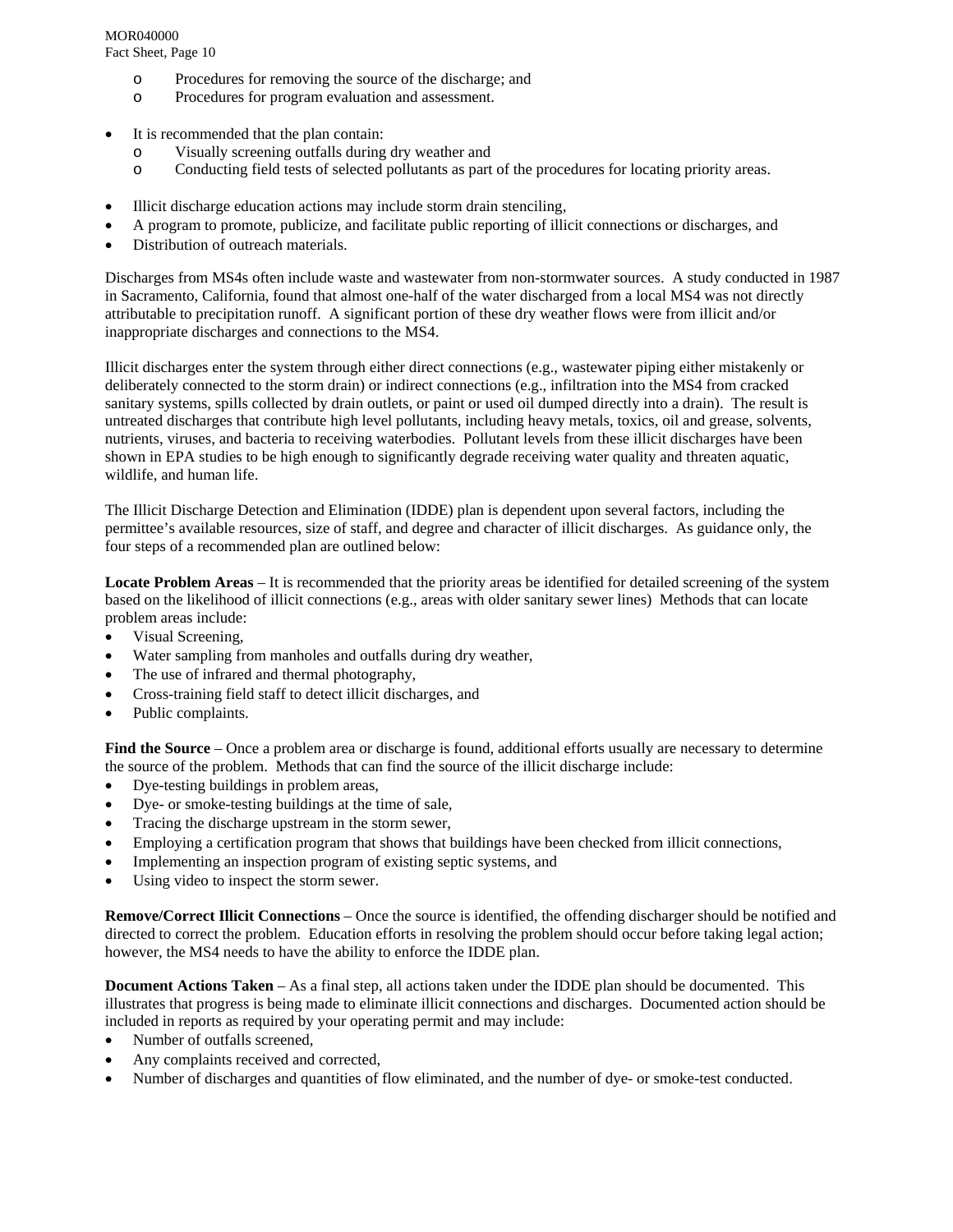Measurable goals can include, but are not limited to the below example:

- BMP 24 Hour Hotline
- Measurable Goal Respond within 24 hours or less upon receipt of a citizen complaint.
- Achievement/Progress Determination: May require the development of a compliant tracking system to log times calls were received and time response was implemented.

# *Construction Site Runoff Control*

This MCM is required in accordance with 40 CFR 122.34(b)(4). Below guidance is per 40 CFR 122.34(b)(4)(iii) and is not a requirement, but is highly recommended.

- Examples of sanctions to ensure compliance may include non-monetary penalties, fines, bonding requirements and/or permit denials for non-compliance.
- It is recommended that procedures for site plan review include the review of individual pre-construction site plans to ensure consistency with local sediment and erosion control requirements.
- Procedures for site inspections and enforcement of control measures could include steps to identify priority sites for inspection and enforcement based on the nature of the construction activity, topography, and the characteristics of soils and receiving water quality.
- It is encouraged that the MS4 provide appropriate educational and training measures for construction site operators.
- MS4s may wish to require a storm water pollution prevention plan for construction sites within your jurisdiction that discharge into your system.
	- o See §122.44(s) (NPDES permitting authorities' option to incorporate qualifying State, Tribal and local erosion and sediment control programs into NPDES permits for storm water discharges from construction sites).
	- o Also see §122.35(b) (The NPDES permitting authority may recognize that another government entity, including the permitting authority, may be responsible for implementing one or more of the minimum measures on your behalf.)

Polluted stormwater runoff from construction sites often flows to MS4 and ultimately is discharged into local waterbodies. Of the pollutants that have the potential to be discharged, sediment is usually the main point of concern. According to the 2000 National Water Quality Inventory, States and Tribes report that sediment is one of the most widespread pollutants affecting assessed rivers and streams, second only to pathogens (bacteria). Sources of sediment include agriculture, urban runoff, construction and forestry. However, sediment runoff raters from construction sites are typically 10 to 20 times greater than those of agricultural lands and 1,000 to 2,000 times greater than those from forest lands.

During a short time period, construction sites can contribute more sediment to streams than can be deposited naturally during several decades. The resulting siltation and contribution of other pollutants from construction sites can cause physical, chemical, and biological harm to Missouri's waters.

Some BMPs for the construction program include:

**Regulatory Mechanism** – Through the development of ordinances or other regulatory mechanism, the small MS4 operator will need to establish a construction program that controls polluted runoff from construction sites with a land disturbance of greater than or equal to one acre. Because there may be limitations on regulatory authority, the small MS4 operator is required to satisfy this minimum control measure only to the MEP and allowable State, Tribal, or local law.

**Site Plan Review** – The small MS4 will need to include in its construction program requirements for the implementation of appropriate BMPs on construction sites to control erosion and sediment and other waste at the site. To determine if a construction site is in compliance with such provisions, the MS4 operator can review the site plans submitted by the construction site before ground is broken.

Site plan reviews can aid in compliance and enforcement efforts since it alerts the small MS4 operator early in the process to the planned use or non-use of proper BMPs and provides a way to track new construction activities. The tracking of sites is useful not only for the MS4 operator recordkeeping and reporting purpose, which are required under this permit, but also for members of the public interested in ensuring that sites are in compliance.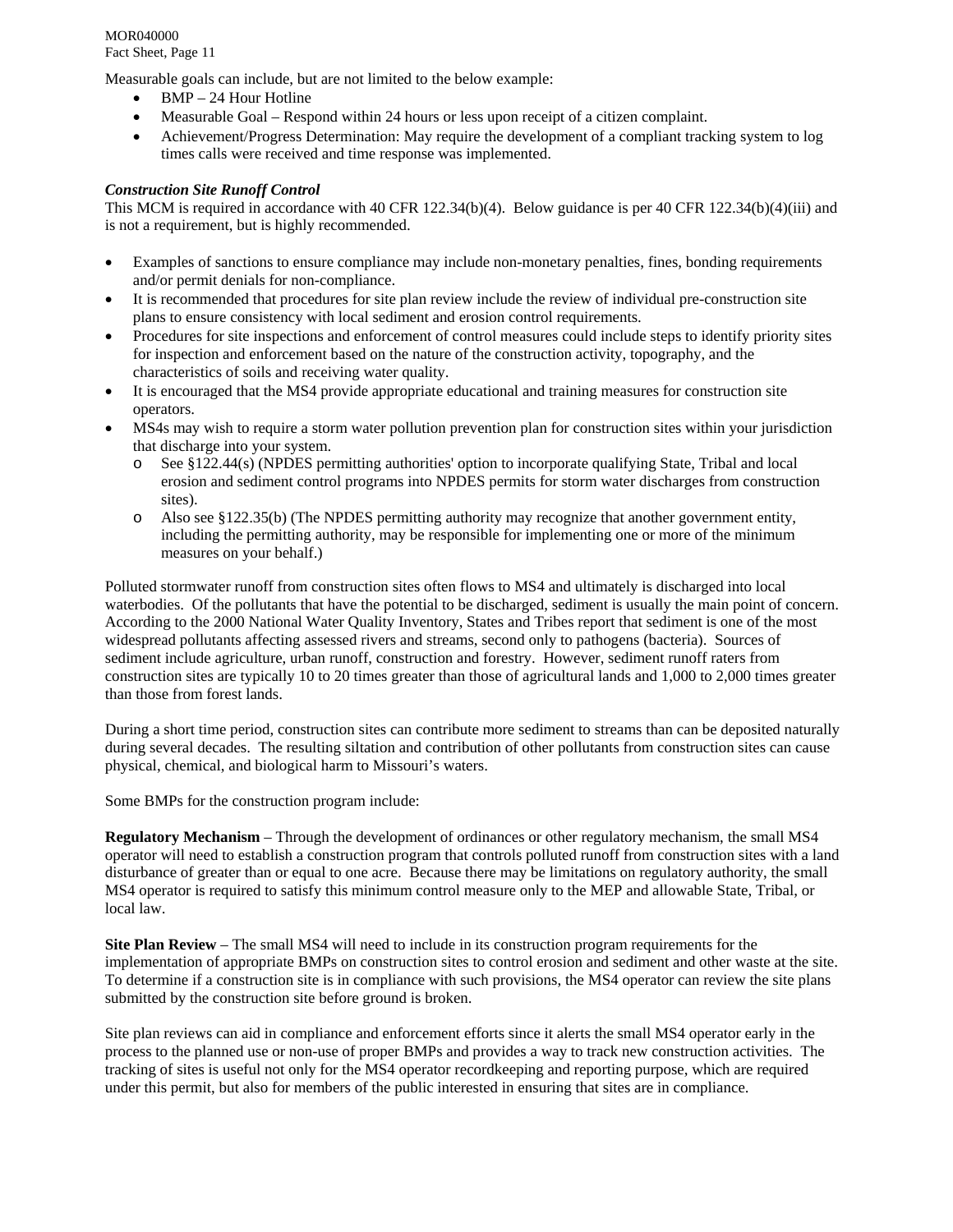**Inspections and Penalties** – Once construction commences, BMPS should be in place and the MS4 operator enforcement activities should begin. To ensure that the BMPs are properly installed, the MS4 operator is required to develop procedures for site inspection and enforcement of control measures to deter infractions. Procedures conduce include steps to identify priority sites for inspection and enforcement based on the nature and extent of the construction activity, topography, and the characteristics of soli and receiving water quality. Inspections give MS4s an opportunity to provide additional guidance and education, issue warnings, or assess penalties.

**Information Submitted by the Public** – A final consideration, but is highly recommended, is that the MS4 is developed to contain procedures for the receipt and considerations of public inquiries, concerns, and information submitted regarding local construction activities. This provision is intended to further reinforce the public participation component of the regulated MS4 and recognize the crucial role that public can play in identifying instances of non-compliance.

MS4s are required to only consider the information submitted, and may not need to follow-up and respond to every complaint or concern. Although some form of enforcement action or reply is not required, MS4s is required to demonstrate acknowledgement and consideration of the information submitted.

Measurable goals for this program can include, but are not limited to the below:

- BMP Direct or indirect education of construction site operators and contractors about proper selection, installation, inspection, and maintenance of BMPs.
- Measureable Goal 80% will have attended erosion/sediment control training for all projects that occurred in the MS4's jurisdiction during the permit term.
- Achievement/Progress Determination: This goal could be tracked by documenting attendance at local, State, or Federal training programs. Attendance can be encouraged by decreasing permitting fees for those contractors who have been trained and provide proof of attendance when applying for permits.

# *Post-Construction Runoff Control*

This MCM is required in accordance with 40 CFR 122.34(b)(5). Below guidance is per 40 CFR 122.34(b)(5)(iii) and is not a requirement, but is highly encouraged.

- If water quality impacts are considered from the beginning stages of a project, new development and potentially redevelopment provide more opportunities for water quality protection.
- It is recommended that the BMPs chosen:
	- o Be appropriate for the local community,
	- o Minimize water quality impacts, and
	- o Attempt to maintain pre-development runoff conditions (i.e., reasonably mimic).
- In choosing appropriate BMPs, it is encouraged that the MS4 participate in locally-based watershed planning efforts which attempt to involve a diverse group of stakeholders including interested citizens.
- When developing a program that is consistent with this measure's intent, it is recommended that the MS4 adopt a planning process that:
	- o Identifies the municipality's program goals (e.g., minimize water quality impacts resulting from postconstruction runoff from new development and redevelopment),
	- o Implementation strategies (e.g., adopt a combination of structural and/or non-structural BMPs),
	- o Operation and maintenance policies and procedures, and
	- o Enforcement procedures.
- The development of this program should consider assessing existing ordinances, policies, programs and studies that address storm water runoff quality.
- In addition to assessing these existing documents and programs, you should provide opportunities to the public to participate in the development of the program.
- Non-structural BMPs are preventative actions that involve management and source controls such as:
	- o Policies and ordinances that provide requirements and standards to direct growth to identified areas,
	- o Protect sensitive areas such as wetlands and riparian areas, maintain and/or increase open space (including a dedicated funding source for open space acquisition),
	- o Provide buffers along sensitive water bodies,
	- o Minimize impervious surfaces, and minimize disturbance of soils and vegetation;
	- o Policies or ordinances that encourage infill development in higher density urban areas, and areas with existing infrastructure;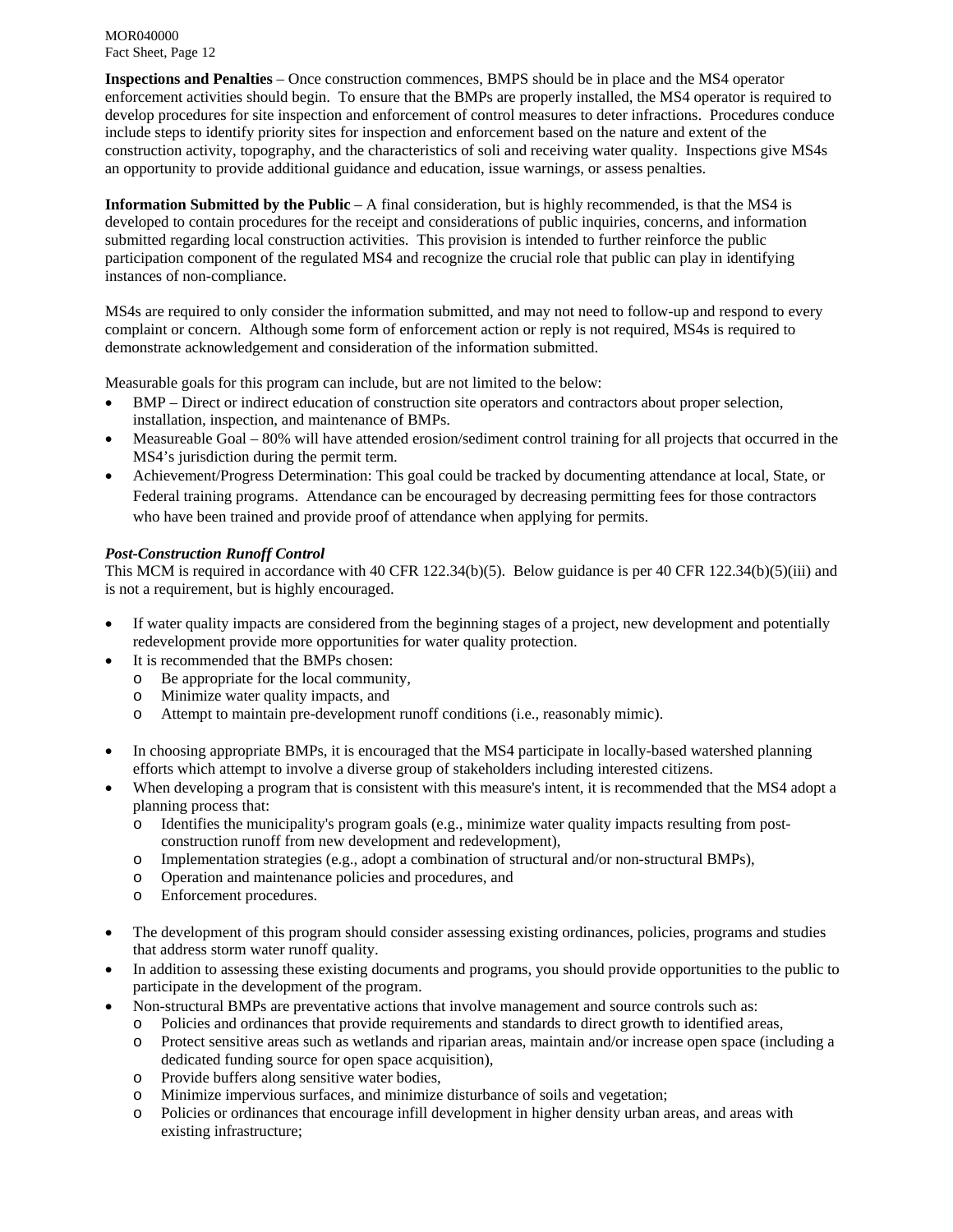# MOR040000

Fact Sheet, Page 13

- Education programs for developers and the public about project designs that minimize water quality impacts, and
- o Measures such as minimization of percent impervious area after development and minimization of directly connected impervious areas.
- Structural BMPs include:
	- o Storage practices such as wet ponds and extended-detention outlet structures,
	- o Filtration practices such as grassed swales, sand filters and filter strips, and
	- o Infiltration practices such as infiltration basins and infiltration trenches.
- It is recommended that the MS4 ensure the appropriate implementation of the structural BMPs by considering some or all of the following:
	- o Pre-construction review of BMP designs;
	- o Inspections during construction to verify BMPs are built as designed;
	- o Post-construction inspection and maintenance of BMPs; and
	- o Penalty provisions for the noncompliance with design, construction or operation and maintenance.
- Storm water technologies are constantly being improved, and EPA recommends that your requirements be responsive to these changes, developments or improvements in control technologies.

Post-construction stormwater management in areas undergoing new development or redevelopment is necessary because runoff from these areas has been shown to significantly affect receiving waterbodies. Many studies indicate that prior planning and design for minimization of pollutants in post-construction stormwater discharges is the most cost-effective approach to stormwater quality management.

The Phase II rule applies to redevelopment projects that alter the footprint of an existing site or building in such a way that there is a disturbance of equal to or greater than one acre of land. Redevelopment projects do not include such activities as exterior remodeling. Guidelines and BMPs (both non-structural and structural) for the development and implementation of this program include, but are not limited to the below:

**Planning Procedures** – runoff problems can be addressed efficiently with sound planning procedures. Local master plans, comprehensive plans, and zoning ordinances can promote improved water quality in many ways, such as guiding the growth of a community way from sensitive areas to areas that can support it without compromising water quality.

**Site-Based BMPs** – these BMPs can include buffer strips and riparian zones preservation, minimization of disturbance and imperviousness , and maximization of open spaces.

**Stormwater Retention/Detention BMPs** – control stormwater by gathering runoff in wet ponds, dry basins, or multi-chamber catch basins and slowly release it to receiving water bodies or drainage systems. The practices can be designed to both control stormwater volume and settle out particulates for pollutant removal.

**Infiltration BMPs** – are designed to facilitate the percolation of runoff through the soil to ground water resulting in the reduction of stormwater quantity, which reduces the mobilization of pollutants. Examples are:

- Basins/trenches,
- Dry wells, and
- Porous pavement.

**Vegetative BMPs** – are landscaping features that, with optimal design and good soil conditions, remove pollutants, and facilitate percolation of runoff resulting in the maintenance of natural site hydrology, promoting healthier habits, and increase aesthetic appeal. Examples are:

- Grassy swales,
- Filter strips,
- Artificial wetlands, and
- Rain gardens.

Measurable goals for this program can include, but are not limited to the below:

 BMP – Reduce/Replace road surface areas directly connected to storm sewer systems (using traditional curb and gutter infrastructure) with stormwater conveyance approaches such as grassy swales and similar.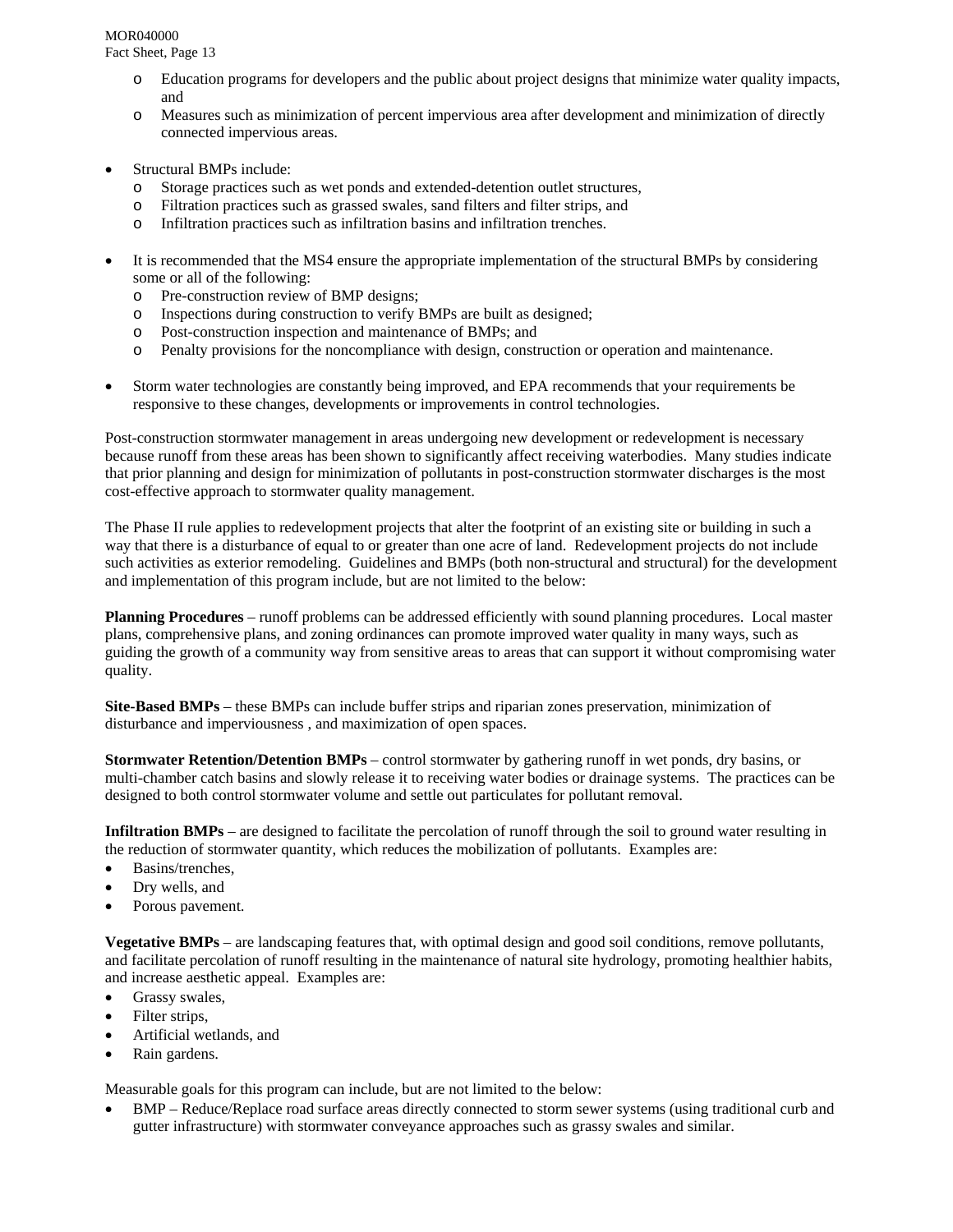- Measureable Goal Reduce/Replace new development by 20% and re-development by 10% during the permit term.
- Achievement/Progress Determination: Ensure that 20% of new projects and 10% of re-development projects use alternative stormwater conveyance systems vs. traditional curb and gutter approach. This can be tracked by linear feet of curb and gutter not installed in projects that would have historically used them.

# *Pollution Prevention/Good Housekeeping*

This MCM is required in accordance with 40 CFR 122.34(b)(6). Below guidance is per 40 CRFR 122.34(b)(6)(ii) and is not a requirement, but is highly encouraged.

- EPA recommends that, at a minimum, you consider the following in developing your program:
	- o Maintenance activities and schedules, and long-term inspection procedures for structural and non-structural storm water controls to reduce floatables and other pollutants discharged from your separate storm sewers;
	- o Controls for reducing or eliminating the discharge of pollutants from streets, roads, highways, municipal parking lots, maintenance and storage yards, fleet or maintenance shops with outdoor storage areas, salt/sand storage locations and snow disposal areas operated by you, and waste transfer stations;
	- o Procedures for properly disposing of waste removed from the separate storm sewers and areas listed above (such as dredge spoil, accumulated sediments, floatables, and other debris); and
	- o Ways to ensure that new flood management projects assess the impacts on water quality and examine existing projects for incorporating additional water quality protection devices or practices.
- Operation and maintenance should be an integral component of all storm water management programs.
- This measure is intended to improve the efficiency of these programs and require new programs as needed.
- Properly developed and implemented operation and maintenance programs reduce the risk of water quality problems.

This program for municipal operations is a key element of the small MS4 stormwater management program. This measure requires the small MS4 operating to examine and subsequently alter their own actions to help ensure a reduction in the amount and type of pollution that:

- Collects on the street, parking lots, open spaces, and storage and vehicle maintenance areas and is discharged into local waterways; and
- Result from actions such as environmentally damaging land development and flood management practices or poor maintenance of storm sewer system.

While this plan is meant primarily to improve or protect receiving water quality by altering municipal or facility operations, it also can result in a cost savings for the MS4, since proper and timely maintenance of storm sewer systems can help avoid repair costs from damage caused by age and neglect.

Some guidelines and BMPs for this plan include:

**Maintenance activities, maintenance schedules, and long-term inspection procedures** – for structural and nonstructural controls to reduce floatables and other pollutants discharge from the storm sewers.

**Controls for reducing or eliminating the discharge of pollutants** – from areas such as roads and parking lots, maintenance and storage yards (including salt/sand and snow disposal areas), and waste transfer stations. These controls could include programs that promote recycling (to reduce litter), minimize pesticide use, and ensure the proper disposal of animal waste.

**Procedures for the proper disposal of waste** – removed from separate storm sewer systems and areas listed in the Controls for reducing or eliminating the discharge of pollutants, including dredge spoil, accumulated sediments, floatables, and other debris.

**Ways to ensure that new flood management projects assess the impacts on water** quality – and examine existing projects for incorporation of additional water quality protection devices or practices. It is encouraged coordination with flood control managers for the purpose of identifying and addressing environmental impacts from such projects.

Measurable goals for this program can include, but are not limited to the below:

- BMP –Incorporate the use of road salt alternatives for highway deicing and reduce the use of traditional road salt.
- Measureable Goal Reduce road salt usage by 50% in permit term.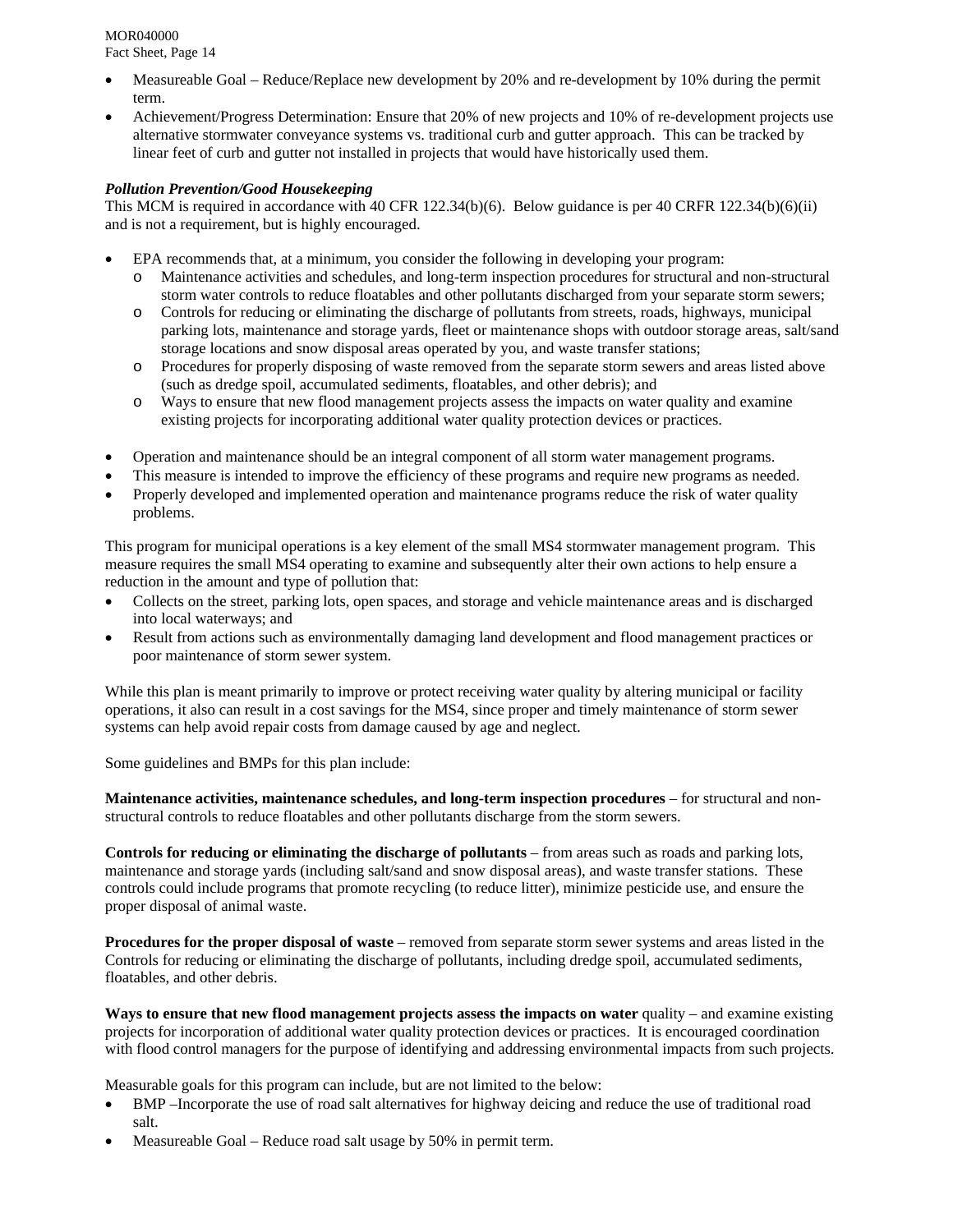Achievement/Progress Determination: Use alternative deicing for roads and highways leading to the reduction of traditional road salt by 50% by the end of the permit term.

#### **PESTICIDE RULE:**

The department has developed a Pesticide General Permit #MOG-870000 for point source discharges resulting from the application of pesticides. This permit has been developed as a result of federal requirements under NPDES.

The general permit authorizes the discharge of pesticides that leave a residue in water when such applications are made into, over or near waters of the United States. The department has determined that entities most likely affected by this permit include public health entities, including mosquito or other vector control districts and commercial applicators that service this sector. Others potentially affected by this permit include resource and land management entities such as public and private entities managing public land, park areas and university campuses, as well as utilities maintaining easements and right-of-ways, golf courses and other large residential developments which maintain a large grounds area. In addition, permits may be required for applications involving pesticide use for agricultural related activities when pesticides are applied to crops grown in or near a water of the United States.

The department is collaborating closely with the Missouri Department of Agriculture, which already administers the Federal Insecticide, Fungicide and Rodenticide Act (FIFRA) along with the Missouri Pesticide Use Act.

The permittee/facility is subject to the pesticide rule. To determine if a permit is required, see general permit #MOG-870000 located at http://dnr.mo.gov/env/wpp/permits/wpcpermits-general.htm. The thresholds listed in Table 1 of the pesticide general permit will assist in determining if a permit is required. If a permit is required, the permittee/facility shall apply for either the Pesticide General Permit or a site-specific pesticide permit from the department.

#### **STORMWATER MANAGEMENT PROGRAM AND PLAN (SWMP):**

The SWMP is a documented implementation plan describing a schedule of MS4 program activities including prohibitions of practices, implementation of required practices, development of standards for urban growth, maintenance procedures, education, trainings, inspections and other management practices to prevent or reduce the pollution of waters of the state.

This permit in accordance with 10 CSR 20-6.200 and 40 CFR Part 122 requires the permittee to develop and implement a SWMP. The SWMP shall address the six minimum control measures - public education and outreach, public involvement/participation process, illicit discharge detection and elimination, construction site stormwater runoff control, post-construction stormwater management and pollution prevention/good housekeeping for municipal operations. In addition, the SWMP addresses TMDL implementation plan components. The SWMP also includes, but is not limited to, BMPs, pertinent local regulations, policies, procedures, interim milestones, measurable goals, measures of success, responsible persons/positions for each of the measurable goals, and any applicable TMDL assumptions and requirements.

#### **SWMP ORDINANCES:**

To the extent allowable under state or local law, ordinances (or other regulatory mechanisms if a non-traditional MS4) are required to be developed, implemented and enforced within five years of initial permit issuance under the following sections, in accordance with 40 CFR 122.34(b):

- 1. Illicit discharge detection and elimination to prohibit non-stormwater discharges into the storm sewer system, and implement appropriate enforcement procedures and actions;
- 2. Construction site stormwater runoff control to require erosion and sediment controls at construction sites, as well as sanctions designed to ensure compliance; and
- 3. Post-construction to address post-construction runoff from new development and redevelopment projects, and sanctions designed to ensure compliance. The "Missouri Guide to Green Infrastructure: Integrating Water Quality into Municipal Stormwater Management" (May 2012) was written specifically to aid MS4s in developing and implementing the post-construction runoff program. The guide can be viewed at http://www.dnr.mo.gov/env/wpp/stormwater/mo-gi-guide.htm

EPA and the department and certain MS4s have developed compliant model ordinances that may be adapted for use by other interested MS4s.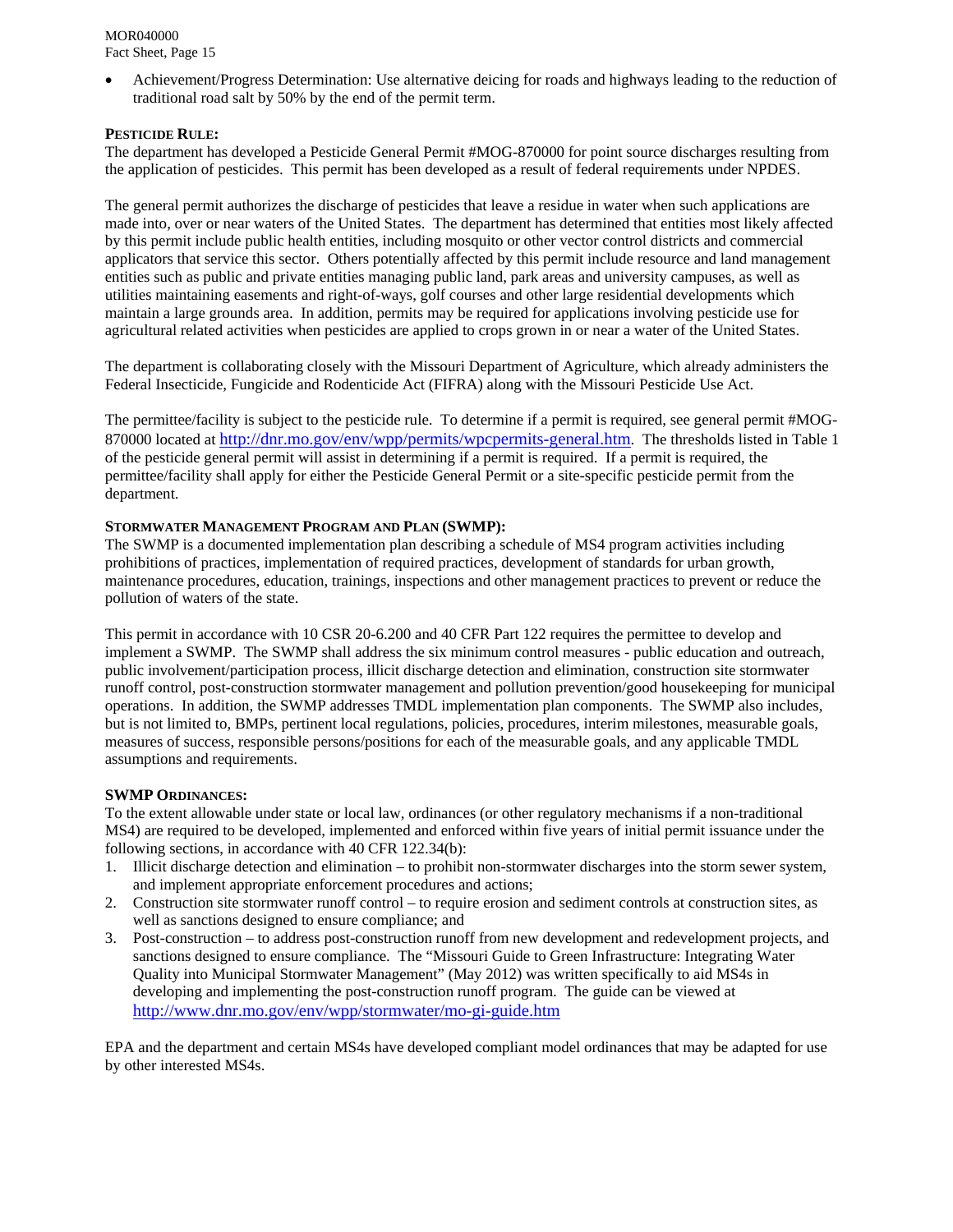# **SWMP REPORTING FREQUENCY:**

Previous versions of this operating permit required annual reporting of the SWMP; however, the annual reporting will now only be required for new MS4 permittees in accordance with 40 CFR 122.34(g)(3) and MS4 permittees subject to TMDLs (water quality schedules over one calendar year require annual reporting). For MS4 permittees that have obtained MS4 permits (either site-specific or general permits) prior to this version of the Small Phase II MS4 general permit, they will be required to submit the MS4 SWMP report biennial (2<sup>nd</sup> and 4<sup>th</sup> year of the operating permit) in accordance with the same federal regulation 40 CFR 122.34(g)(3).

In addition, the MS4 SWMP Report Form 780-1846 has been revised. Please note that this operating permit does not require the Qualitative Monitoring Program anymore; however, the report form still list this. The Qualitative Monitoring Program portion of the report form will be removed after the public notice of this operating permit.

The MS4 SWMP Report is attached to this factsheet under Addendum 1. Additionally, as noted in the operating permit, MS4s may adopt their own report form. However, it must be approved by the Department prior to being utilized.

#### **WATER QUALITY STANDARDS**

As noted previously, the nature of the MS4 program is technology-based, which is in accordance with Section §402(p)(3)(B)(iii) of the CWA with the establishment of the technology-based standard MEP. Many in the MS4 community believe that MEP is the only standard applicable for compliance determination, which for the most part (specifically for the six (6) minimum control measures, is correct). Given the litigious nature surrounding the "agreeability" of MS4 compliance with WQS, MS4 permits have been the subject of court cases for several years.

40 CFR 122.34(a)(1) clearly requires that the MS4 permit will require the MS4 permittee to, *"…develop, implement, and enforce a storm water management program designed to reduce the discharge of pollutants from your MS4 to the maximum extent practicable (MEP), to protect water quality, and satisfy the appropriate water quality requirements of the Clean Water Act*." While this regulation seems to be in contradiction to Section §402(p)(3)(B)(iii) of the CWA due to the fact that it appears to require the permittee to "…*protect water quality*" and "*satisfy the appropriate water quality requirements…*" it actually is not; however, has been mistakenly applied to require strict, immediate compliance with WQS even in previously issued Missouri MS4 Master General Permits.

As noted in 64 FR No. 235, "*The Court, did, however, disagree with the EPA's interpretation of the relationship between CWA sections 301 and 402(p). The Court reasoned that MS4s are not compelled by section 301(b)(1)(C) to meet all State water quality standards, but rather the Administrator or the State may rely on section 402(p)(3)(B)(iii) to require such controls*." The discussion continues with, "…*the 1996 Policy describes how permits would implement an iterative process using BMPs, assessment, and refocused BMPs leading toward attainment of water quality standards. The ultimate goal of the iteration would be for water bodies to support their designated uses…*" and "*EPA also believes the iterative approach toward attainment of water quality standards represents a reasonable interpretation of CWA section 402(p)(3)(B)(iii)*."

A break-down of 40 CFR 122.34(a) is given in 64 FR No. 235, as follows, "*The first component, reduction to the MEP, would be realized through implementation of the six minimum measures. The second component, to protect water quality, reflects the overall design objective for municipal programs based on CWA section 402(p)(6). The third component, to implement other applicable water quality requirements of the CWA, recognizes the Agency's specific determination under the CWA section 402(p)(3)(B)(iii) of the need to achieve reasonable further progress toward the attainment of water quality standards according to the iterative BMP process, as well as the determination that State or EPA officials who establish TMDLs could allocate waste loads to MS4s, as they would other point sources*."

#### **303(d) LIST, TOTAL MAXIMUM DAILY LOAD (TMDL)**

Section 303(d) of the CWA requires that each state identify waters that are not meeting water quality standards. Water quality standards protect such beneficial uses of water as whole body contact (such as swimming), maintaining fish and other aquatic life, and providing drinking water for people, livestock and wildlife. The 303(d) List helps state and federal agencies keep track of waters that are impaired but not addressed by typical water pollution control programs. Federal regulations require permitting authorities to develop TMDLs to address impaired waters listed per Section 303(d) of the CWA. A TMDL is a calculation of the maximum amount of a given pollutant that a body of water can absorb before its water quality is impaired. Please visit the Department's website to determine if you are listed in an approved or established TMDL at: http://dnr.mo.gov/env/wpp/tmdl/index.html.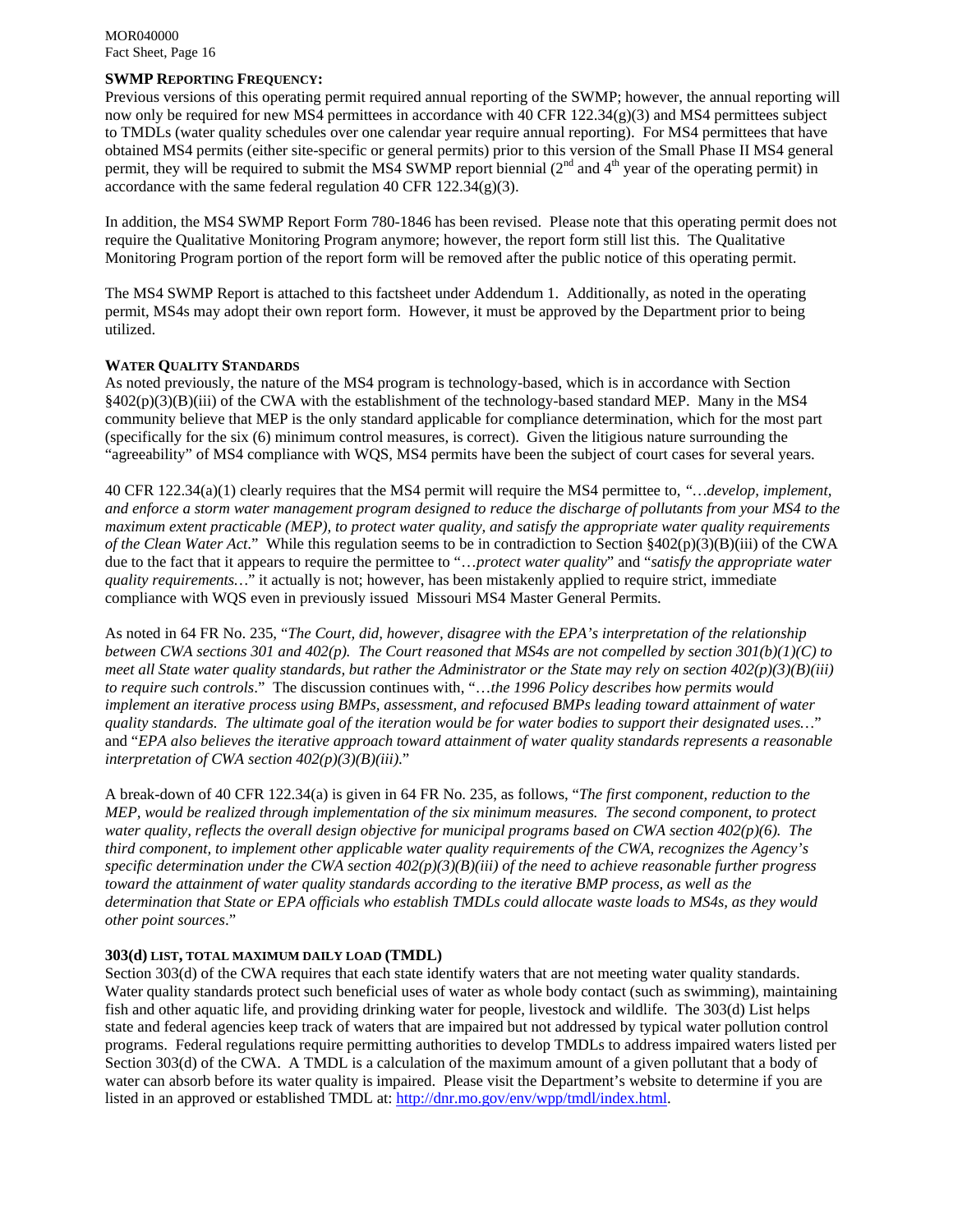Federal regulation 40 CFR 122.34(a) establishes the requirements applicable to all MS4s with, "*Your NPDES MS4 permit will require at a minimum that you develop, implement, and enforce a storm water management program*  designed to reduce the discharge of pollutants from your MS4 to the maximum extent practicable (MEP), to protect *water quality, and to satisfy the appropriate water quality requirements of the Clean Water Act*." EPA translated this regulation into three parts in 64 FR No. 235, as follows, "*The first component, reductions to the MEP, would be realized through implementation of the six minimum measures. The second component, to protect water quality, reflects the overall design objective for municipal programs based on CWA section 402(p)(6). The third component, to implement other applicable water quality requirements of the CWA, recognizes the Agency's specific determination under CWA section 402(p)(3)(B)(iii) of the need to achieve reasonable further progress toward attainment of water quality standards according to the iterative BMP process, as well as the determination that State or EPA officials who establish TMDLs could allocate waste loads to MS4s, as they would to other point sources.*"

The above citation of 64 FR No. 235 clearly states that MEP is specific to the six (6) MCMs and clearly establishes that Wasteload Allocations (WLAs) are applicable to MS4s. However, unlike other traditional point sources that utilize treatment facilities, the EPA clearly indicated that attainment of the WLA is to be conducted via "*the iterative BMP process*." Thus, requiring any condition for the attainment of water quality standards in addition to the MCMs is going beyond MEP but the process for attainment of the WLA is still achieved with BMPs using the iterative process of establishing BMPs, evaluating the BMPs, and refocusing on BMPs.

However, just because a WLA for any given pollutant(s) of concern (POC) has been established in a TMDL for a MS4, additional BMPs or modifications to BMPs for the six MCMs should not be required as a trigger action. Rather, the MS4 permittee subject to an effective and approved TMDL should first make a determination if the implementation of their MCMs is adequately meeting the requirements and assumptions of the TMDL. As noted in 64 FR No. 235, "*At this time, EPA determines that water quality-based controls, implemented through the iterative process today are appropriate for the control of such pollutants and will result in reasonable further progress towards the attainment of water quality standards*." While potentially rare this does indicate that no further action may be necessary to implement the requirements and assumptions of the TMDL as the MS4 community may, through successful implementation to the MEP for each of the MCMs, have already demonstrated "*reasonable further progress*." This, rightfully so, places the burden of support on the MS4 community; however, in order for the MS4 community to continue operating only under the six MCMs, the determination of beneficial use re-attainment must be reviewed and timely approved by applicable program staff (i.e., the MS4 program coordinator and Watershed Protection Section staff).

If the requirements and assumptions of the TMDL are not being met, then the MS4 will need to, at a minimum, develop BMPs that target the given POC with the goal or design for the reduction of the pollutant. Due to the nature of stormwater controls via the iterative process, subsequent determinations can and should be made by the MS4 community to determine if "*reasonable further progress*" has resulted in the attainment of the WLA. In addition to the initial determination or additional BMPs as required in the MS4 general permit, integrated planning actions may be considered as actions taken to specifically restore a waterbody's beneficial uses. Regardless, if the MS4 permittee uses integrated planning or BMPs design to reduce pollutants, other factors need to be considered in accordance with 64 FR No. 235, which states, "*If the permitting authority (rather than the regulated small MS4 operator) needs to impose additional or more specific measures to protect water quality, then that action will most likely be the result of an assessment based on a TMDL or equivalent analysis that determines sources and allocations of pollutant(s) of concern. EPA believes that the small MS4's additional requirements, if any, should be guided by its equitable share based on a variety of considerations, such as cost effectiveness, proportionate contribution of pollutants, and ability to reasonably achieve Wasteload reductions. Narrative effluent limitations in the form of BMPs may still be the best means of achieving those reductions.*"

In addition to the above, the TMDL portion of the permit (Part 3) requires the development and implementation of a TMDL Assumption and Requirement Attainment Plan (ARAP). While the TMDL ARAP is not a Schedule of Compliance actions and schedules established in the TMDL ARAP will be subjected to the federal regulations on Schedules of Compliance [40 CFR 122.47]. Specifically if the development and implementation of the TMDL ARAP is to be conducted in a period of time extending one calendar year, then the permittee will be required to report annually for either the status of the development of the plan or for the implementation of the plan based on 40 CFR 122.47(a)(3)(ii).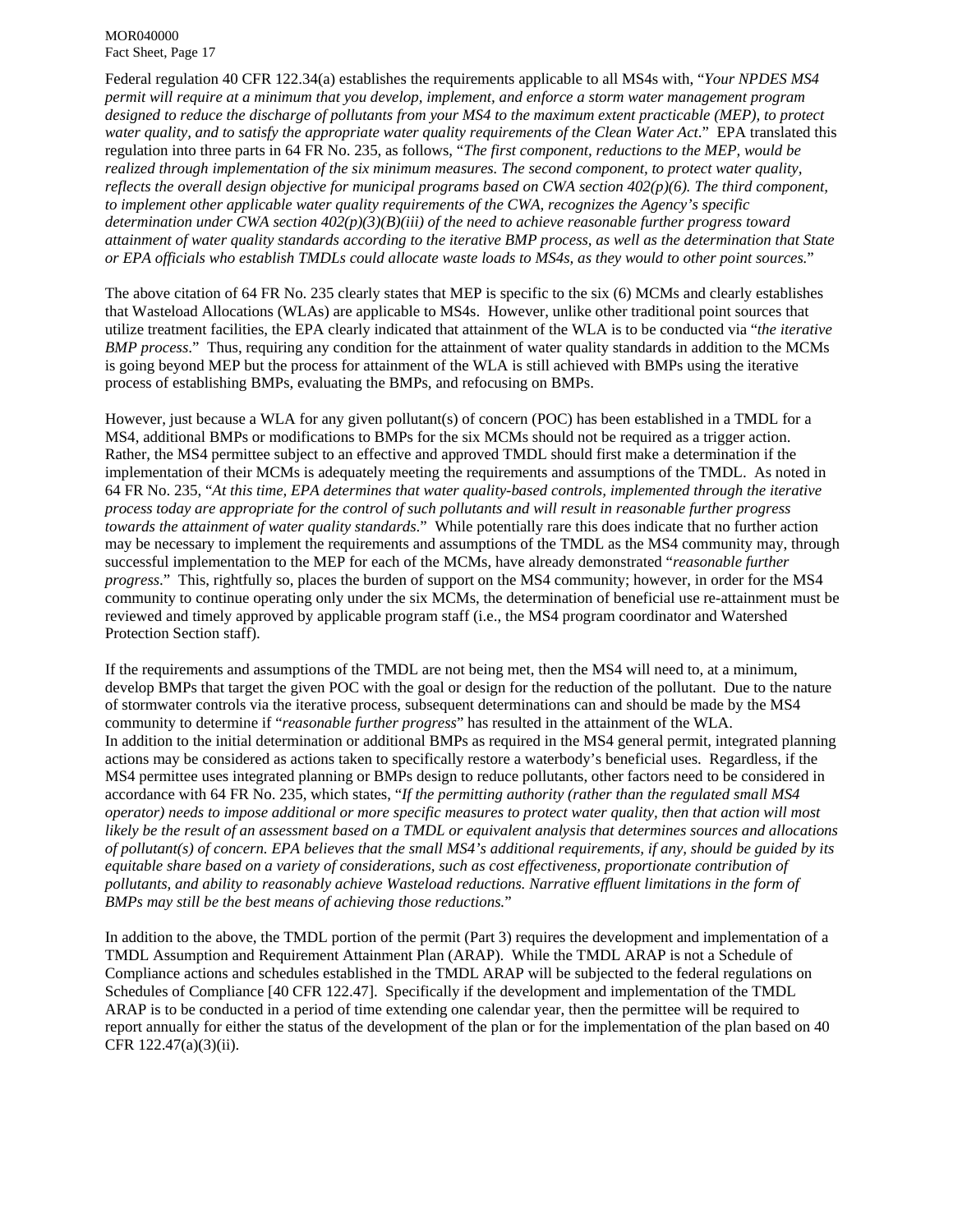Regarding the time period allowed for development of the TMDL ARAP (i.e., as soon as practicable not exceeding 30 months), the Department has determined the 30 month time period is appropriate as it allows the permittee the necessary time and flexibility that is needed to ultimately achieve attainment with the TMDLs assumptions and requirements. The Department has experience in the facilitation of an adaptive management plan, along with EPA Region 7, with a MS4 community that addressed the assumption and requirements of an applicable TMDL. The time period to develop the adaptive management plan took more than 30 months, but the assumptions and requirements of the TMDL were more complex than other straight forward TMDLs. Thus, the 30 month maximum time period allows the permittee to determine or develop appropriate BMPs, measurable goals, funding sources, local votes, strategic planning, opportunity to engage interested parties and stakeholders, etc… However, it would be naïve to believe that all regulated MS4s could develop a plan in 30 months, which is why the permit also indicates that the permittee can request an extension to the 30 months.

Permittees seeking approval of the extension will need to provide appropriate justification of why the extension is needed, a revised time schedule of compliance, and reason for failing to meet the 30 month maximum time; however, the allowance of extending the time period beyond 30 months is not guaranteed.

# **Part IV - Administrative Requirements & Public Notice of Small MS4's SWMPs**

#### **COST ANALYSIS FOR COMPLIANCE (CAFCOM):**

Pursuant to Section 644.145, RSMo, when issuing permits (under this chapter) that incorporate a new requirement for discharges from publicly owned combined or separate sanitary or storm sewer systems or publicly owned treatment works, or when enforcing provisions of this chapter or the Federal Water Pollution Control Act, 33 U.S.C. 1251 et seq., pertaining to any portion of a publicly owned combined or separate sanitary or storm sewer system or [publicly owned] treatment works, the department shall make a cost analysis for compliance upon which to base such permits and decisions to the extent allowable under this chapter and the Federal Water Pollution Control Act. Where permit modifications, permit renewals, or sewer extensions do not impose new requirements and/or do not require rate increases, the cost analysis for compliance may receive a less detailed review. Permits that do not include new requirements may be deemed affordable.

#### Existing Permittees – New Requirements:

The results of the CAFCOM below were drafted during in accordance with the previous draft permit (i.e.,  $3<sup>rd</sup>$  round). This operating permit does not require the same level of sampling or parameters to be sampled. Thus, if the below was determined affordable under the previous draft operating permit, then it is affordable under this draft operating permit.

#### **DEFINITIONS**

All definitions contained in 10 CSR 20-6.200 shall apply to this permit and are incorporated herein by reference. For convenience, simplified explanations of some regulatory/statutory definitions have been provided, but in the event of a conflict, the definition found in the regulation takes precedence.

*Control Measure* as used in this permit refers to any Best Management Practice or other method used to prevent or reduce the discharge of pollutants to waters of the state.

*Director* refers to the Director of staff, Water Protection Program, Missouri Department of Natural Resources.

*Discharge* when used without a qualifier, refers to "discharge of a pollutant" as defined at 40 CFR 122.2.

*Illicit Connection* means any man-made conveyance connecting an illicit discharge directly to a municipal separate storm sewer.

*Illicit Discharge* refers to any discharge to a municipal separate storm sewer that is not entirely composed of stormwater, except discharges authorized under an NPDES permit (other than the NPDES permit for discharges from the MS4) and discharges resulting from emergency fire-fighting activities.

*Load Allocation* is similar to Wasteload allocation, except refers to nonpoint source pollutants; whereas, Wasteload allocation pertains to point source pollutants. Per EPA, load allocation refers to the portion of the loading capacity attributed to (1) the existing or future nonpoint sources of pollution, and (2) natural background sources. Wherever possible, nonpoint source loads and natural loads should be distinguished.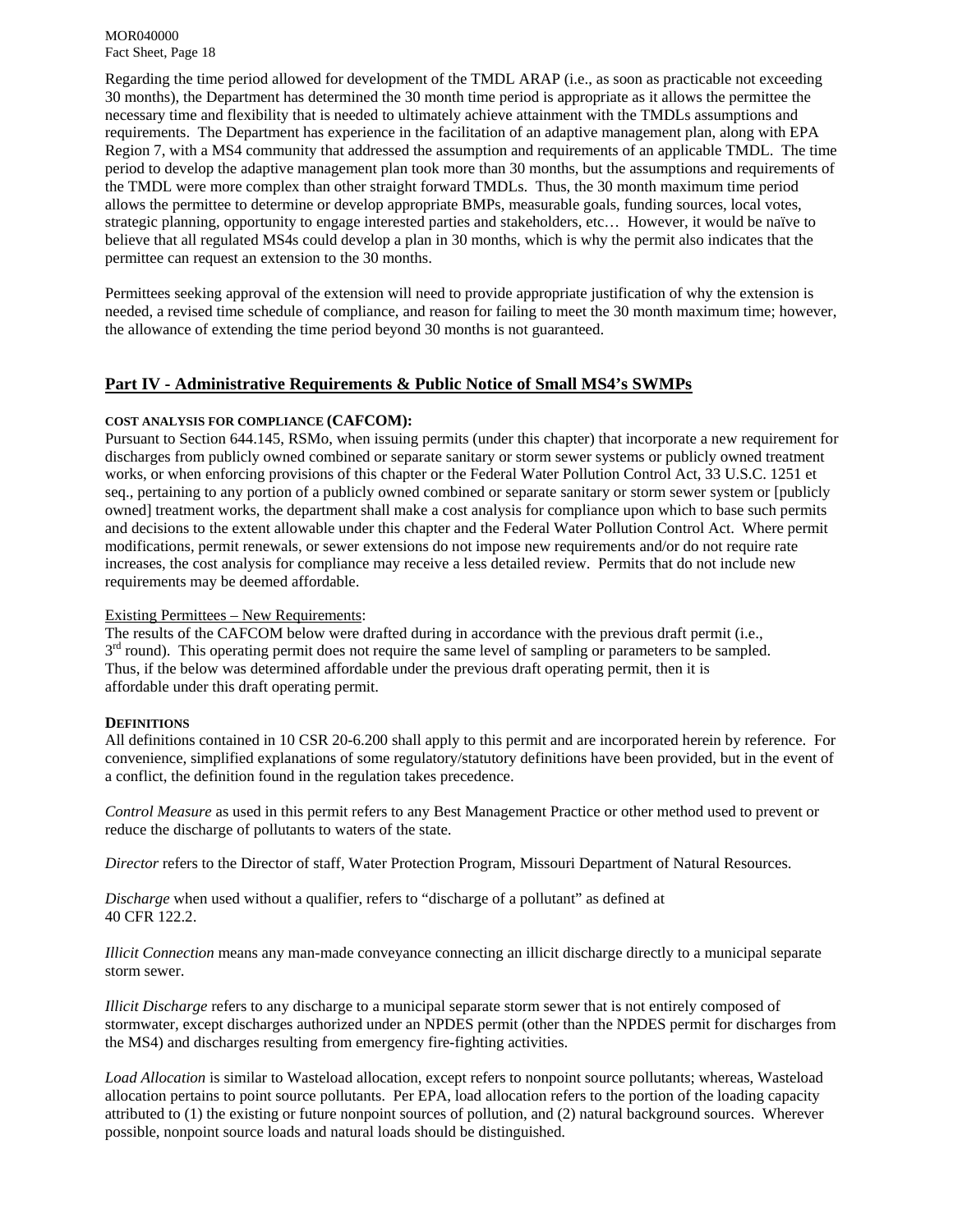*MS4* is an acronym for "Municipal Separate Storm Sewer System" and is used to refer to a Large, Medium, or Small MS4 (e.g., "the Joplin Small MS4").

*Permittee,* as used in this permit refers to the holder of this general permit.

*Representative Outfalls:* Representative outfalls can be outfalls that discharge to the primary stem of principal watercourses in separate sub-regional watersheds and are representative of various land uses. Representative outfalls are listed in the permit as a subset of ALL of the MS4's outfalls.

*Site-specific Permit* also means individual permit (per EPA's definition) and one that is specific to the permittee's facility or discharges.

*Stormwater* means stormwater runoff, snow melt runoff, and surface runoff and drainage.

*Stormwater Management Program and Plan (SWMP)* refers to a comprehensive documented program and plan to manage the quality of stormwater discharged from the municipal separate storm sewer system.

*Wasteload allocation* per 10-CSR-20.010 means the amount of pollutants each [point source] discharger is allowed by the department to release into a given stream after the department has determined the total amount of pollutants that may be discharged into that stream without endangering its water quality. Point sources are typically permitted.

# **PUBLIC NOTICE AND COVERAGE FOR AN INDIVIDUAL ENTITY:**

Per 10 CSR 20-6.020(1)(B)  $\&$ (C), public notification of the issuance of this master general permit was required; however, public notification of issuance to individual applicants under this permit is not required. A public meeting was held March 5, 2013, at the Lewis & Clark State Office Building from 10 a.m. to 11 a.m. No comments were received as a result of this public meeting. The draft Master General Permit renewal was placed on Public Notice for 30 days in accordance with 10 CSR 20-6.020(1)(B) & (C). The first public comment period for that public notice expired on May 6, 2013. Comments were received from the Association of Missouri Cleanwater Agencies, the Metropolitan St. Louis Sewer District and the University of Missouri. The permit was revised as a result of public comments and the permit was public noticed for a second 30-day period from November 1 through December 2, 2013.

# **SUMMARY OF KEY ISSUES ADDRESSED IN RESPONSE TO OCTOBER 31, 2014 PUBLIC NOTICE INPUT:**

Several changes were made to the permit in response to public comments during the most recent public notice period, which started on October 31, 2014. Detailed responses were provided to the commenters. Copies of the comment response letters may be obtained via an Open Records/Sunshine Law request.

# **SUMMARY OF KEY ISSUES ADDRESSED IN RESPONSE TO THE APRIL 8, 2016 PUBLIC NOTICE INPUT:**

The changes made to this operating permit after the April 8, 2016, public notice are in response to comments received from EPA on July 6, 2016 (See Appendix A).

# **PUBLIC NOTICE OF SMALL MS4'S SWMPS:**

In addition to this actual operating permit, MS4s applying for coverage under this general permit are required to submit their SWMP as required by this operating permit. The MS4s SWMPs are located at the Department website: http://dnr.mo.gov/env/wpp/stormwater/swmp.htm. SWMPs are subject to the same public notice and hearings as the MS4 general operating permit. SWMPs, under this operating permit, are subject to a review and rating. MS4s have one year from the effective date to submit their updated SWMP, if needed, for a review and rating.

# **COST ANALYSIS:**

The previously public noticed permit established in the Conclusion and Findings that "All regulated MS4s under this permit will incur added costs for monitoring requirements per Section 5. Only certain communities will also incur costs for TMDL plan development per Section 3. The department has determined that costs for monitoring and TMDL plan development are affordable. The monthly household costs are estimated for all scenarios to range from \$0.01 to \$2.92 per month for the first 2.5 years and then \$0.01 - \$0.65 per year thereafter depending on the community. This considers that the cost for TMDL plan development is a one-time cost for a period of 30 months and that the cost of plan development may be shared in some scenarios but not others. This does not consider that some MS4s may need to develop more than one TMDL plan. Cost analyses can be revisited if the TMDL plan identifies specific implementation measures beyond current efforts."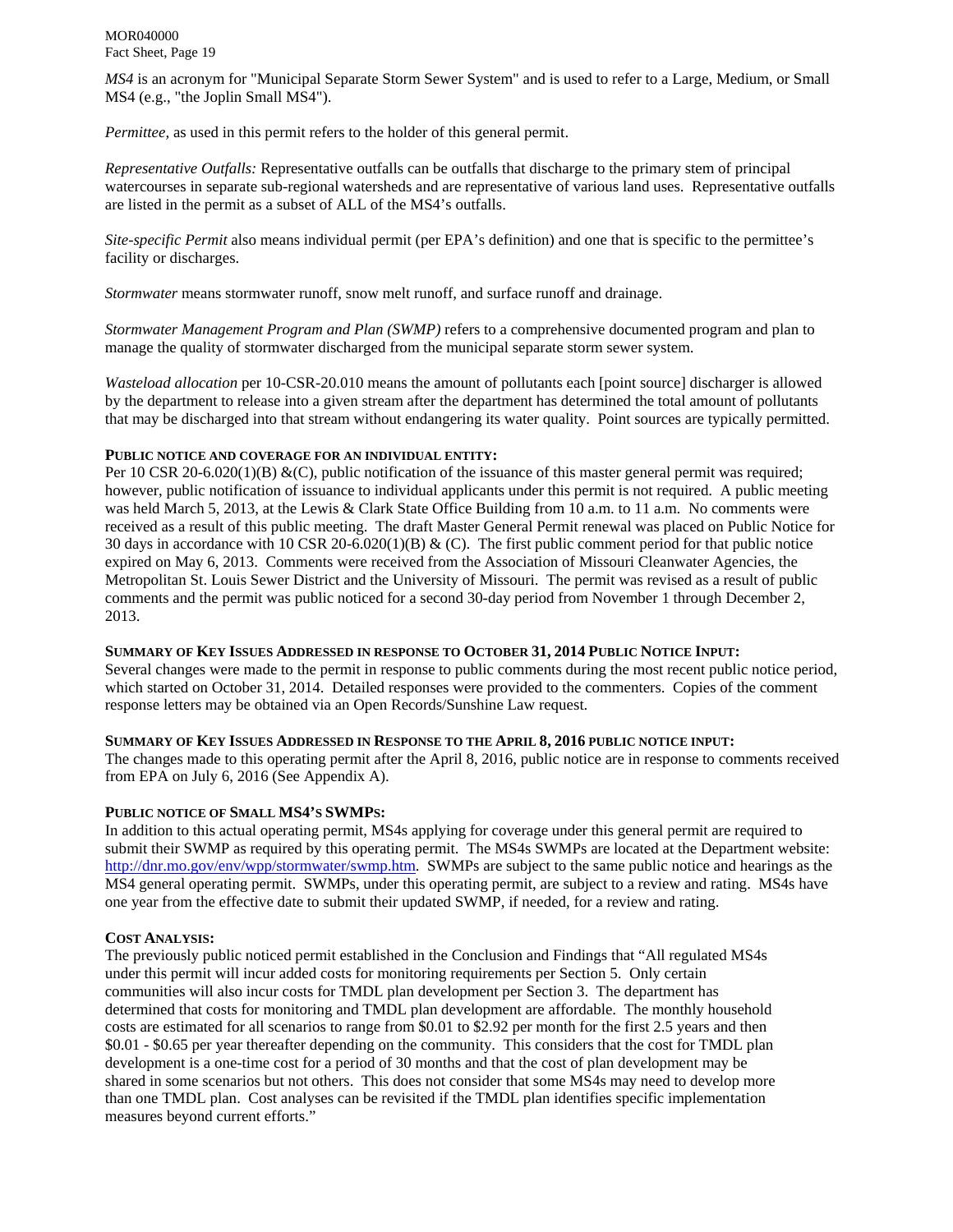Additionally, the department determined in the previously public notice permit that, "…the cost for developing a plan to address the TMDL assumptions and requirements (in addition to annual monitoring requirements) is affordable for affected communities, based on the limitation of this finding to one-time plan development, a reasonable 30-month provision plan completion period and much available guidance. The process to develop a plan is expected to include stakeholder input and to take one staff person an estimated 12 months full-time to research the needed information, coordinate public meetings, and establish a work plan and schedule. Dependent upon salary, contributing partnerships, available information and TMDL assumptions and requirements, the cost of plan development per year might range from \$4,000 - \$100,000 per community. These costs in addition to an annual monitoring cost of \$3,720 results in an estimate of total increased user costs shown as a percentage of MHIs that range from 0.02% to 0.03%. More information is needed to determine a more detailed estimate of plan costs for each affected MS4."

Finally, the previously public notice permit established, "the department has determined the cost for monitoring per Section 5 of the permit is affordable. This paragraph addresses communities that do not also have to develop a TMDL plan. The new sampling requirements are affordable for affected communities, especially for those communities who will be readily able to incorporate these efforts into existing program operations for sampling, analyses and reporting. Monitoring requirements will more than likely be covered through general revenue unless otherwise covered by dedicated stormwater funding. , monitoring may cost up to \$3,720 per year per community, depending on proximity to local laboratory services. More information is needed to determine a more detailed estimate of monitoring costs for each affected MS4."

This version of the draft Phase II Small regulated MS4 general permit does not place any requirement beyond that of the previously public noticed permit and is therefore found to be affordable by all regulated Phase II Small MS4s.

**Revised Date of Fact Sheet: July 7, 2016**

**MICHAEL J. ABBOTT, ENVIRONMENTAL SCIENTIST MUNICIPAL SEPARATE STORMWATER SEWER SYSTEM (MS4) PROGRAM COORDINATOR STORMWATER AND CERTIFICATION UNIT WATER PROTECTION PROGRAM michael.abbott@dnr.mo.gov 573-526-1139**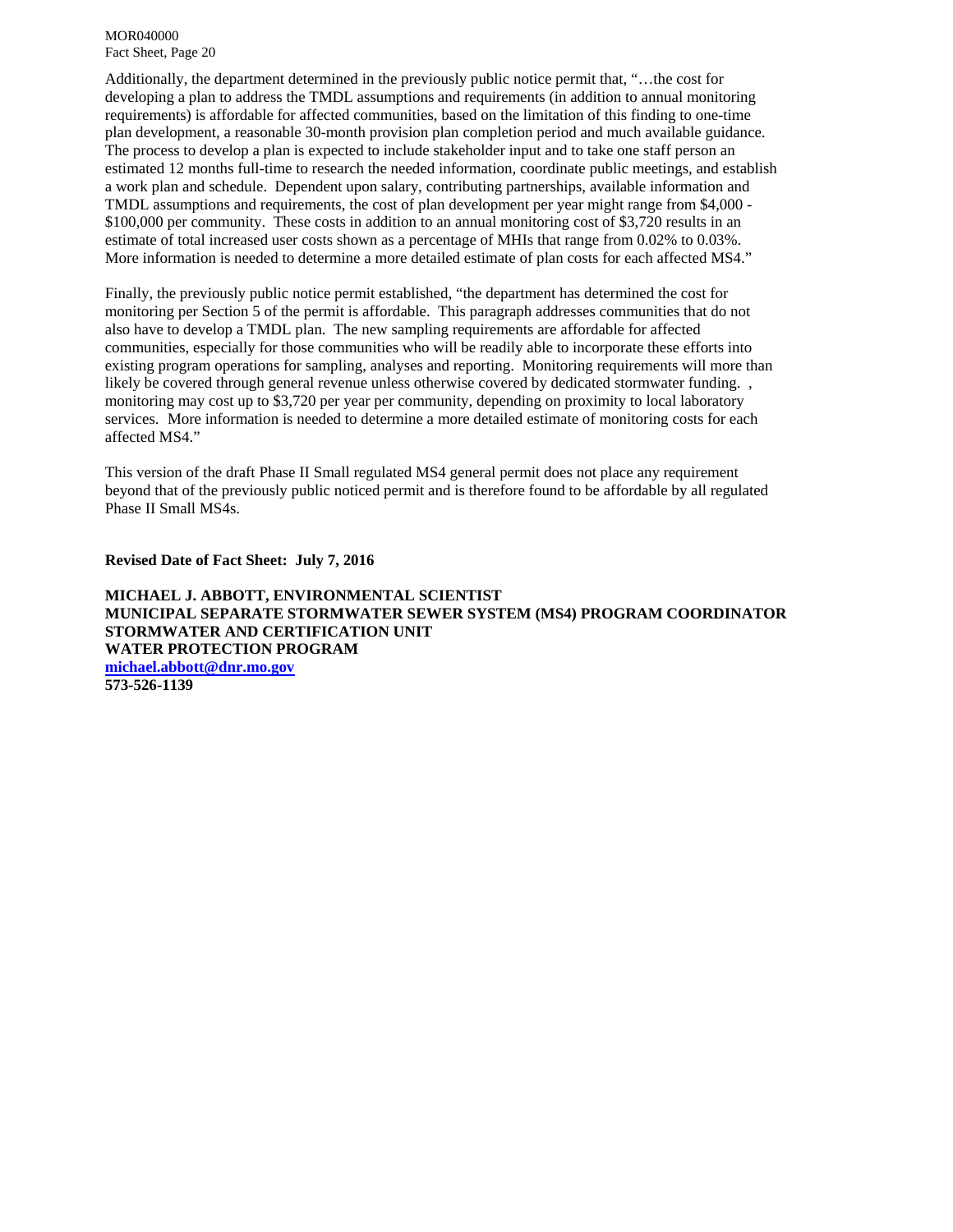#### **Appendix A – EPA July 6, 2016 Comments**



UNITED STATES ENVIRONMENTAL PROTECTION AGENCY

**REGION 7** 11201 Renner Boulevard Lenexa, Kansas 66219

**0 6 AA 2016** 

Mr. John Madras Director, Water Protection Program Missouri Department of Natural Resources P.O. Box 176 Jefferson City, Missouri 65102

#### Dear Mr. Madras:

We have reviewed the draft proposed Missouri General Municipal Separate Stormwater Sewer System (MS4) Permit (MOR040000) that was placed on public notice May 8, 2016. Please find our comments on the permit below:

- 1. Section 3 If a permittee is not already meeting an applicable Waste Load Allocation (WLA) and a schedule of compliance is needed, then regulations require that the WLA be met "as soon as possible." The instructions for the Total Maximum Daily Load (TMDL) Assumptions and Requirement Attainment Plan (ARAP) should make it clear that all plans, and implementation of plans, should be such that WLAs will be met as soon as possible.
- 2. Section 3.1.1 This permit provision requires that the MS4 "...shall implement steps toward the goal of attainment with the applicable WLA ..." The language should be modified to be consistent with the CWA requirement that the MS4 must achieve attainment with the applicable WLA, not merely implement steps towards that goal.
- 3. Section 3.1.3 Regulations require that water quality based limits be met "as soon as possible." If the Department believes that 30 months of planning is part of a process to meet WLAs as soon as possible, then that should be documented in the Fact Sheet for the permit.
- 4. Section 3.1.3.2 After discussing this provision with Department personnel, we understand that any disapproval notice would explain what changes need to be made to a plan and would give a deadline for resubmittal of the TMDL ARAP. The inclusion of deadline for resubmittal, appears to negate the need for provision 3.1.3.3.
- 5. Section 3.1.7 It is possible that TMDLs may not specifically name a certain point source even though the narrative of the TMDL makes it clear that there are WLAs that apply to the source. We are concerned that the current language of this provision might allow a permittee to ignore a TMDL in such a case if the TMDL did not specifically name them. Please consider a language change that would close this loophole.
- 6. New Discharges to TMDL-Limited Waterbodies It is possible that newly regulated MS4 might discharge to a waterbody with a TMDL does not allow a WLA for the new discharge. One way

#### **Continue to next page.**